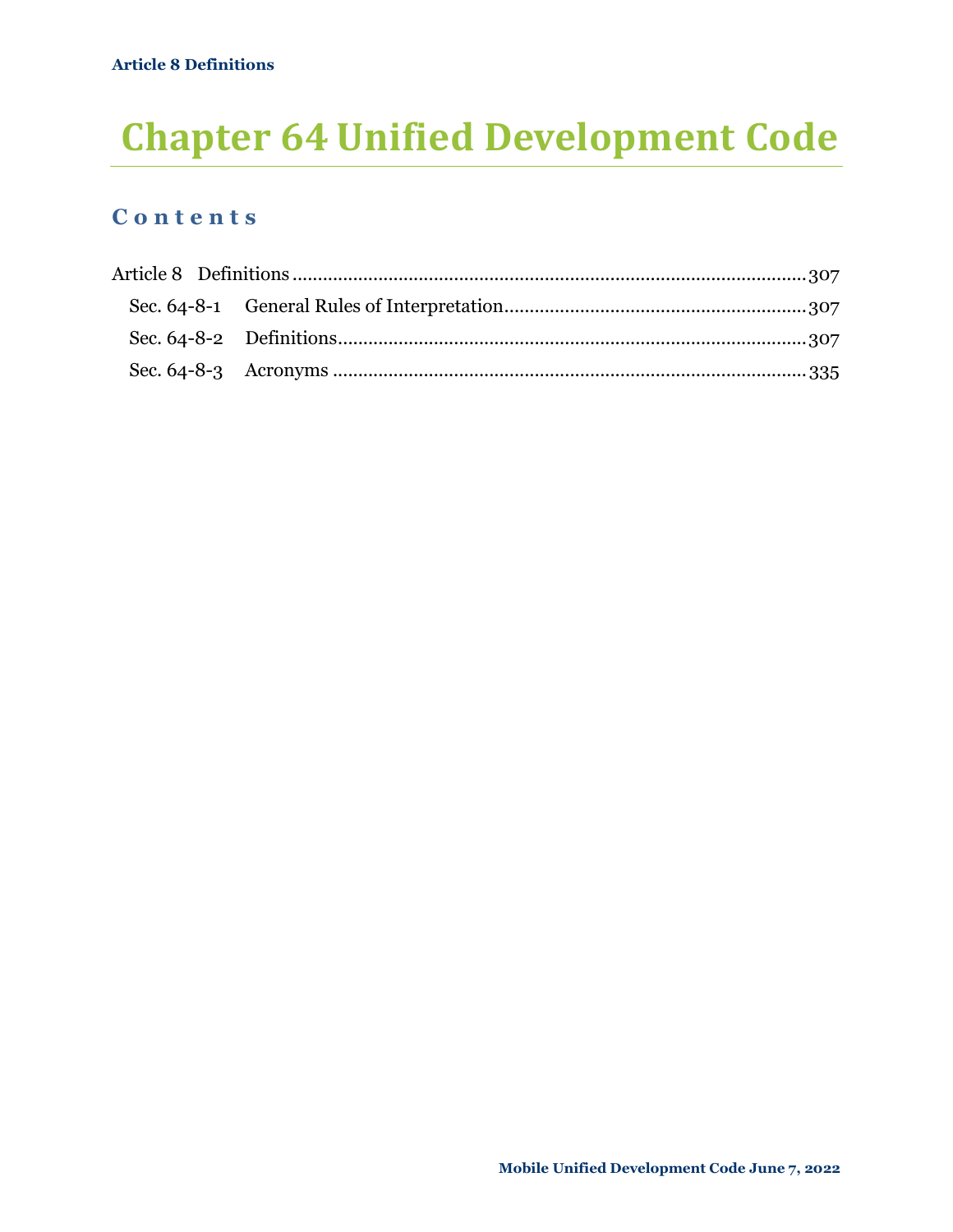## <span id="page-1-0"></span>**A r t i c l e 8 D e f i n i t i o n s**

## <span id="page-1-1"></span>**Sec. 64-8-1 General Rules of Interpretation**

- **A.** The present tense includes the future tense, the singular number includes the plural and the plural number includes the singular.
- **B.** The word "shall" is mandatory; the word "may" is permissive.
- **C.** "Includes" or "including" encompasses, but is not limited to, the items listed after "includes" or "including" unless otherwise provided.
- **D.** The words "used or occupied" include the words "intended, designed or arranged to be used or occupied."

## <span id="page-1-2"></span>**Sec. 64-8-2 Definitions**

- **A.** Introduction. This Section defines terms and phrases in this Chapter that are technical in nature or that otherwise may not reflect a common usage of the term. If a term is not defined in this Section, Director shall determine the correct definition.
- **B.** General Definitions

| <b>Above-Ground</b>                                                 | An Above-Ground Oil Storage Tank having a capacity of 10,000 gallons or more to be located in an                                                                                                                                                                                                                                                                                                        |
|---------------------------------------------------------------------|---------------------------------------------------------------------------------------------------------------------------------------------------------------------------------------------------------------------------------------------------------------------------------------------------------------------------------------------------------------------------------------------------------|
| <b>Oil Storage Tank</b>                                             | I-2 district                                                                                                                                                                                                                                                                                                                                                                                            |
| <b>Accessory</b>                                                    | A detached subordinate Building or Structure located on the same lot or Building site as the main                                                                                                                                                                                                                                                                                                       |
| <b>Building or</b>                                                  | Building or Structure on the Building site or lot. An accessory Building or Structure is smaller than,                                                                                                                                                                                                                                                                                                  |
| <b>Structure</b>                                                    | and incidental to, the main Structure.                                                                                                                                                                                                                                                                                                                                                                  |
| <b>Accessory</b><br><b>Dwelling Unit</b><br>$(^{\circ}\text{ADU")}$ | A secondary, independent living facility located in, or on the same lot or Building site as, a single-<br>family residence. This includes a Building or part of a Building that provides complete independent<br>living facilities, including a kitchen, living room, bathroom and bedroom, and that is attached to the<br>principal dwelling, or a detached Building on the same lot or Building site. |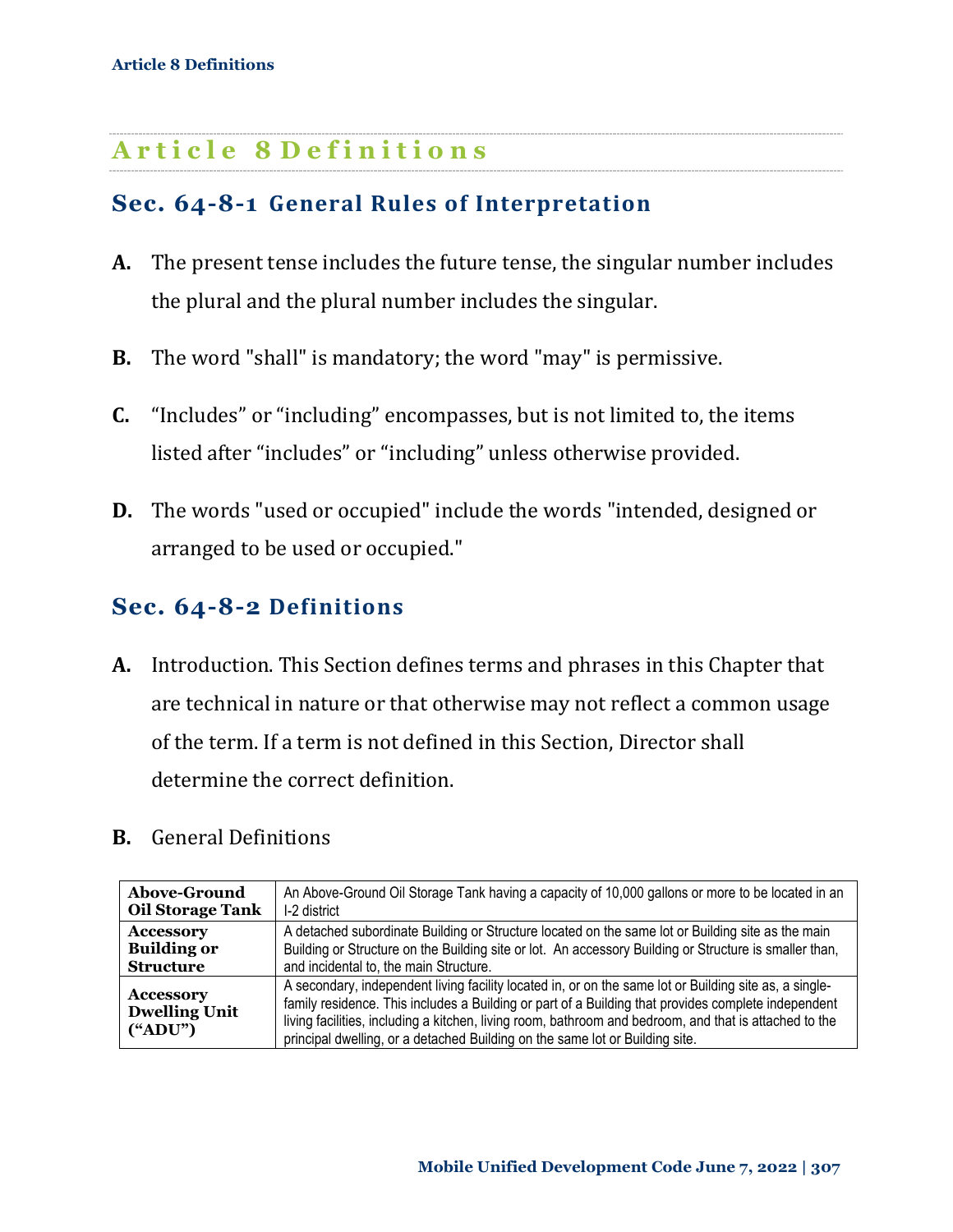| <b>Accessory Retail</b><br>& Personal<br>Service, Office,<br>or Recreational<br><b>Use</b> | A retail, office or recreational use that is subordinate to and incidental to the primary use.                                                                                                                                                                                                                                                                                                                                                                                                                                                                                                                                                                                 |
|--------------------------------------------------------------------------------------------|--------------------------------------------------------------------------------------------------------------------------------------------------------------------------------------------------------------------------------------------------------------------------------------------------------------------------------------------------------------------------------------------------------------------------------------------------------------------------------------------------------------------------------------------------------------------------------------------------------------------------------------------------------------------------------|
| <b>Accessory Use</b><br>(generally)                                                        | A use customarily incidental to the principal use of a Building site or to a Structure and located upon<br>the same lot or Building site with the principal use.                                                                                                                                                                                                                                                                                                                                                                                                                                                                                                               |
| <b>Adult Bookstore</b>                                                                     | An establishment having as a preponderance of its stock in trade or its dollar volume in trade,<br>books, magazines, periodicals or other printed matter, or photographs, films, motion pictures,<br>videocassettes, slides, tapes, records or other forms of visual or audio representations which are<br>distinguished or characterized by their emphasis on matter depicting, describing or relating to<br>specified sexual activities or specified anatomical areas.                                                                                                                                                                                                       |
| <b>Adult Cabaret</b>                                                                       | A nightclub, bar, theater, restaurant or similar establishment which frequently features live<br>performances by topless dancers, go-go dancers, exotic dancers, strippers, or similar entertainers,<br>where such performances are distinguished or characterized by an emphasis on specified sexual<br>activities or by exposure of specified anatomical areas and/or which regularly feature films, motion<br>pictures, videocassettes, slides or other photographic reproductions which are distinguished or<br>characterized by an emphasis upon the depiction or description or specified sexual activities or<br>specified anatomical areas for observation by patrons. |
| <b>Adult Drive-in</b><br><b>Theater</b>                                                    | An open lot or part thereof, with appurtenant facilities, devoted primarily to the presentation of<br>motion pictures, films, theatrical productions and other forms of visual productions, for any form of<br>consideration, to persons in motor vehicles or on outdoor seats in which a preponderance of the<br>total presentation time is devoted to the showing of materials distinguished or characterized by an<br>emphasis on matter depicting, describing or relating to specified sexual activities or specified<br>anatomical areas for observation by patrons.                                                                                                      |
| <b>Adult</b><br>Entertainment<br><b>Enterprise</b>                                         | An adult bookstore, adult motion picture theater, adult mini motion picture theater, adult motion<br>picture arcade, adult cabaret, adult drive-in theater, adult live entertainment arcade or adult service<br>establishment (including, but not limited to a topless car wash or topless cleaning service).                                                                                                                                                                                                                                                                                                                                                                  |
| <b>Adult Live</b><br>Entertainment<br><b>Arcade</b>                                        | Any Building or Structure which contains or is used for commercial entertainment where the patron<br>directly or indirectly is charged a fee to view from an enclosed or screened area or booth a series of<br>live dance routines, strip performances or other gyrational choreography which performances are<br>distinguished or characterized by an emphasis on specified sexual activities or by exposure of<br>specified anatomical areas.                                                                                                                                                                                                                                |
| <b>Adult Mini</b><br><b>Motion Picture</b><br><b>Theater</b>                               | An enclosed Building with a capacity of more than five (5) but less than fifty (50) persons, used for<br>presenting films, motion pictures, videocassettes, slides or similar photographic reproductions in<br>which time is devoted to the showing of materials which are distinguished or characterized by an<br>emphasis on matter depicting, describing or relating to specified sexual activities or specified<br>anatomical areas for observation by patrons therein.                                                                                                                                                                                                    |
| <b>Adult Motion</b><br><b>Picture Arcade</b>                                               | Any place to which the public is permitted or invited wherein coin- or slug-operated or electronically,<br>electrically or mechanically controlled still or motion picture machines, projectors or other image-<br>producing devices are maintained to show images to five (5) or fewer persons per machine at any<br>one (1) time, and where the images so displayed are distinguished or characterized by an emphasis<br>on depicting or describing specified sexual activities or specified anatomical areas.                                                                                                                                                               |
| <b>Adult Motion</b><br><b>Picture Theater</b>                                              | An enclosed Building with a capacity of fifty (50) or more persons used for presenting films, motion<br>pictures, videocassettes, slides or similar photographic reproductions in which a preponderance of<br>the total presentation time is devoted to showing of materials which are distinguished or<br>characterized by an emphasis on matter depicting, describing or relating to specified sexual<br>activities or specified anatomical areas for observation by patrons therein.                                                                                                                                                                                        |
| <b>Adult Service</b><br><b>Establishment</b>                                               | Any Building, premises, Structure or other facility under common Ownership or control which<br>provides services involving specified sexual activities or display of specified anatomical areas.                                                                                                                                                                                                                                                                                                                                                                                                                                                                               |
| <b>Agriculture &amp;</b><br>Forestry                                                       | Any parcel of land that is used for profit in the raising of agricultural products, livestock, poultry or<br>dairy products; including necessary farm Structures within the prescribed limits and the storage of<br>equipment used. This does not include animals kept for non-commercial purposes.                                                                                                                                                                                                                                                                                                                                                                            |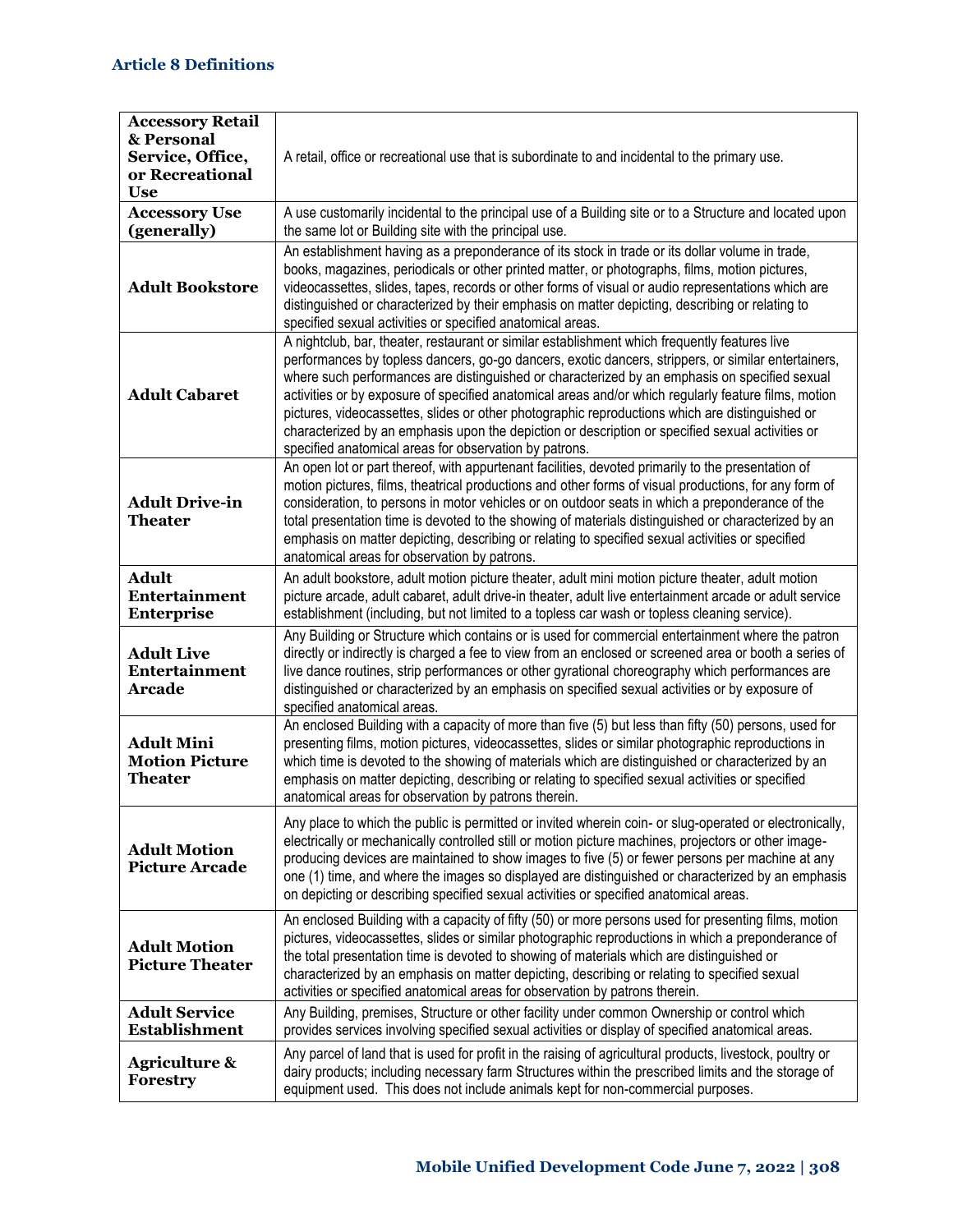| <b>Alley</b>                                                                                             | A right-of-way located between rear or side property lines, which provides access to adjacent<br>properties.                                                                                                                                                                                                                                                                                                                                                                                                                                                                                                                                                                                                                                                                      |
|----------------------------------------------------------------------------------------------------------|-----------------------------------------------------------------------------------------------------------------------------------------------------------------------------------------------------------------------------------------------------------------------------------------------------------------------------------------------------------------------------------------------------------------------------------------------------------------------------------------------------------------------------------------------------------------------------------------------------------------------------------------------------------------------------------------------------------------------------------------------------------------------------------|
| <b>Alternative</b><br><b>Financial Service</b><br>Provider                                               | A check casher, payday lender, pawnbroker, rent-to-own business, auto title lender or any business<br>that (1) is required to be licensed under the Deferred Presentment Services Act, Alabama Code<br>Title 5, Chapter 18(A) or (2) is required to be licensed under the Alabama Pawnshop Act, Alabama<br>Code Title 5, Chapter 190A, other than a federal or state chartered bank, credit union, mortgage<br>lender, or savings and loan association.                                                                                                                                                                                                                                                                                                                           |
| <b>Alternative</b><br><b>Parking Surface</b>                                                             | Pervious or semi-pervious Parking Surface, having a design acceptable to the City Engineer and<br>the Director, or her or his designee, capable of accommodating vehicles up to eight thousand<br>(8,000) pounds gross vehicle weight and maintained free of weeds, dust, trash and debris; an<br>example of such a material being interlocking grass paving blocks, porous asphalt or grasscrete.<br>Crushed limestone, gravel, shell or sod shall not be considered an acceptable Alternative Parking<br>Surface. Alternative Parking Surface design shall be appropriate to the intended use. Alternative<br>Parking Surfaces may only be required as a condition of application approval for spaces requested<br>in excess of the minimum ratio requirements of this Chapter. |
| Amphitheater                                                                                             | An outdoor or open-air Structure used for public assembly, entertainment and performances.                                                                                                                                                                                                                                                                                                                                                                                                                                                                                                                                                                                                                                                                                        |
| <b>Animal Services</b><br>(Indoor)                                                                       | Any part of a Building designed or used to care for, board or groom animals. The care of animals<br>occurs entirely inside the principal Building and not in ancillary or accessory Building s. This use<br>does not include outside kennels.                                                                                                                                                                                                                                                                                                                                                                                                                                                                                                                                     |
| <b>Animal Services,</b><br><b>(With Outdoor</b><br><b>Runs</b> )                                         | Any part of a Building designed or used to care for, board or groom animals.  This use may include<br>overnight boarding or outdoor confinement or exercise areas. Includes a dog pound.                                                                                                                                                                                                                                                                                                                                                                                                                                                                                                                                                                                          |
| Antenna                                                                                                  | A wireless Antenna, including a macrocell Antenna and a microcell Antenna.                                                                                                                                                                                                                                                                                                                                                                                                                                                                                                                                                                                                                                                                                                        |
| <b>Antenna Support</b><br><b>Structure</b>                                                               | Any Building or other Structure forty-five (45) feet in height or taller and which complies with the<br>maximum height allowed in the district in which it is located, other than a Tower which can be used<br>for location of telecommunications facilities.                                                                                                                                                                                                                                                                                                                                                                                                                                                                                                                     |
| <b>Appliance Repair</b><br><b>Services</b>                                                               | An establishment providing repair services for personal and household goods, such as household<br>appliances, computers, radio, television, audio or video equipment, office machines, furniture and<br>leather goods, and knife sharpening. This classification excludes Building maintenance services and<br>maintenance and repair of automobiles and other vehicles and equipment.                                                                                                                                                                                                                                                                                                                                                                                            |
| <b>Applicant</b>                                                                                         | Any person who files an Application.                                                                                                                                                                                                                                                                                                                                                                                                                                                                                                                                                                                                                                                                                                                                              |
| <b>Application</b>                                                                                       | Any application filed pursuant to this Chapter.                                                                                                                                                                                                                                                                                                                                                                                                                                                                                                                                                                                                                                                                                                                                   |
| <b>Arcade</b>                                                                                            | A series of piers topped by arches that support a permanent roof over a sidewalk.                                                                                                                                                                                                                                                                                                                                                                                                                                                                                                                                                                                                                                                                                                 |
| <b>Architectural</b><br><b>Review Board</b><br>"ARB")                                                    | The Architectural Review Board established by Chapter 44 of the Mobile City Code.                                                                                                                                                                                                                                                                                                                                                                                                                                                                                                                                                                                                                                                                                                 |
| <b>Armory</b>                                                                                            | A Building or group of Building s used primarily for housing and training troops or for storing military<br>property, supplies or records.                                                                                                                                                                                                                                                                                                                                                                                                                                                                                                                                                                                                                                        |
| <b>Art Gallery</b>                                                                                       | A retail establishment for the display and sale of art created by one or more artists. A gallery does<br>not include the on-going production of art on site (see Art Studio).                                                                                                                                                                                                                                                                                                                                                                                                                                                                                                                                                                                                     |
| <b>Art Studio</b>                                                                                        | The working place of a painter, sculptor, artisan or photographer or a place for the study or<br>production of art, including singing and acting.                                                                                                                                                                                                                                                                                                                                                                                                                                                                                                                                                                                                                                 |
| Attic                                                                                                    | The interior part of a Building contained within a pitched roof Structure.                                                                                                                                                                                                                                                                                                                                                                                                                                                                                                                                                                                                                                                                                                        |
| <b>Auto Repair</b>                                                                                       | Car and light truck repair up to 14,000 gross vehicle weight rating (GVWR), which includes body<br>repair, painting, engine disassembly and repair and transmission disassembly and repair.                                                                                                                                                                                                                                                                                                                                                                                                                                                                                                                                                                                       |
| <b>Automobile /</b><br><b>Light Truck / RV</b><br>/ Personal Water<br>Craft/<br>Motorcycle<br>dealership | A facility for the sale or rental of automobiles, motorcycles, light trucks, motor homes, boats or<br>marine craft or recreational vehicles. For purposes of this definition, a "light truck" means a vehicle<br>of up to 14,000 GVWR.                                                                                                                                                                                                                                                                                                                                                                                                                                                                                                                                            |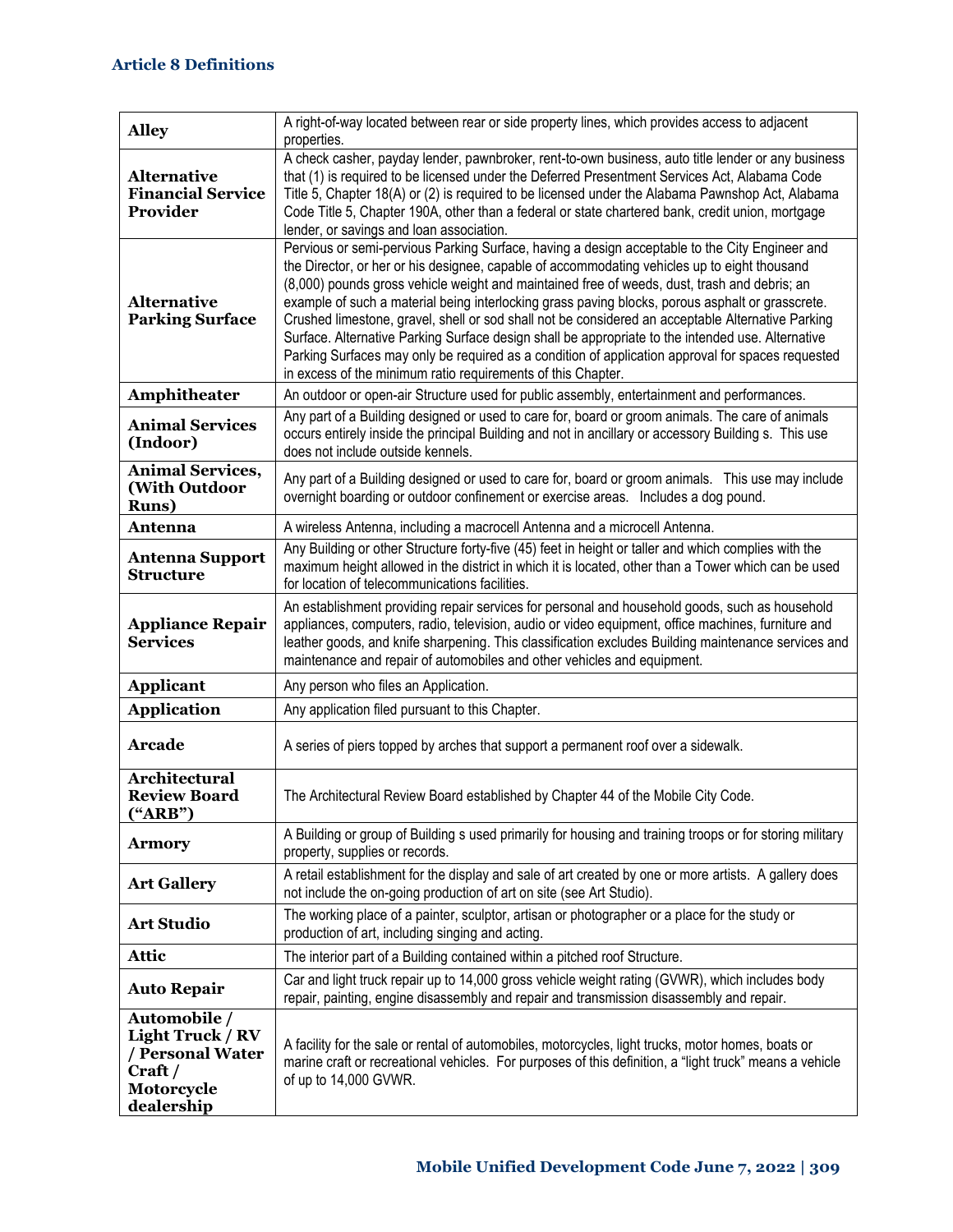| <b>Automobile</b><br><b>Service Station</b>                 | A business establishment where the primary function is the retail sale of gasoline, oil, grease, tires,<br>batteries and accessories. Services are limited to the installation of items sold, tire changing, and<br>automobile lubrication. Engine steam cleaning and auto repair are prohibited.                                                                                                                                                                                                                                                                           |
|-------------------------------------------------------------|-----------------------------------------------------------------------------------------------------------------------------------------------------------------------------------------------------------------------------------------------------------------------------------------------------------------------------------------------------------------------------------------------------------------------------------------------------------------------------------------------------------------------------------------------------------------------------|
| <b>Awning</b>                                               | A fixed or movable, lightweight, rigid skeleton Structure over which a covering is attached that<br>provides weather protection and is wholly supported by the Building to which it is attached.                                                                                                                                                                                                                                                                                                                                                                            |
| <b>Bail Bond</b><br><b>Services</b>                         | An office that engages in the furnishing or issuance of bail bonds, whether by surety, cash, or other<br>financial transaction, for the purpose of securing a person's release from jail, custody or<br>incarceration.                                                                                                                                                                                                                                                                                                                                                      |
| <b>Balcony</b>                                              | An open habitable portion of an upper floor that extends beyond or is recessed within a Building 's<br>exterior wall that is not supported from below by vertical columns or piers but is instead supported<br>by either a cantilever or brackets.                                                                                                                                                                                                                                                                                                                          |
| <b>Bar/Lounge</b>                                           | An establishment where the main source of revenue is the sale of alcoholic beverages which are<br>customarily consumed on the premises. This includes taverns, microbreweries, hookah lounges,<br>neighborhood taverns/bars/pubs or distilleries. This definition does not include a Brew Pub, which<br>is considered a restaurant. For Bars within the DDD, please see Appendix A.                                                                                                                                                                                         |
| <b>Base Station</b>                                         | A Structure or equipment at a fixed location that enables FCC licensed or authorized wireless<br>communications between user equipment and a communications network. This term does not<br>include a Tower or any equipment associated with a Tower, or a television or radio broadcast<br>facility. This term includes, without limitation:<br>(1) Equipment associated with Wireless Communications Services such as private, broadcast and<br>public safety services, as well as unlicensed wireless services and fixed wireless services such as<br>microwave backhaul. |
|                                                             | (2) Radio transceivers, Antennas, coaxial or fiber-optic cable, regular and backup power supplies,<br>and comparable equipment, regardless of technological configuration (including Distributed Antenna<br>Systems ("DAS") and small-cell networks).                                                                                                                                                                                                                                                                                                                       |
|                                                             | (3) Any Structure other than a Tower that, at the time the relevant application is filed with the City<br>under this section, supports or houses equipment described in paragraphs (1)-(2) above and has<br>been previously reviewed and approved by the City.                                                                                                                                                                                                                                                                                                              |
| <b>Beacon</b>                                               | Any light with one or more beams directed into the atmosphere or directed at one (1) or more points<br>not on the same Building site as the light source, or any light with one (1) or more beams that rotate<br>or move.                                                                                                                                                                                                                                                                                                                                                   |
| <b>Bed &amp; Breakfast</b>                                  | A house, or portion thereof, where short term lodging rooms, with or without meals, are provided for<br>compensation.                                                                                                                                                                                                                                                                                                                                                                                                                                                       |
| <b>Best</b><br><b>Management</b><br><b>Practices (BMPs)</b> | See City Code Chapter 17.                                                                                                                                                                                                                                                                                                                                                                                                                                                                                                                                                   |
| <b>Block</b>                                                | A parcel or parcels of land entirely surrounded by Streets, Streams, railroad rights-of-way, parks or<br>other public spaces or by a combination thereof.                                                                                                                                                                                                                                                                                                                                                                                                                   |
| <b>Block Face</b>                                           | One side of a block.                                                                                                                                                                                                                                                                                                                                                                                                                                                                                                                                                        |
| <b>Block Feeder</b><br><b>Aisle</b>                         | An access drive that feeds vehicles into blocks of parking stalls lying along both sides of the aisle.                                                                                                                                                                                                                                                                                                                                                                                                                                                                      |
| <b>Board of</b><br><b>Adjustment</b>                        | The Board established pursuant to Alabama Code, section 11-52-80 (1975) as amended.                                                                                                                                                                                                                                                                                                                                                                                                                                                                                         |
| <b>Boat Building</b>                                        | Establishments primarily engaged in Building or manufacturing boats, defined as watercraft not built<br>in shipyards and typically of the type suitable or intended for personal use. Examples of boats<br>include dinghies, heavy-duty inflatable rubber or inflatable plastic boats, rigid inflatable boats (RIBs),<br>motorboats (inboard or outboard), rowboats, sailboats and yachts.                                                                                                                                                                                  |
| <b>Boat Storage</b><br><b>Facility</b>                      | An establishment where recreational vessels or other watercraft are stored out of water, by one or<br>more of the following methods: (1) on boat trailers on a paved or unpaved surface; (2) on individual<br>boat racks; or (3) on multi-story boat racks.                                                                                                                                                                                                                                                                                                                 |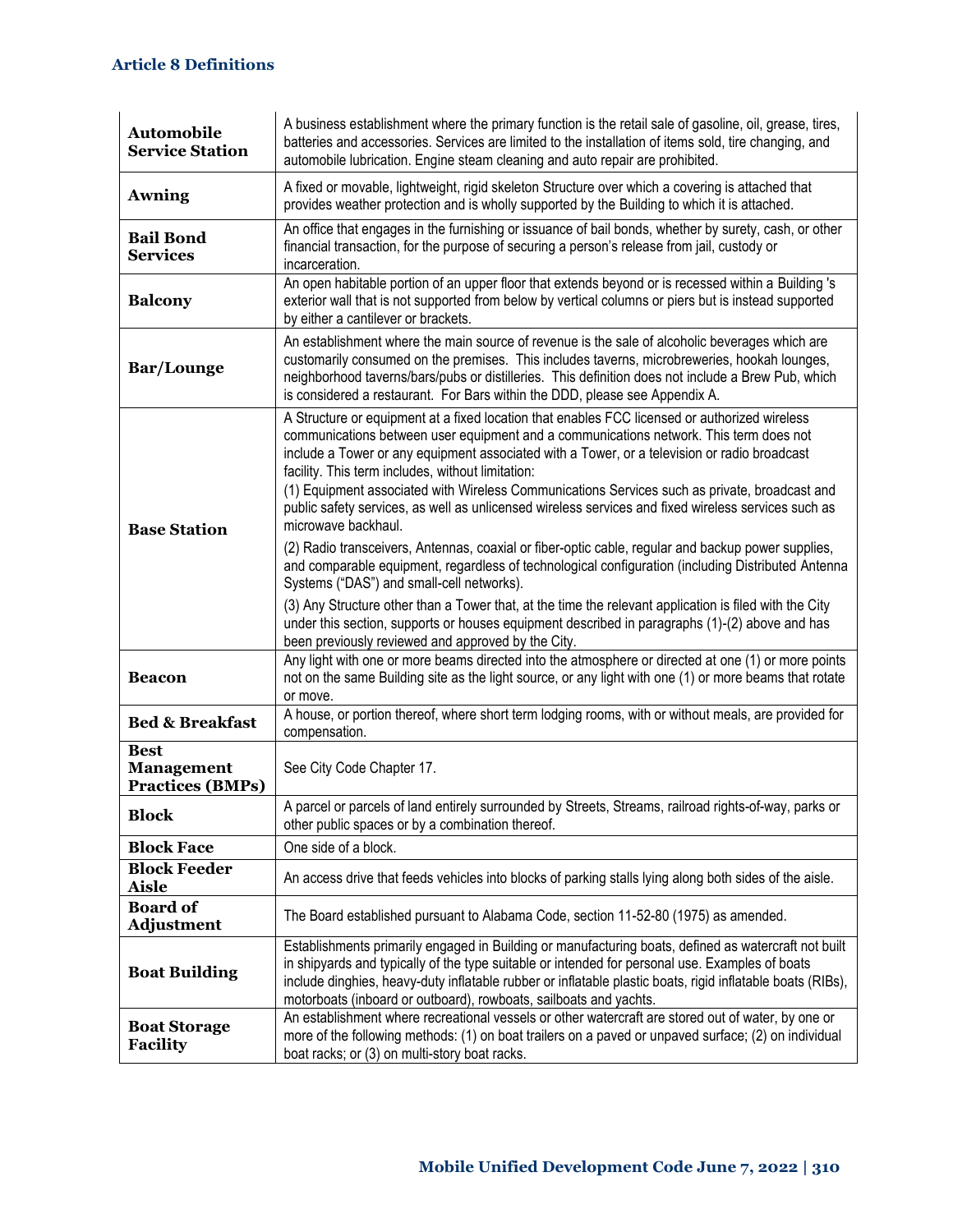| <b>Brew Pub</b>                                                             | An establishment licensed as and meeting the qualifications of a Brew Pub under the state alcoholic<br>beverage control laws, including Title 28, Chapter 4A of the Code of Ala. 1975, as amended.                                                                                                                                                                                                                                                                                                                               |
|-----------------------------------------------------------------------------|----------------------------------------------------------------------------------------------------------------------------------------------------------------------------------------------------------------------------------------------------------------------------------------------------------------------------------------------------------------------------------------------------------------------------------------------------------------------------------------------------------------------------------|
| <b>Broadcast</b><br><b>Transmission</b><br><b>Facility</b>                  | Towers, broadcast antennas, satellite dishes, associated buildings, and all equipment cables and<br>hardware used for the purpose of or in connection with the transmission of television or radio<br>broadcast programming.                                                                                                                                                                                                                                                                                                     |
| <b>Broadcast Studio</b>                                                     | A building or part of a building used for the production of television or radio programming without<br>Towers, broadcast antennas, or satellite dishes on the site.                                                                                                                                                                                                                                                                                                                                                              |
| <b>Building</b>                                                             | Any covered Structure intended for the shelter, housing or enclosure of persons, animals or<br>chattels. Unless otherwise indicated, a "Building" refers to any part of a Building.                                                                                                                                                                                                                                                                                                                                              |
| <b>Building &amp;</b><br>Landscaping<br><b>Materials</b><br><b>Supplier</b> | A business that sells Building or landscaping materials where the majority of sales are wholesale<br>transactions to other firms, not retail sales.                                                                                                                                                                                                                                                                                                                                                                              |
| <b>Building</b><br>Frontage                                                 | The width of a Building Facade that faces a Street.                                                                                                                                                                                                                                                                                                                                                                                                                                                                              |
| <b>Building</b><br>Frontage<br>Percentage                                   | The percentage of the width of a lot that is required to be occupied by the Building 's primary<br>Facade.                                                                                                                                                                                                                                                                                                                                                                                                                       |
| <b>Building Height</b>                                                      | The vertical distance from grade to the highest finished roof surface in the case of flat roofs, or to a<br>point at the average height of roofs having a pitch of more than one (1) foot in four and one-half<br>(41/2) feet. In the O-SH and DDD, the vertical extent of a Building measured in stories, from finished<br>grade.                                                                                                                                                                                               |
| <b>Building</b><br><b>Maintenance</b><br><b>Services</b>                    | An establishment providing carpet cleaning, exterminator, janitorial services, upholstery, painting<br>and paper hanging or rug cleaning; does not include Building contractors with outside storage.                                                                                                                                                                                                                                                                                                                            |
| <b>Building Plan</b>                                                        | A specific plan, drawn to a standard architectural scale, detailed sufficiently to illustrate the height<br>and area of the Building (s); floor plans and occupant load(s); elevations, materials and architectural<br>details; and any other information necessary to document compliance with the provisions of this<br>Chapter.                                                                                                                                                                                               |
| <b>Building Setback</b><br>Line                                             | The line indicating the minimum horizontal distance between the Street line and the face of Building<br>s.                                                                                                                                                                                                                                                                                                                                                                                                                       |
| <b>Building Site</b>                                                        | The land occupied or to be occupied by a Structure and its accessory Structures and including such<br>Open Spaces, Yards, minimum area, off-Street parking facilities and off-Street truck loading<br>facilities as are required by this Chapter; every Building Site shall abut upon a Street for at least<br>twenty-five (25) feet.                                                                                                                                                                                            |
| <b>Build-To Zone</b>                                                        | A Build-To-Zone is a range of allowable distances from the front property line that the Building shall<br>be built to, in order to create a moderately uniform line of Building s along the Street.                                                                                                                                                                                                                                                                                                                              |
| <b>Business</b><br>College/<br><b>Technical School</b>                      | A nonacademic establishment offering courses such as secretarial, computer and data processing,<br>drafting, electronic repair including radio/TV repair, commercial art, cosmetology, allied health care,<br>real estate, banking and restaurant operation. Instruction may also include vocational training such<br>as welding and metal fabrication courses, automobile body and engine repair, construction<br>equipment operation, Building trades, truck driving, mechanical and electrical equipment/appliance<br>repair. |
| <b>Business</b><br><b>Support Services</b>                                  | Includes blueprinting, printing, graphics, photostatting, copying, packaging, labelling and similar<br>services. "Printing" and "graphics" means a business engaged in the custom design and/or<br>reproduction of written or graphic materials. Typical processes include computerized design and<br>printing, photocopying, and facsimile sending and receiving.                                                                                                                                                               |
| Caliper                                                                     | Diameter of a tree trunk. Caliper is used to determine the minimum size of trees planted to fulfill the<br>landscaping and tree preservation requirements. Caliper is measured as follows: Diameter less<br>than four (4) inches is measured six (6) inches above ground; diameter between four (4) and twelve<br>(12) inches is measured twelve (12) inches above ground.                                                                                                                                                       |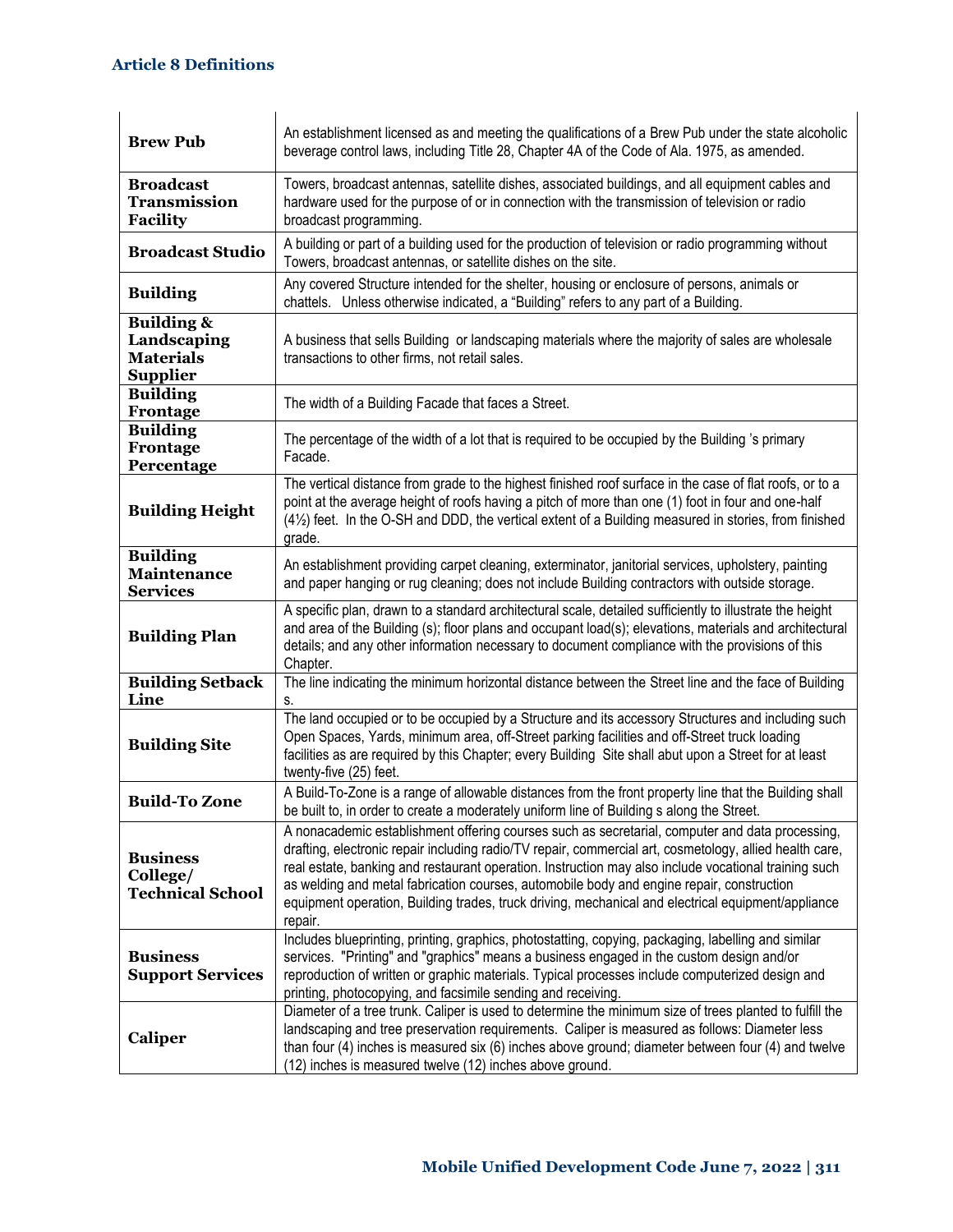| Camouflage                                      | Any Tower or Telecommunications Facility which is designed to minimize a visual impact and to<br>blend into the surrounding environment. The term "camouflage" does not necessarily exclude the<br>use of uncamouflaged lattice, guyed or monopole Tower designs.                                                                                                                                                                                                                                                                                          |
|-------------------------------------------------|------------------------------------------------------------------------------------------------------------------------------------------------------------------------------------------------------------------------------------------------------------------------------------------------------------------------------------------------------------------------------------------------------------------------------------------------------------------------------------------------------------------------------------------------------------|
| Canopy                                          | A rigid Structure over which a covering is attached that provides weather protection and is<br>supported by the Building to which it is attached, and which may or may not be attached to the<br>ground at the outer end by at least one column or post.                                                                                                                                                                                                                                                                                                   |
| <b>Car Wash</b>                                 | A facility where the primary or secondary function is washing automobiles, pick-up trucks and small<br>vans, but not trailers or commercial trucks. Mechanical production line methods or self-service<br>equipment may be used. A car wash may also function as an accessory use to an automobile<br>service station or other primary use. It does not include the additional activities permitted in "auto<br>and truck repair".                                                                                                                         |
| <b>Caretaker or</b><br><b>Guard Dwelling</b>    | An accessory dwelling unit on a non-residential site.                                                                                                                                                                                                                                                                                                                                                                                                                                                                                                      |
| Cemetery /<br><b>Mausoleum</b>                  | A place dedicated to and used or intended to be used for the permanent interment of human or<br>animal remains. It may be either land or earth interment; a mausoleum for vault or crypt<br>entombment; a Structure or place used or intended to be used for the interment of cremated<br>remains, including columbaria; cryogenic storage; or any combination of one or more thereof.                                                                                                                                                                     |
| <b>Certificate of</b><br><b>Appropriateness</b> | Certificate issued by the Architectural Review Board or Historic Development staff specifying<br>approved work.                                                                                                                                                                                                                                                                                                                                                                                                                                            |
| <b>Channel</b>                                  | A natural or artificial open watercourse with a definite bed and banks that conducts continuously or<br>periodically flowing water.                                                                                                                                                                                                                                                                                                                                                                                                                        |
| <b>Chapter</b>                                  | Refers to Chapter 64 - "Zoning"- of the City Code.                                                                                                                                                                                                                                                                                                                                                                                                                                                                                                         |
| <b>City Council</b>                             | The governing body of the City of Mobile.                                                                                                                                                                                                                                                                                                                                                                                                                                                                                                                  |
| <b>Civic Building</b>                           | A Building designed specifically for a civic function. Civic Building s include but are not limited to<br>municipal Building s, churches, libraries, schools, recreation facilities and places of assembly.                                                                                                                                                                                                                                                                                                                                                |
| <b>Civic Space</b>                              | Open Spaces that are strategically placed to serve a community function. Civic Spaces may be<br>used for active or passive activities, and commonly include manicured green spaces, naturalistic<br>green spaces, parks, squares, hard-scaped plazas, playgrounds or community gardens. Civic<br>Building s may be located within Civic Spaces.                                                                                                                                                                                                            |
| Clinic, Dental or<br><b>Medical</b>             | A Building in which a group of physicians, dentists and allied professional assistants are associated<br>for the purpose of carrying on their profession; the clinic may include a dental or medical laboratory,<br>or out-patient surgery, but shall not include overnight stays associated with surgical procedures.<br>Examples include medical offices, laboratories or facilities for medical, optical, orthotic, prosthetic,<br>psychiatric, physiotherapy, surgical or dental laboratory services, photographic, analytical or testing<br>services. |
| <b>Club or Lodge</b><br>(Private)               | A non-profit association of persons which owns, rents or leases a Building for the exclusive use of<br>its members and guests.  This does not include collegiate fraternities or sororities.                                                                                                                                                                                                                                                                                                                                                               |
| Coal                                            | All solid fossil fuels classified as anthracite, bituminous, subbituminous or lignite by the American<br>Society of Testing and Materials in ASTM D388.                                                                                                                                                                                                                                                                                                                                                                                                    |
| <b>Coal Handling</b><br><b>Facility</b>         | Any Building, Structure or site used to grind, crush, pick, screen, convey, store or stockpile coal in<br>order to prepare it for transportation or sale on the market.                                                                                                                                                                                                                                                                                                                                                                                    |
| <b>Collocation</b>                              | The act of siting Telecommunications Facilities on an Existing Structure without the need to<br>construct a new support Structure and without a substantial increase in the size of the Existing<br>Structure. The attachment of facilities to Existing Structures constitutes collocation regardless of<br>whether the Structure or the location has previously been approved for wireless facilities.                                                                                                                                                    |
| Colonnade                                       | A roofed Structure, extending over the sidewalk and open to the Street except for supporting<br>columns or piers.                                                                                                                                                                                                                                                                                                                                                                                                                                          |
| <b>Commercial</b><br><b>Message</b>             | Any sign wording, logo or other representation that, directly or indirectly, names, advertises or calls<br>attention to a business, product, service or other commercial activity.                                                                                                                                                                                                                                                                                                                                                                         |
| Community<br>Garden                             | A site operated and maintained by a formal or informal organization or the public to cultivate trees,<br>herbs, fruits, vegetables, flowers or other ornamental foliage for personal use, consumption,<br>donation or off-site sale for a charitable or non-profit organization.                                                                                                                                                                                                                                                                           |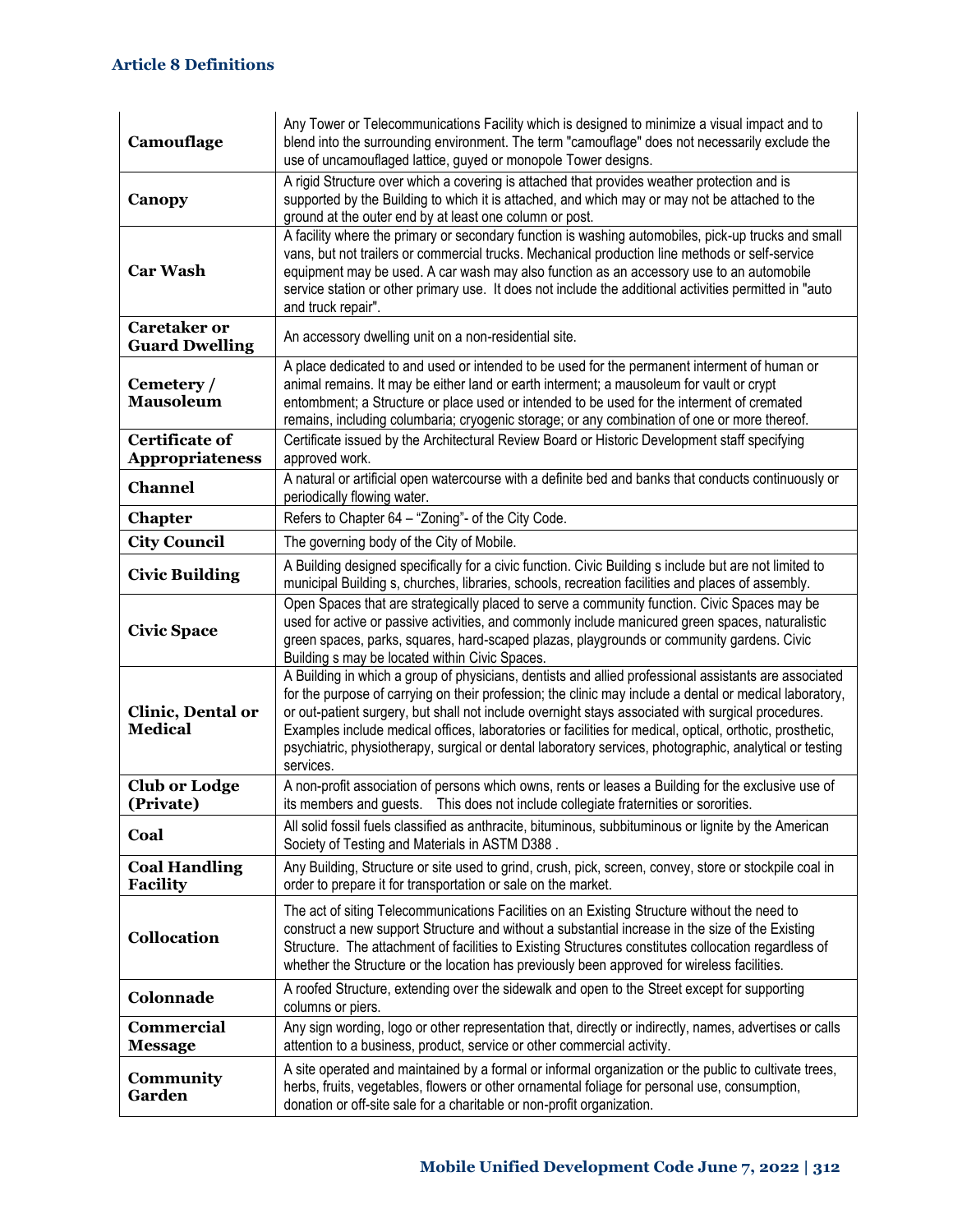| Community<br><b>Residence</b>                       | A residential living arrangement for up to ten (10) unrelated individuals with disabilities living as a<br>single functional family in a single dwelling unit who are in need of the mutual support furnished by<br>other residents of the community residence as well as the support services, if any, provided by the<br>staff of the community residence. Residents may be self-governing or supervised by a sponsoring<br>entity or its staff, which provides habilitative or rehabilitative services, related to the residents'<br>disabilities. A community residence seeks to emulate a biological family to normalize its residents<br>and integrate them into the surrounding community. Its primary purpose is to provide shelter in a<br>family-like environment; treatment is incidental as in any home. Supportive inter-relationships<br>between residents are an essential component. A community residence shall be considered a<br>residential use of property for purposes of all zoning, Building and property maintenance codes.<br>The term does not include any other group living arrangement for unrelated individuals who are not<br>disabled nor residential facilities for prison pre-parolees or sex offenders. Community residences<br>include functional family sober living arrangements also known as recovery residences. |
|-----------------------------------------------------|------------------------------------------------------------------------------------------------------------------------------------------------------------------------------------------------------------------------------------------------------------------------------------------------------------------------------------------------------------------------------------------------------------------------------------------------------------------------------------------------------------------------------------------------------------------------------------------------------------------------------------------------------------------------------------------------------------------------------------------------------------------------------------------------------------------------------------------------------------------------------------------------------------------------------------------------------------------------------------------------------------------------------------------------------------------------------------------------------------------------------------------------------------------------------------------------------------------------------------------------------------------------------------------------------------------------------------------------------------|
| Community<br>Residence,<br>Family                   | A relatively permanent residential living arrangement for unrelated people with disabilities, with no<br>limit on how long a resident may live in the home. The length of tenancy is measured in years. See<br>Article 5.                                                                                                                                                                                                                                                                                                                                                                                                                                                                                                                                                                                                                                                                                                                                                                                                                                                                                                                                                                                                                                                                                                                                  |
| Community<br>Residence,<br><b>Transitional</b>      | A relatively temporary residential living arrangement for unrelated people with disabilities, with a<br>limit on length of tenancy that is measured in weeks or months, not years. See Article 5.                                                                                                                                                                                                                                                                                                                                                                                                                                                                                                                                                                                                                                                                                                                                                                                                                                                                                                                                                                                                                                                                                                                                                          |
| Community<br><b>Supported</b><br><b>Agriculture</b> | An area of land managed and maintained by an individual or group of individuals to grow and<br>harvest food and/or horticultural products for shareholder consumption or for sale or donation. This<br>can include limited animal husbandry and associated products.                                                                                                                                                                                                                                                                                                                                                                                                                                                                                                                                                                                                                                                                                                                                                                                                                                                                                                                                                                                                                                                                                       |
| Completely<br><b>Enclosed</b><br><b>Structure</b>   | A Building enclosed by a permanent roof and by solid exterior walls pierced only by windows and<br>customary entrance and exit doors.                                                                                                                                                                                                                                                                                                                                                                                                                                                                                                                                                                                                                                                                                                                                                                                                                                                                                                                                                                                                                                                                                                                                                                                                                      |
| <b>Composting</b><br><b>Facility</b>                | A facility where solid waste organic materials are biologically decomposed through an aerobic (or<br>oxygen rich) process for the purpose of waste reduction. Includes any "composting or compost<br>plant" as defined by Code of Ala. § 22-27-2.                                                                                                                                                                                                                                                                                                                                                                                                                                                                                                                                                                                                                                                                                                                                                                                                                                                                                                                                                                                                                                                                                                          |
| Comprehensive<br>Plan                               | The comprehensive plan made and adopted by the Mobile City Planning Commission, as provided<br>by law, for the physical development of the City of Mobile and surrounding area; the term includes<br>any unit or component part of such plan and any amendment to such plan or part thereof when<br>adopted. In this Chapter, the "Comprehensive Plan" refers the documents titled "Map for Mobile" as<br>adopted by the Planning Commission on November 15, 2015, as amended, and for purposes of the<br>Zoning Regulations, the "Future Land Use Plan" as adopted by the Planning Commission on May<br>18, 2017, as amended.                                                                                                                                                                                                                                                                                                                                                                                                                                                                                                                                                                                                                                                                                                                             |
| <b>Concept Plan</b>                                 | A generalized plan showing proposed location of different components of the proposed<br>development. The plan includes the location of proposed uses, landscape areas and buffers,<br>pedestrian and vehicle circulation, site access and the relationship of the proposed development to<br>the surrounding area.                                                                                                                                                                                                                                                                                                                                                                                                                                                                                                                                                                                                                                                                                                                                                                                                                                                                                                                                                                                                                                         |
| Conservation<br>Area                                | A land area designated to remain as open space or recreation area.                                                                                                                                                                                                                                                                                                                                                                                                                                                                                                                                                                                                                                                                                                                                                                                                                                                                                                                                                                                                                                                                                                                                                                                                                                                                                         |
| Conservation<br>Development                         | A development option that preserves open space, natural resources and rural character.                                                                                                                                                                                                                                                                                                                                                                                                                                                                                                                                                                                                                                                                                                                                                                                                                                                                                                                                                                                                                                                                                                                                                                                                                                                                     |
| Construction<br>Laydown Yard                        | A temporary area used for the storage of construction materials, supplies, equipment, tools, stock<br>piling and recycling of useable construction materials and other items as permitted including<br>temporary storage containers, construction trailers and temporary office trailers.                                                                                                                                                                                                                                                                                                                                                                                                                                                                                                                                                                                                                                                                                                                                                                                                                                                                                                                                                                                                                                                                  |
| <b>Contractor With</b><br><b>Storage Yard</b>       | Offices of a contractor with on-site outside storage of equipment, materials, supplies, and/or<br>vehicles.                                                                                                                                                                                                                                                                                                                                                                                                                                                                                                                                                                                                                                                                                                                                                                                                                                                                                                                                                                                                                                                                                                                                                                                                                                                |
| Convenience<br>Store                                | An establishment that retails a limited line of goods that generally includes milk, bread, soda and<br>snacks.                                                                                                                                                                                                                                                                                                                                                                                                                                                                                                                                                                                                                                                                                                                                                                                                                                                                                                                                                                                                                                                                                                                                                                                                                                             |
| Copy                                                | The characters, letters or illustrations displayed on a sign.                                                                                                                                                                                                                                                                                                                                                                                                                                                                                                                                                                                                                                                                                                                                                                                                                                                                                                                                                                                                                                                                                                                                                                                                                                                                                              |
| Correctional<br><b>Facilities</b>                   | A facility where persons are detained pending adjudication or confined under criminal sentences.<br>Examples include penitentiaries, jails, major correctional facilities, community based facilities,<br>community work centers or juvenile detention facilities.                                                                                                                                                                                                                                                                                                                                                                                                                                                                                                                                                                                                                                                                                                                                                                                                                                                                                                                                                                                                                                                                                         |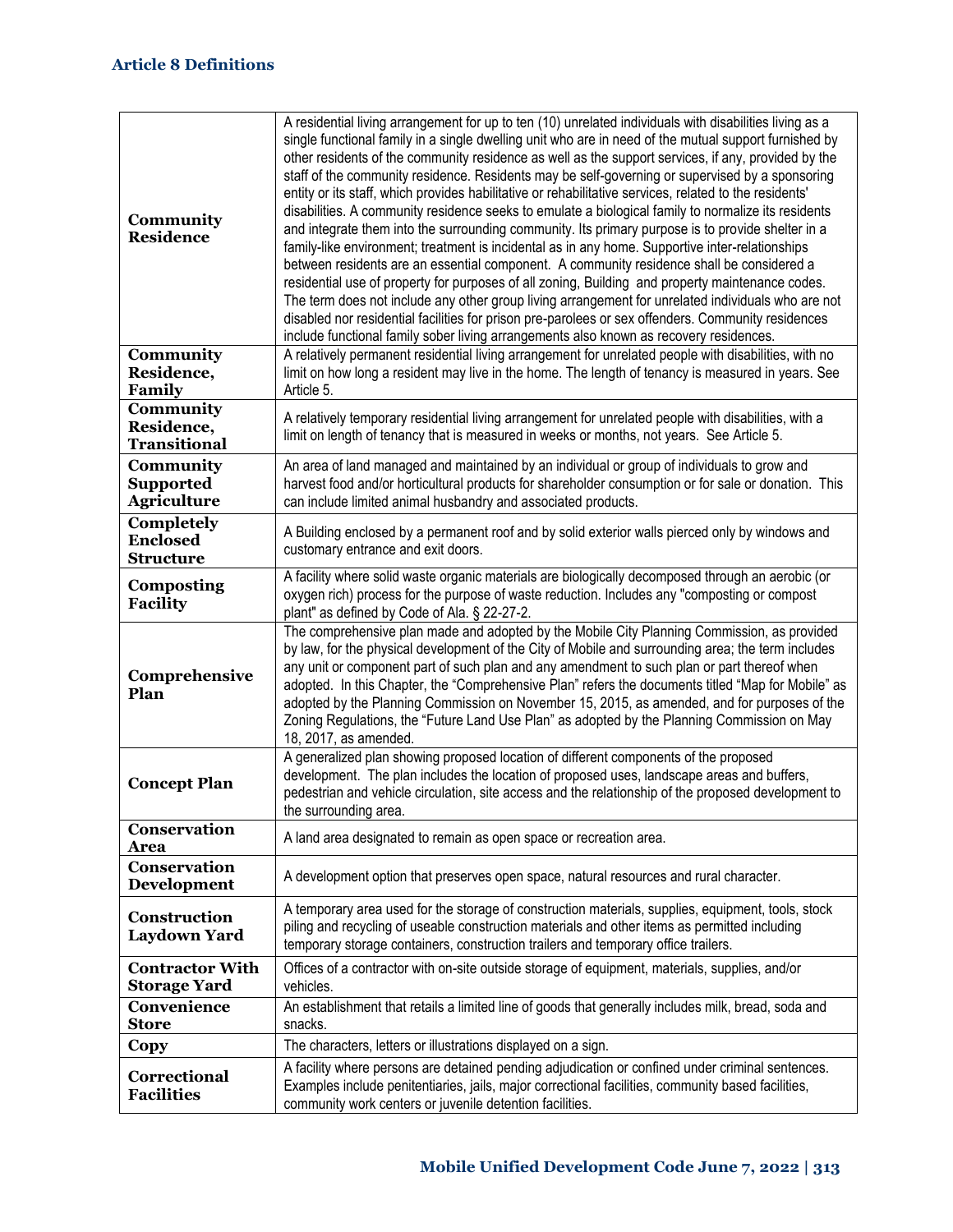| <b>Cottage Court</b>                                                                             | A single lot that includes detached single-family dwellings or duplexes arranged around a Courtyard<br>or open space.                                                                                                                                                                                                                                                                                                                                                                            |
|--------------------------------------------------------------------------------------------------|--------------------------------------------------------------------------------------------------------------------------------------------------------------------------------------------------------------------------------------------------------------------------------------------------------------------------------------------------------------------------------------------------------------------------------------------------------------------------------------------------|
| Courier,<br>Messenger &<br><b>Delivery Services</b>                                              | Establishments primarily engaged in providing air, surface or combined mode courier services,<br>express delivery services of parcels or local messenger and delivery services of small items, with<br>local pick-up and delivery. Examples include air courier services, express delivery services; local<br>delivery services for letters, documents, or small parcels; grocery delivery services (i.e.,<br>independent service from grocery store) or restaurant meals delivery services.     |
| Courtyard                                                                                        | A plaza like space that includes entrances to abutting Buildings and is enclosed by Buildings on at<br>least two sides.                                                                                                                                                                                                                                                                                                                                                                          |
| Courtyard<br><b>Building</b>                                                                     | A Building that occupies the boundaries of its lot while internally defining one or more private patios.                                                                                                                                                                                                                                                                                                                                                                                         |
| Coverage                                                                                         | The percentage of a property that is covered by Building s and other roofed Structures. "Coverage"<br>refers to Building coverage, unless otherwise indicated.                                                                                                                                                                                                                                                                                                                                   |
| Crematorium                                                                                      | The Building or portion of a Building that houses the chamber for cremation and the holding facility.<br>May be an Accessory Use for Funeral and Interment Services.                                                                                                                                                                                                                                                                                                                             |
| Crosswalkway                                                                                     | A right-of-way between property lines, which provides pedestrian access but no vehicular access to<br>adjacent properties.                                                                                                                                                                                                                                                                                                                                                                       |
| <b>Cultural Facility</b>                                                                         | An institution engaged primarily in the arts, sciences or the performing arts that are open to the<br>public. Examples include performing arts centers, theaters, facilities for dances and events,<br>museums, historical sites, libraries/reading rooms, zoos, aquariums, botanical gardens and<br>observatories.                                                                                                                                                                              |
| Data Processing,<br>Hosting, &<br><b>Related Services</b><br>(Including Data<br><b>Centers</b> ) | Establishments that provide infrastructure for hosting or data processing services.                                                                                                                                                                                                                                                                                                                                                                                                              |
| Day Care Center,<br>Child                                                                        | A child day care facility, which receives children for care during any part of the 24-hour day.                                                                                                                                                                                                                                                                                                                                                                                                  |
| Day Care, Adult                                                                                  | An establishment that provides care for any portion of a 24 hour day for eligible adults 18 years of<br>age and older.                                                                                                                                                                                                                                                                                                                                                                           |
| Day Care, Child,<br>(Home Based,<br><b>No More Than 6</b><br>children)                           | A child day care facility, located in a residential Structure occupied by the day care operator, which<br>receives on a regular basis not more than six children for care during part of the 24-hour day.                                                                                                                                                                                                                                                                                        |
| Day Care, Child,<br>(7 to No More<br>Than 12<br><b>Children</b> , Home<br><b>Based</b> )         | A child day care facility, located in a residential Structure occupied by the day care operator, which<br>receives on a regular basis at least seven (7) but no more than twelve (12) children for care during<br>part of the 24-hour day.                                                                                                                                                                                                                                                       |
| Day Labor<br><b>Service</b>                                                                      | Any Building or premises that serves as a staging point or gathering place for persons who are<br>seeking immediate employment in daily labor activities and who accept or are assigned employment<br>in accordance with whatever employment is available on that particular day. For purposes of this<br>definition, "day labor" means manual labor, such as construction cleanup, garbage pickup and<br>removal, demolition, convention setup and takedown, landscaping, planting and digging. |
| Development                                                                                      | The act of installing site improvements and Building Structures, or all improvements and Building<br>Structures located on a site.                                                                                                                                                                                                                                                                                                                                                               |
| Diameter at<br><b>Breast Height</b><br>(DBH)                                                     | The measurement of the width of the trunk of the tree at four and one-half $(4\frac{1}{2})$ feet above the<br>existing grade. For multi-trunk trees the DBH shall be the sum of the diameter of the trunks.                                                                                                                                                                                                                                                                                      |
| <b>Director</b>                                                                                  | The Director of the Planning Department or their designee.                                                                                                                                                                                                                                                                                                                                                                                                                                       |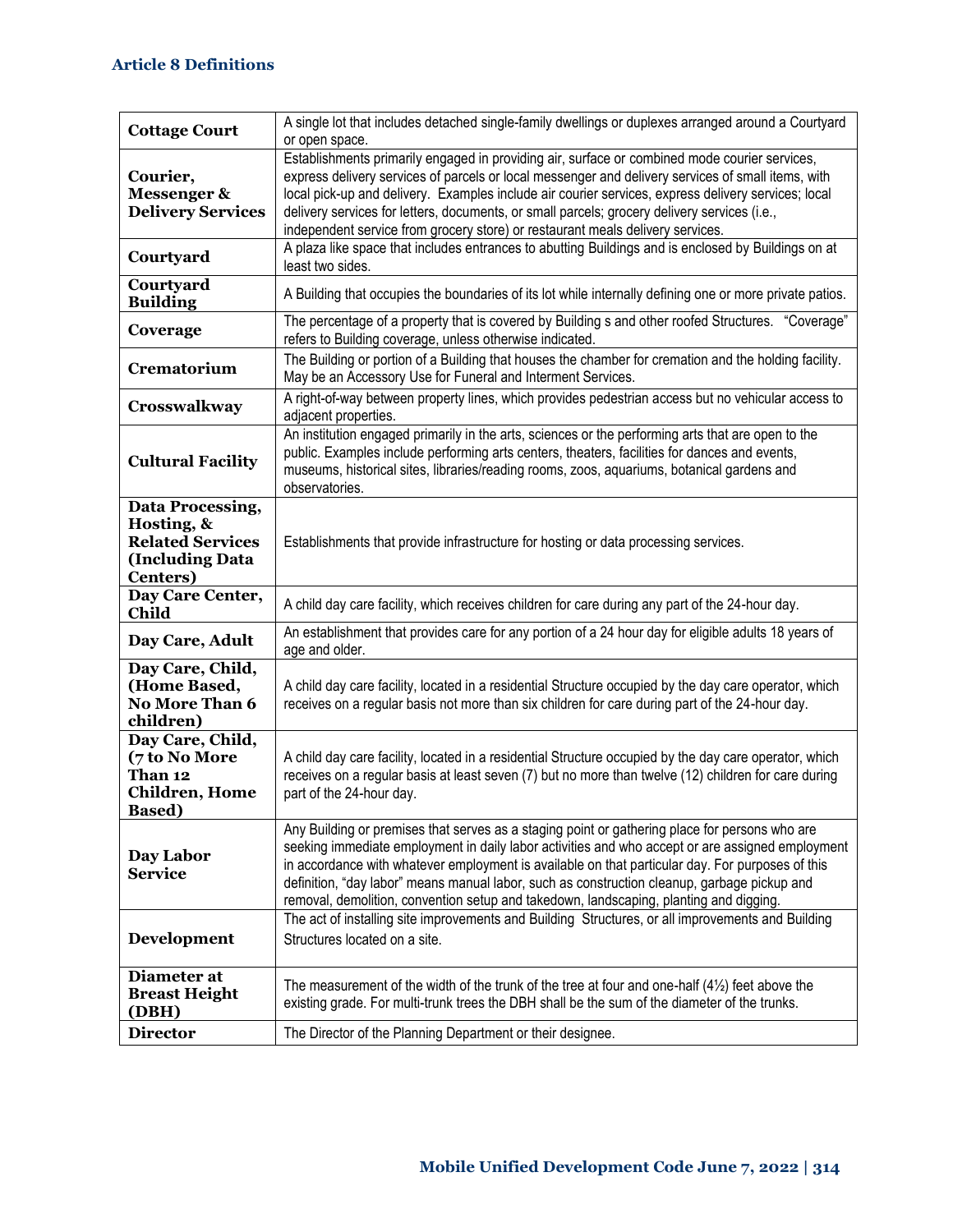| <b>Disability</b>                                           | A physical or mental impairment that substantially limits one or more major life activities. This<br>includes people who have a record of such an impairment, even if they do not currently have a<br>disability. It also includes individuals who do not have a disability but are regarded as having a<br>disability. People with disabilities do not include individuals who are currently using alcohol, illegal<br>drugs or using legal drugs to which they are addicted, nor individuals who constitute a direct threat<br>to the health and safety of others. |
|-------------------------------------------------------------|----------------------------------------------------------------------------------------------------------------------------------------------------------------------------------------------------------------------------------------------------------------------------------------------------------------------------------------------------------------------------------------------------------------------------------------------------------------------------------------------------------------------------------------------------------------------|
| <b>Disability Glare</b>                                     | The reduction in visibility caused by intense light sources in the field of view                                                                                                                                                                                                                                                                                                                                                                                                                                                                                     |
| <b>Disciplinary</b><br><b>Care Facility</b>                 | A transitional residential facility for youth or adults, including parole-based facilities, boot camps,<br>halfway houses, etc., where residents are placed by criminal court order or action.                                                                                                                                                                                                                                                                                                                                                                       |
| <b>Display Area</b>                                         | The exterior area or surface of a sign on which is placed the copy.                                                                                                                                                                                                                                                                                                                                                                                                                                                                                                  |
| Dormitory,<br><b>Fraternity or</b><br><b>Sorority House</b> | A Building, located off-campus, maintained by a college or university and exclusively housing<br>students and their families, or a Building, located off-campus housing students affiliated with a<br>regularly organized college or university fraternity or sorority.                                                                                                                                                                                                                                                                                              |
| <b>Drip Line</b>                                            | The circumference of the tree's natural, unaltered canopy extended vertically to the ground.                                                                                                                                                                                                                                                                                                                                                                                                                                                                         |
| Drive-Thru                                                  | Any business establishment providing automobile Drive-Thru service or window facilities, including<br>but not limited to banks, dry cleaners, restaurants, car washes and drug stores.                                                                                                                                                                                                                                                                                                                                                                               |
| <b>Driveway</b>                                             | A vehicular lane within a site, often leading to a parking area or garage.                                                                                                                                                                                                                                                                                                                                                                                                                                                                                           |
| <b>Dumpster</b>                                             | A container used for the temporary storage of garbage, rubbish and like materials pending<br>collection, and having a capacity of at least 1 cubic yard.                                                                                                                                                                                                                                                                                                                                                                                                             |
| <b>Dwelling Unit</b>                                        | One (1) or more rooms in the same Structure, connected together and constituting a separate,<br>independent housekeeping unit for permanent residential occupancy and with facilities for sleeping,<br>bathing and cooking.                                                                                                                                                                                                                                                                                                                                          |
| Dwelling, Multi-<br>Family                                  | A Building containing three (3) or more dwelling units and used for residential purposes by three (3)<br>or more families living independently of each other. It includes any form of family occupancy,<br>including traditional or non-traditional households, elderly housing or retirement housing. The units<br>may be integrated horizontally and vertically, or with two (2) units stacked vertically and separated<br>from adjacent units by a party wall (sometimes called "stacked flats"). Examples include<br>apartments or flats.                        |
| <b>Dwelling, Single-</b><br>Family                          | A Building containing only one (1) dwelling unit and used for residential purposes exclusively by one<br>(1) family. This includes any factory-built dwelling unit constructed to the standards of the City's<br>Building Code (typically referred to as a "modular home").                                                                                                                                                                                                                                                                                          |
| <b>Dwelling, Two-</b><br><b>Family (Duplex)</b>             | A Building containing two (2) dwelling units and used for residential purposes by two (2) families<br>living independently of each other.                                                                                                                                                                                                                                                                                                                                                                                                                            |
| Electric<br><b>Substation</b>                               | A facility that regulates voltage of electricity prior to distribution to customers.                                                                                                                                                                                                                                                                                                                                                                                                                                                                                 |
| Electric<br><b>Transmission</b><br>Line                     | An electric line carrying high voltage electricity to substations.                                                                                                                                                                                                                                                                                                                                                                                                                                                                                                   |
| <b>Eligible Facilities</b><br><b>Request</b>                | Any request for modification of an existing Tower or Base Station that, within the meaning of the<br>Spectrum Act, does not substantially change the physical dimensions of the Tower or Base Station<br>and involves (1) the collocation of new transmission equipment, (2) the removal of transmission<br>equipment or (3) the replacement of transmission equipment.                                                                                                                                                                                              |
| <b>Emergency</b><br><b>Refuge</b>                           | Temporary accommodation for victims of domestic violence, abuse, sexual assault or child abuse.                                                                                                                                                                                                                                                                                                                                                                                                                                                                      |
| <b>Emergency</b><br><b>Shelter</b>                          | Short term shelter for persons that are homeless, or runaway youths.                                                                                                                                                                                                                                                                                                                                                                                                                                                                                                 |
| Encroach                                                    | To break the plane of a vertical or horizontal regulatory limit with a structural element, so that it<br>extends into a Setback, into the public frontage or above a height limit.                                                                                                                                                                                                                                                                                                                                                                                   |
| <b>Encroachment</b>                                         | Any structural element that encroaches.                                                                                                                                                                                                                                                                                                                                                                                                                                                                                                                              |
| <b>Engineering</b><br><b>Plans</b>                          | The drawings on which the proposed subdivision improvements are shown and which, if approved,<br>will be used for construction of the improvements.                                                                                                                                                                                                                                                                                                                                                                                                                  |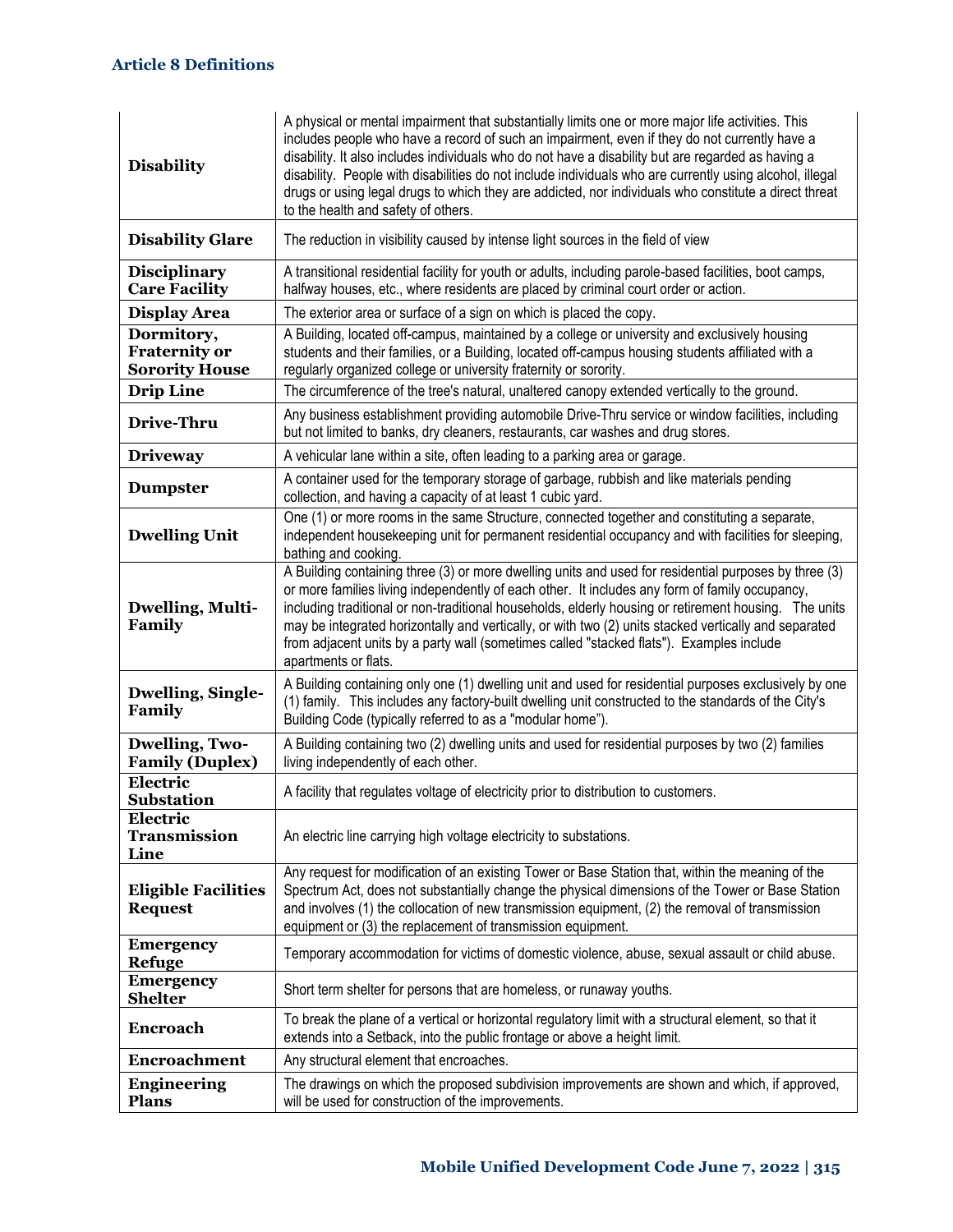| <b>Enhanced</b><br><b>Scrutiny Area</b><br>(ESA)               | (A) All properties located within an I-2 district and lying north of Bay Bridge Road and New Bay<br>Bridge Road; and (B) All properties located within an I-2 district and lying south of Bay Bridge Road<br>and New Bay Bridge Road, west of the Mobile River and Mobile Bay, east of a line extending<br>southerly along St. Stephens Road to Broad Street to Interstate 10 to Michigan Avenue, and north<br>of Avenue C as extended to Mobile Bay.                                                                                                                                                              |
|----------------------------------------------------------------|--------------------------------------------------------------------------------------------------------------------------------------------------------------------------------------------------------------------------------------------------------------------------------------------------------------------------------------------------------------------------------------------------------------------------------------------------------------------------------------------------------------------------------------------------------------------------------------------------------------------|
| <b>Enlargement</b>                                             | As it relates to an Adult Entertainment Business an increase in the size of the Building, Structure or<br>premises in which the Adult Entertainment Business is conducted by either construction or use of an<br>adjacent Building or any portion thereof whether located on the same or an adjacent lot or parcel of<br>land.                                                                                                                                                                                                                                                                                     |
| Entertainment<br><b>Facility or Event</b><br><b>Venue</b>      | An establishment where the primary source of revenue is derived from live or recorded<br>performances shown or played for the amusement of an audience. Examples include auditoriums,<br>music clubs, carnivals, circuses and reception or banquet halls.                                                                                                                                                                                                                                                                                                                                                          |
| Exhibition,<br>Convention, or<br>Conference<br><b>Facility</b> | A facility used for assemblies or meetings of the members or representatives of a group, such as<br>convention centers. This does not include clubs, lodges, community meeting facilities or other<br>meeting facilities of private or non-profit groups that are primarily used by group members.                                                                                                                                                                                                                                                                                                                 |
| <b>Existing</b><br><b>Structure</b>                            | A previously erected Support Structure or any other Structure, including, but not limited to, Building<br>s and water tanks, to which Telecommunications Facilities can be attached.                                                                                                                                                                                                                                                                                                                                                                                                                               |
| <b>Facade</b>                                                  | The exterior wall of a Building that faces the frontage.                                                                                                                                                                                                                                                                                                                                                                                                                                                                                                                                                           |
| Family                                                         | Two or more persons living together and interrelated by bonds of consanguinity, marriage or legal<br>adoption, and/or a group of persons not more than four in number who are not so interrelated,<br>occupying the whole or part of a dwelling as a single housekeeping unit that shares common living,<br>sleeping, cooking and eating facilities. Persons placed in foster care shall be deemed to be related<br>to and a member of the family for the purposes of this definition. A family does not include any<br>society, nursing home, club, boarding or lodging house, dormitory, fraternity or sorority. |
| <b>Fence</b>                                                   | A barrier made of wood, metal or other materials.                                                                                                                                                                                                                                                                                                                                                                                                                                                                                                                                                                  |
| <b>Financial</b><br>Institution                                | A federal or state chartered bank, credit union, mortgage lender or savings and loan association.                                                                                                                                                                                                                                                                                                                                                                                                                                                                                                                  |
| Flag                                                           | Any fabric or other material containing distinctive colors, patterns or symbols. A flag is attached to a<br>permanent pole, supporting Structure or a Building. Flags are not considered banners.                                                                                                                                                                                                                                                                                                                                                                                                                  |
| Float                                                          | A vehicle with platforms used to carry exhibits and/or riders.                                                                                                                                                                                                                                                                                                                                                                                                                                                                                                                                                     |
| <b>Float Barn</b>                                              | A Building where floats are assembled or stored, and that may also host special events relating to<br>Mardi Gras or similar parades where the floats are displayed. "Parade" has the meaning assigned<br>in Chapter 49, Article III of the City Code.                                                                                                                                                                                                                                                                                                                                                              |
| <b>Food Market</b>                                             | A Structure or place where agricultural produce is brought for the purpose of retail sales from<br>vehicles, temporary stands or stalls. These include more than one seller per parcel of land.<br>Examples include farmers markets, seafood markets and mobile markets.                                                                                                                                                                                                                                                                                                                                           |
| Food<br>Preparation                                            | A business that prepares food and beverages for off-site consumption, including delivery services.<br>Examples include catering shops, bakeries with on-site retail sales, and the small-scale production<br>of specialty foods (such as sweets). This classification excludes food production of an industrial<br>character.                                                                                                                                                                                                                                                                                      |
| <b>Food Sales</b>                                              | An establishment for retail sales of food and beverages for off-site preparation and consumption.<br>Examples include grocers/supermarkets, specialty food and beverage stores, fruit and/or vegetable<br>stands, butcher shops, delicatessens, dairy product sales, food cooperatives or convenience<br>markets. This category may also include large-scale stores that sell food items and beverages in<br>bulk. Liquor sales are not included in this use.                                                                                                                                                      |
| <b>Foot Candle</b>                                             | A unit for measuring illumination that equals one (1) lumen per square foot.                                                                                                                                                                                                                                                                                                                                                                                                                                                                                                                                       |
| <b>Foster Care,</b><br><b>Adult or Child</b>                   | Service provided for children or adults in need of care, in a residence occupied by the foster care<br>operator, subject to compliance with the requirements of the Alabama Department of Human<br>Resources. This use type does not include a group home.                                                                                                                                                                                                                                                                                                                                                         |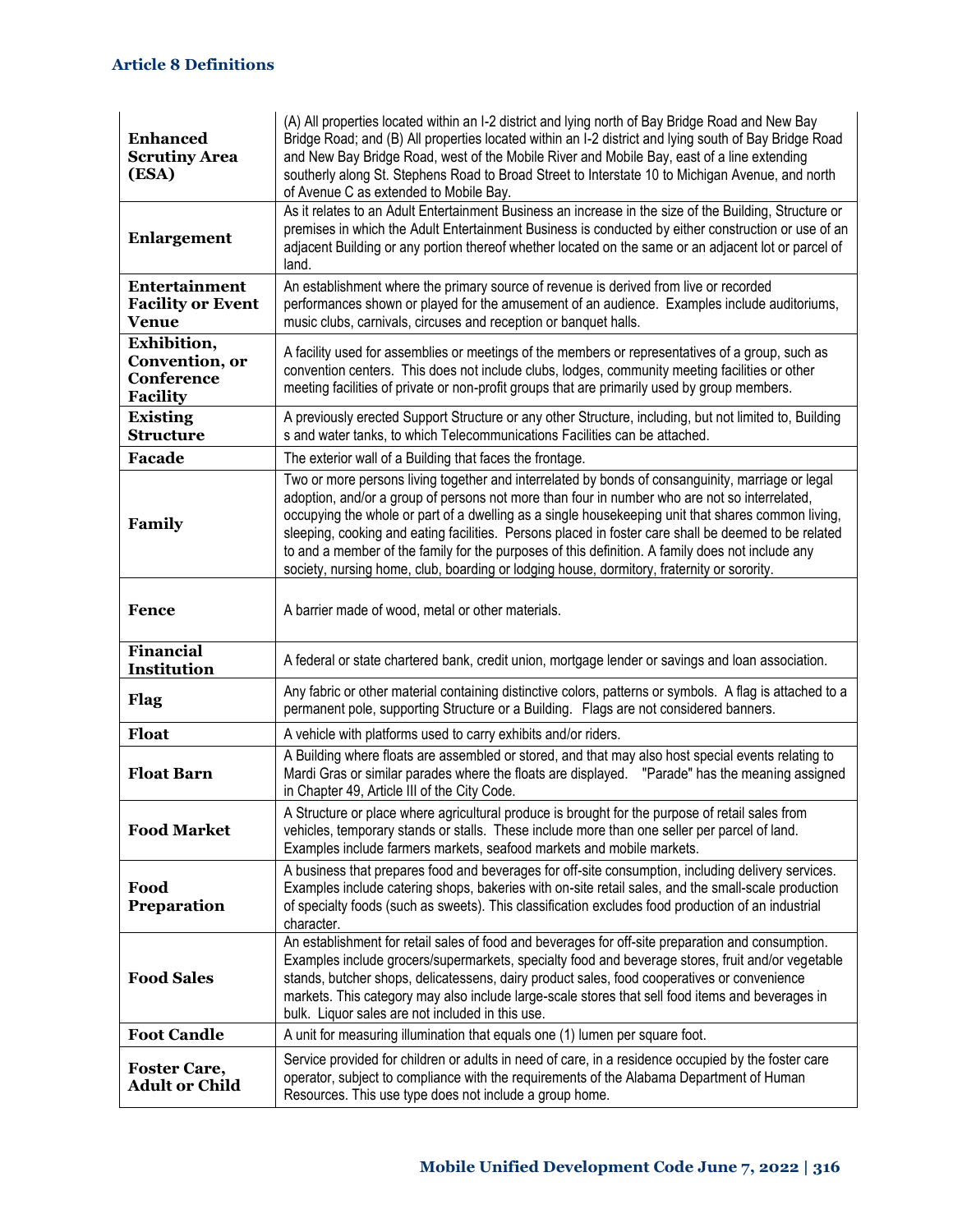| <b>Freight Depot</b> | Distribution facilities upon which storage and warehousing of cargo is incidental to the primary<br>function of freight shipment, and not to include any display of goods for either retail sale or<br>wholesale. Includes both railway and truck freight transfers. |
|----------------------|----------------------------------------------------------------------------------------------------------------------------------------------------------------------------------------------------------------------------------------------------------------------|
| <b>Front Setback</b> | The distance from the frontage line to the point where a Building may be constructed. This area<br>shall be maintained clear of permanent Structures with the exception of permitted encroachments.                                                                  |
| Frontage             | The portion of a site which faces a Street right-of-way or Civic Space.                                                                                                                                                                                              |

| <b>Frontage, Building</b>                         | The Facade of a Building that faces a Street, Civic Space or parking area.                                                                                                                                                                                                                                                                                                                                                                                                                                                                               |
|---------------------------------------------------|----------------------------------------------------------------------------------------------------------------------------------------------------------------------------------------------------------------------------------------------------------------------------------------------------------------------------------------------------------------------------------------------------------------------------------------------------------------------------------------------------------------------------------------------------------|
| Frontage, Lot                                     | That part of a lot or parcel that adjoins a Street or Civic Space.                                                                                                                                                                                                                                                                                                                                                                                                                                                                                       |
| <b>Fuel Distribution</b>                          | A facility dedicated to the wholesale or commercial fuel storage and distribution, including<br>petroleum, biodiesel, propane, butane, natural gas, or other similar fuels, to vehicles,<br>machinery or heavy equipment. This does not include auto service stations.                                                                                                                                                                                                                                                                                   |
| <b>Funeral &amp; Interment</b><br><b>Services</b> | Any place or premises subject to regulation under Alabama Code Title 34, Chapter 13,<br>and applicable Regulations adopted by the Alabama Board of Funeral Services that is<br>devoted to or used in the care and preparation for burial of the body of a deceased person<br>or maintained or held out to the public by advertising or otherwise as the office or place for<br>the practice of funeral directing, embalming or cremation.                                                                                                                |
| <b>Future Land Use Plan</b>                       | A component of the Comprehensive Plan that serves as the primary guide to the future<br>physical development of the City of Mobile. The map and its corresponding land use<br>designations describe the desired types, intensity and spatial arrangement of the City's<br>land uses to achieve the vision described in the Comprehensive Plan. In this Chapter,<br>"Future Land Use Plan" refers to Appendix G in "Map for Mobile," as adopted by the<br>Planning Commission on May 18, 2017, as amended.                                                |
| <b>Gallery</b>                                    | A platform attached to the Building, typically extending over a sidewalk, which is supported<br>from the ground by light-weight columns or other form of structural support. A gallery may<br>be multiple floors and may have a roof.                                                                                                                                                                                                                                                                                                                    |
| <b>Garage or Yard Sale</b>                        | A temporary event where miscellaneous used household items are sold from a residential<br>lot.                                                                                                                                                                                                                                                                                                                                                                                                                                                           |
| <b>Garden Supply</b>                              | An establishment which sells trees, shrubs, lawn and garden supplies and plants, as well<br>as prepackaged soils and landscape materials. Includes limited propagation of plants, as<br>an accessory use.                                                                                                                                                                                                                                                                                                                                                |
| <b>Garden Wall</b>                                | A freestanding wall along the property line dividing private areas from Streets, rear lanes,<br>or adjacent lots.                                                                                                                                                                                                                                                                                                                                                                                                                                        |
| <b>Gasoline Sales</b>                             | An area used for retail sales of fuels or oils. This use may have storage tanks and pumps,<br>auto service facilities conducted inside the Building or an accessory car wash.                                                                                                                                                                                                                                                                                                                                                                            |
| <b>Government Street</b><br>Corridor              | All lots having real property frontage along Government Street from Broad Street to<br>Dauphin Island Parkway.                                                                                                                                                                                                                                                                                                                                                                                                                                           |
| Green                                             | An exterior open space primarily composed of landscape areas.                                                                                                                                                                                                                                                                                                                                                                                                                                                                                            |
| <b>Green Infrastructure</b>                       | Systems and practices that use or mimic natural processes to dissipate, infiltrate or reuse<br>stormwater or runoff on the site where it is generated.                                                                                                                                                                                                                                                                                                                                                                                                   |
| Greenhouse                                        | A Structure providing protection from weather, used to grow plants.                                                                                                                                                                                                                                                                                                                                                                                                                                                                                      |
| Greenway                                          | A linear series of areas, typically including natural features and parklands, usually<br>connected by a trail system.                                                                                                                                                                                                                                                                                                                                                                                                                                    |
| <b>Gross Floor Area</b>                           | The sum of the gross horizontal areas of the several floors of a Building, including interior<br>balconies and mezzanines, and any exterior open porches or galleries which serve as an<br>extension of those activities conducted within the enclosed Structure; all horizontal<br>dimensions shall be measured between the exterior faces of walls, including the walls or<br>railings of roofed porches. The gross floor area of a Building shall include the floor area of<br>accessory Building s on the same Building site, measured the same way. |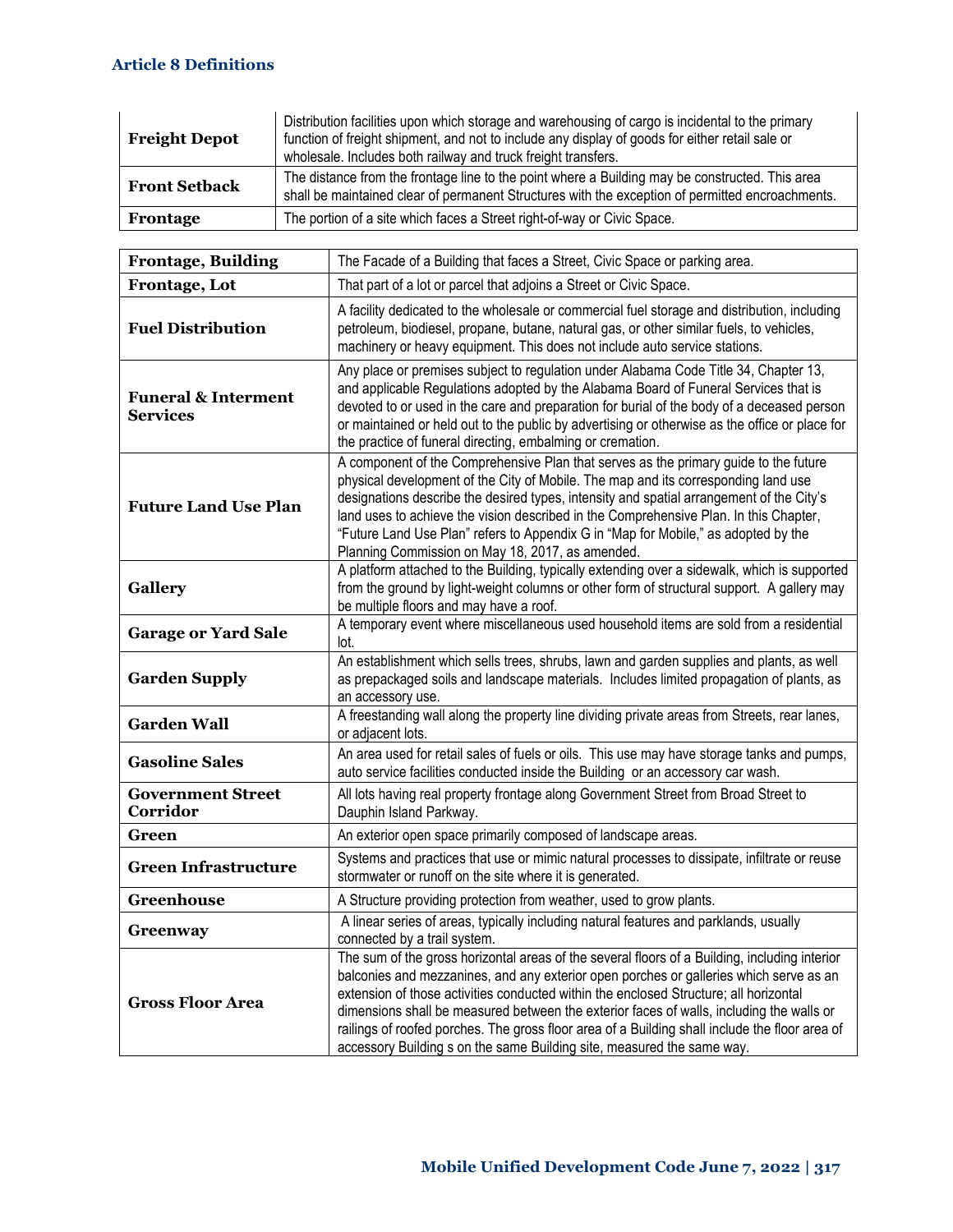| <b>Ground Passenger</b><br>Transportation                                        | Establishments that provide passenger transportation by bus, charter bus, automobile,<br>limousine, van or shuttle. Examples include charter bus, special needs transportation,<br>taxicab Owner/operators, taxicab fleet operators or taxicab organizations. Includes fleet<br>services that store, maintain, repair, fuel and service two or more vehicles owned by a<br>single entity.                                                                                                                                                                                                                                                                                                                                          |
|----------------------------------------------------------------------------------|------------------------------------------------------------------------------------------------------------------------------------------------------------------------------------------------------------------------------------------------------------------------------------------------------------------------------------------------------------------------------------------------------------------------------------------------------------------------------------------------------------------------------------------------------------------------------------------------------------------------------------------------------------------------------------------------------------------------------------|
| <b>Group Feeder Aisle</b>                                                        | Gives access to individual parking spaces.                                                                                                                                                                                                                                                                                                                                                                                                                                                                                                                                                                                                                                                                                         |
| <b>Group Home</b>                                                                | A facility providing seven days a week residential and habilitative services with or without<br>resident staff to persons with disabilities, as defined by the Americans with Disabilities Act.                                                                                                                                                                                                                                                                                                                                                                                                                                                                                                                                    |
| Grubbing                                                                         | The effective removal of understory vegetation that is not greater than three (3) inches<br>DBH.                                                                                                                                                                                                                                                                                                                                                                                                                                                                                                                                                                                                                                   |
| <b>Hardened Shoreline</b>                                                        | A bank along a waterbody that is stabilized through impervious cover, armoring, gabions,<br>riprap, vertical bulkhead, retaining wall or other hardened Structures.                                                                                                                                                                                                                                                                                                                                                                                                                                                                                                                                                                |
| Hardware / Home<br><b>Improvement Stores</b><br>and Building Materials           | Retailing, wholesaling or rental of residential Building supplies or equipment. Examples<br>include lumberyards, hardware/home improvement sales and services, paint sales,<br>heating and plumbing equipment, tool and small equipment sales or rental establishments.                                                                                                                                                                                                                                                                                                                                                                                                                                                            |
| <b>Hazardous Substance</b>                                                       | A substance is considered hazardous when it has one of the following characteristics:<br>flammable, explosive, corrosive, toxic, radioactive or if it readily decomposes into oxygen<br>at elevated temperatures. Includes any substance included on the "List of Hazardous<br>Substances and Reportable Quantities," codified as 40 CFR Part 302, Table 302.4, in<br>force and effect on the effective date of this Ordinance and subsequent revisions thereof,<br>and any substance listed on the "List of Extremely Hazardous Substances and Their<br>Threshold Planning Quantities," codified as 40 CFR Part 355, Appendix A, in force and<br>effect on the effective date of this Ordinance and subsequent revisions thereof. |
| <b>Hazardous Substance</b><br><b>Storage Tank</b>                                | A site which has at least one above ground storage tank with a capacity of ten thousand<br>(10,000) gallons or more used to store any hazardous substance. Also refer to Article 4.                                                                                                                                                                                                                                                                                                                                                                                                                                                                                                                                                |
| <b>Hazardous Waste</b>                                                           | Those wastes defined in, and regulated under, the Alabama Hazardous Wastes<br>Management and Minimization Act of 1978, as amended (Ala. Code Title 22, Chapter 30),<br>or ADEM Admin. Code 335-14.                                                                                                                                                                                                                                                                                                                                                                                                                                                                                                                                 |
| <b>Hazardous Waste</b><br><b>Disposal</b>                                        | Any site used for the storage, treatment or disposal of hazardous waste or medical waste.<br>Includes any "facility" or "hazardous waste management facility" as defined by Ala.<br>Administrative Code §335-14-1-.02, and any "medical waste facility" as defined by ADEM<br>Admin. Code 335-17-1-.02.                                                                                                                                                                                                                                                                                                                                                                                                                            |
| <b>Hazardous Waste</b><br><b>Transfer</b>                                        | A collection and transportation facility where hazardous or medical waste is received and<br>processed for transportation to another place for recycling, re-use, incineration or final<br>disposal. Includes any "transfer facility" as defined by ADEM Admin. Code 335-14-1-.02.                                                                                                                                                                                                                                                                                                                                                                                                                                                 |
| <b>Health/Fitness Club</b>                                                       | An establishment that offers exercise or weight control facilities and programs, whether or<br>not the business provides any other service. Examples include gymnasiums, martial arts<br>schools, gymnastics schools, weight control establishments/reducing salons, health clubs,<br>health spas, swimming pools, handball facilities, racquetball or tennis club facilities,<br>tanning facilities, fitness facilities and yoga or workout studios.                                                                                                                                                                                                                                                                              |
| <b>Heavy Duty</b><br><b>Commercial Vehicles</b>                                  | Any vehicle exceeding fourteen thousand (14,000) GVWR and utilized commercially.                                                                                                                                                                                                                                                                                                                                                                                                                                                                                                                                                                                                                                                   |
| <b>Heavy Truck/Farm</b><br>Equipment/<br>Construction<br><b>Equipment Dealer</b> | A facility for the sale or rental of heavy trucks, farm equipment or construction equipment.<br>For purposes of this definition, a "heavy truck" means a vehicle more than fourteen<br>(14,000) GVWR.                                                                                                                                                                                                                                                                                                                                                                                                                                                                                                                              |
| <b>Hedge</b>                                                                     | A vegetative boundary formed by bushes, shrubs, or climbing vines spaced less than<br>three (3) feet apart.                                                                                                                                                                                                                                                                                                                                                                                                                                                                                                                                                                                                                        |
| Heliport/<br><b>Miscellaneous Air</b><br>Transportation                          | Facilities intended solely for vertical takeoff and landing of aerial vehicles or miscellaneous<br>transportation vehicles for scenic purposes such as balloons.                                                                                                                                                                                                                                                                                                                                                                                                                                                                                                                                                                   |
| Heritage Tree, Credit or<br>Compliance                                           | Any tree planted or claimed for credit for compliance with this Chapter or tree planting and<br>landscaping requirements of the City.                                                                                                                                                                                                                                                                                                                                                                                                                                                                                                                                                                                              |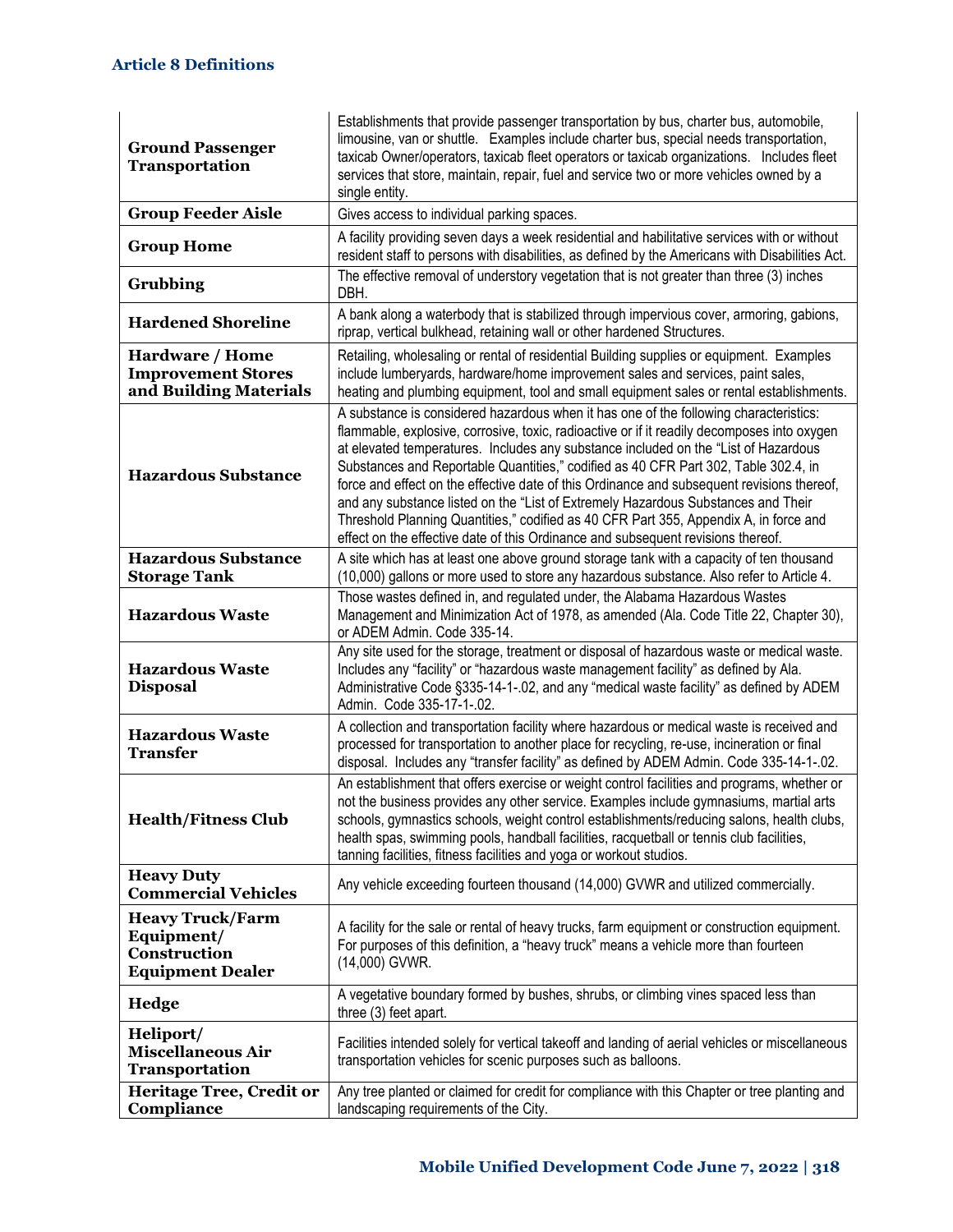| <b>Heritage Tree, Existing</b>                                  | Any of the following trees which is at least twelve (12) inches DBH: bald cypress<br>(Taxodium distichum), hickory (Carya spp.), longleaf pine (Pinus palustris), magnolia<br>(Magnolia spp.), oak (Quercus spp.) excluding water oak (Quercus nigra), river birch<br>(Betula nigra), sweet gum (Liquidambar styraciflua), sycamore (Platanus occidentalis) and<br>yellow poplar (Liriodendron tulipifera). For trees located in a local Historic District, the<br>definition of a Heritage Tree shall be amended to reduce the size to eight (8) inches DBH.                                                                                         |
|-----------------------------------------------------------------|-------------------------------------------------------------------------------------------------------------------------------------------------------------------------------------------------------------------------------------------------------------------------------------------------------------------------------------------------------------------------------------------------------------------------------------------------------------------------------------------------------------------------------------------------------------------------------------------------------------------------------------------------------|
| <b>Historic District</b>                                        | A geographically defined area designated by the City Council pursuant to Chapter 44 of<br>the Mobile City Code.                                                                                                                                                                                                                                                                                                                                                                                                                                                                                                                                       |
| <b>Historic District</b><br><b>Guidelines</b>                   | The general design standards applicable in considering the granting and denial of<br>Certificates of Appropriateness adopted by the Architectural Review Board pursuant to<br>Chapter 44, of the City Code.                                                                                                                                                                                                                                                                                                                                                                                                                                           |
| <b>Historic District</b><br><b>Overlay Boundaries</b><br>(HDOB) | All property located within the boundaries of a locally designated Historic Districts and any<br>Historic Districts hereafter designated by the City Council pursuant to Chapter 44 of the<br>Mobile City Code.                                                                                                                                                                                                                                                                                                                                                                                                                                       |
| <b>Historic Markers</b>                                         | Any sign indicating historic significance as awarded or recognized by the MHDC.                                                                                                                                                                                                                                                                                                                                                                                                                                                                                                                                                                       |
| <b>Home Occupation</b>                                          | An accessory use of a dwelling conducted entirely within the enclosed dwelling, employing<br>only the residents of the dwelling, is clearly incidental and secondary to the residential<br>occupancy and does not change the residential character of the property, and is subject to<br>the criteria set forth in Article 4.                                                                                                                                                                                                                                                                                                                         |
| Hospital                                                        | An institution providing health services, primarily for in-patients, and medical and surgical<br>care of the sick or injured, including as an integral part of the institution, such related<br>facilities as laboratories, out-patient departments, training facilities, central service facilities<br>and staff offices.                                                                                                                                                                                                                                                                                                                            |
| Hotel/Motel                                                     | A Building containing guest rooms in which lodging is provided, with or without meals, for<br>compensation, and which is open to transient guests or permanent guests, or both.                                                                                                                                                                                                                                                                                                                                                                                                                                                                       |
| <b>Industrial Launderer</b>                                     | A business that provides cleaning, washing, or similar services to industrial,<br>manufacturing, medical or business establishments. Examples include commercial<br>launderers that launder and dry clean clothing and other fabric articles in bulk quantities,<br>such as cleaning services for hospitals, restaurants, hotels and similar clients, or rug and<br>dry-cleaning plants.                                                                                                                                                                                                                                                              |
| <b>Junkyard</b>                                                 | Any establishment or place of business which is maintained, operated or used for storing,<br>keeping, buying or selling junk or for the maintenance or operation of an automobile<br>recycler. This includes any Junkyard (other than a sanitary landfill), automobile recycler or<br>scrap processor, (including any scrap tire facility as defined by ADEM Admin. Code 335-4-<br>1-.01) as defined by Code of Alabama §23-1-241.                                                                                                                                                                                                                    |
| <b>Land Clearing</b>                                            | Those operations where trees and vegetation are removed and which occur previous to<br>the construction of Building; e.g., road right-of-way excavation or paving, lake and<br>drainage system excavation, utility excavation, grubbing and any other necessary clearing<br>operations.                                                                                                                                                                                                                                                                                                                                                               |
| <b>Landscape Material</b>                                       | Living plant material which shall include, but not be limited to, trees, shrubs, flowers, vines,<br>lawn grass and other ground cover; natural features and areas; and nonliving durable<br>material commonly used in landscaping which shall include, but not be limited to, rocks,<br>pebbles, sand, mulch, wood chips, exterior lighting fixtures, planters, fountains, reflecting<br>pools, works of art, walkways, Fence s, walls, benches and other types of appropriate<br>outdoor furniture. Nonliving landscape material shall not include artificial or synthetic<br>material in the form of trees, flowers, shrubs, vines or ground cover. |
| <b>Landscaped Area</b>                                          | An area which shall consist of landscape material, as defined, such that the use of living<br>landscape material predominates over the use of nonliving landscape material.                                                                                                                                                                                                                                                                                                                                                                                                                                                                           |
| <b>Laundry/Dry Cleaning</b><br><b>Pick-Up Station</b>           | Establishments that accept from the public clothes or other materials to be laundered or<br>dry-cleaned. The laundering or dry-cleaning work is done by a laundry or dry-cleaning<br>establishment that is not on the premises of the pick-up station.                                                                                                                                                                                                                                                                                                                                                                                                |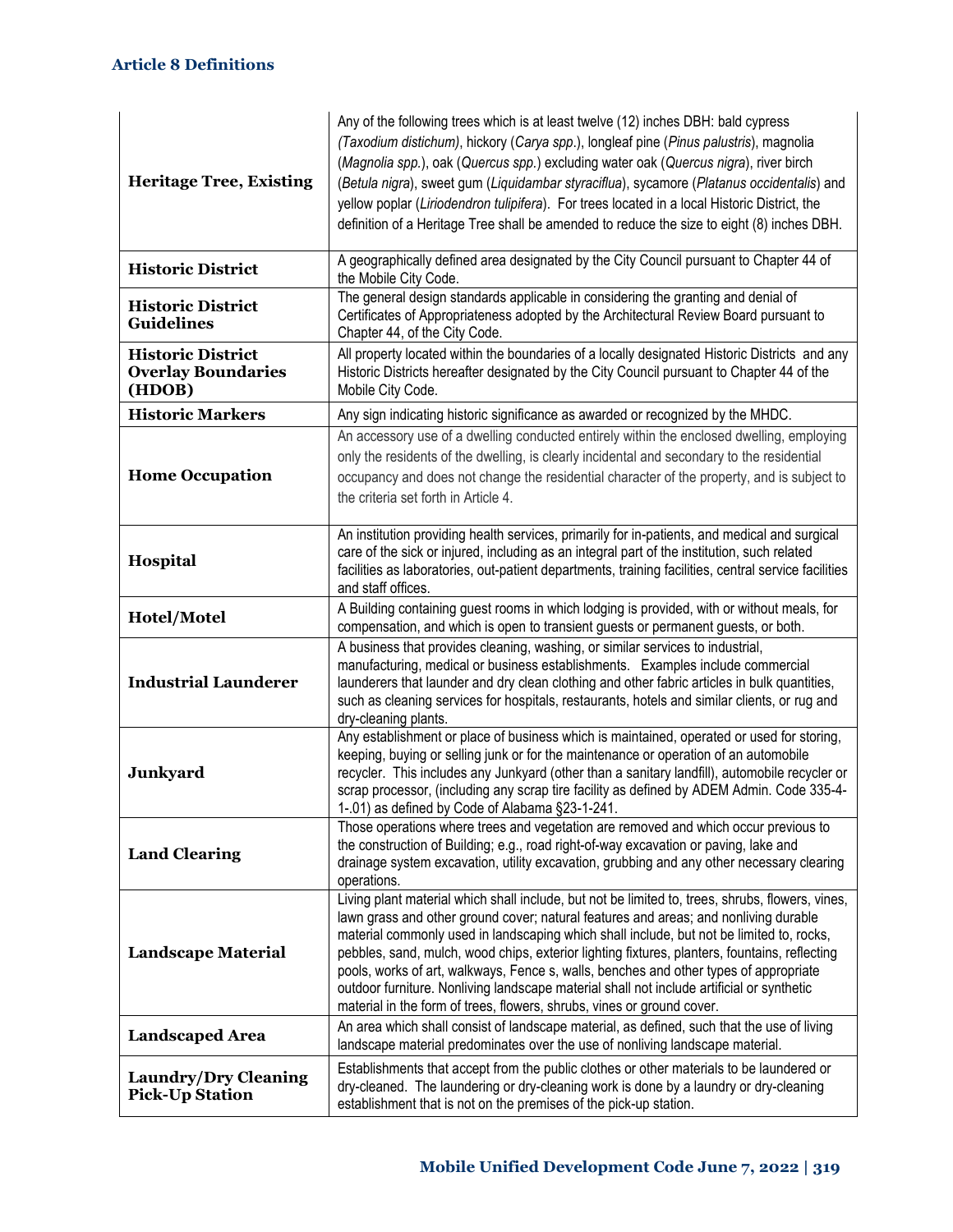| Lawn                                                                           | An expanse of grass or low ground cover (for frontage type, located between the Building<br>and the sidewalk).                                                                                                                                                                                                                                                                                                                                                                                                                                                                                                                              |
|--------------------------------------------------------------------------------|---------------------------------------------------------------------------------------------------------------------------------------------------------------------------------------------------------------------------------------------------------------------------------------------------------------------------------------------------------------------------------------------------------------------------------------------------------------------------------------------------------------------------------------------------------------------------------------------------------------------------------------------|
| <b>Life Care or Continuing</b><br><b>Care Services</b>                         | A facility that is not a single-family residence that provides residential accommodations<br>and personal assistance to residents who depend on the services of others by reason of<br>age or disability; including but not limited to nursing or convalescent homes, hospices or<br>assisted living facilities. This use does not include an establishment which provides care<br>only during the day, or a halfway house for recovering alcohol and drug abusers.                                                                                                                                                                         |
| Light Fixture, Full Cut-<br>off                                                | A luminaire or light fixture that, by design of the housing, does not allow any light<br>dispersion or direct glare to shine above 90-degree horizontal plane from the base of the<br>fixture.                                                                                                                                                                                                                                                                                                                                                                                                                                              |
| <b>Light Loss Factor (LLF)</b>                                                 | The ratio of illuminance for a given area to the value that would occur if lamps operated at<br>their (initial) rated lumens and if no system variation or depreciation had occurred.<br>Components of this factor can be either initial or maintained. Also known as "maintenance<br>factor."                                                                                                                                                                                                                                                                                                                                              |
| <b>Linen/Uniform Supply</b>                                                    | Establishments that supply laundered items, such as table and bed linens; towels; diapers;<br>and uniforms, gowns, or coats of the type used by doctors, nurses, barbers, beauticians<br>and waitresses.                                                                                                                                                                                                                                                                                                                                                                                                                                    |
| <b>Liner Building</b>                                                          | A Building or portion of a Building specifically designed to mask a parking lot, parking<br>Structure, or other large-footprint use from a right-of-way or Civic Space.                                                                                                                                                                                                                                                                                                                                                                                                                                                                     |
| <b>Live/Work Dwelling</b>                                                      | A principally residential Building that includes an office, studio or other commercial use<br>and a single dwelling unit occupied by the Building Owner. A live-work unit allows a<br>broader range of commercial and production-type uses and more non-residential floor<br>area than a home occupation. In addition, a live-work unit may be designed as a<br>townhouse or with a storefront or other commercial design configuration at the ground<br>level, while a home occupation occurs in a Building that is designed as a residence. A<br>Live/Work Dwelling is generally limited to a single dwelling unit and a single business. |
| <b>Loading Dock</b>                                                            | An area in which goods and products are moved on and off a vehicle, including the stall or<br>berth, apron and maneuvering room.                                                                                                                                                                                                                                                                                                                                                                                                                                                                                                            |
| Lot                                                                            | Any piece or parcel of land or a portion of a subdivision, the boundaries of which are<br>established by some legal instrument of record that is recognized and intended as a unit<br>for the purpose of transfer of Ownership.                                                                                                                                                                                                                                                                                                                                                                                                             |
| <b>Lot Coverage</b>                                                            | See "Building Coverage."                                                                                                                                                                                                                                                                                                                                                                                                                                                                                                                                                                                                                    |
| <b>Lot of Record</b>                                                           | A lot which is part of a subdivision, the plat of which has been recorded in the Office of the<br>Probate Court of Mobile County, or a lot described by metes and bounds, the description<br>of which has been recorded in the Office of the Probate Court of Mobile County prior to the<br>date of annexation or 1952.                                                                                                                                                                                                                                                                                                                     |
| <b>Machinery &amp;</b><br><b>Equipment Rental &amp;</b><br>Leasing             | Establishments primarily engaged in renting or leasing machinery and equipment for use<br>in business or industrial operations. These establishments typically cater to a business<br>clientele and do not generally operate a retail-like or store-front facility. Examples include<br>the sale or leasing of farm equipment and supplies, heavy equipment, office furniture or<br>equipment, machinery tools (construction equipment sales and service) or off-highway<br>transportation equipment.                                                                                                                                       |
| <b>Machinery &amp; Heavy</b><br><b>Equipment Sales &amp;</b><br><b>Service</b> | The retail sales and accessory repair of construction, agriculture, excavation and similar<br>machinery and equipment, including tractor-trailers.                                                                                                                                                                                                                                                                                                                                                                                                                                                                                          |
| <b>Major Aisle</b>                                                             | Provides major circulation within a parking facility.                                                                                                                                                                                                                                                                                                                                                                                                                                                                                                                                                                                       |
| <b>Manufactured Home</b><br><b>Dealers</b>                                     | Establishments primarily engaged in retailing new and/or used manufactured homes or<br>mobile homes, parts and equipment.                                                                                                                                                                                                                                                                                                                                                                                                                                                                                                                   |
| <b>Manufactured Housing</b><br><b>Land Lease Community</b>                     | Any plot of ground on which two (2) or more mobile homes are located for long-term<br>occupancy (for periods of thirty (30) days or more) for use as dwellings. Manufactured<br>home land lease communities are not occupied by travel trailers. Includes customary<br>accessory Building s or uses such as clubhouses, laundries or management and sales<br>units.                                                                                                                                                                                                                                                                         |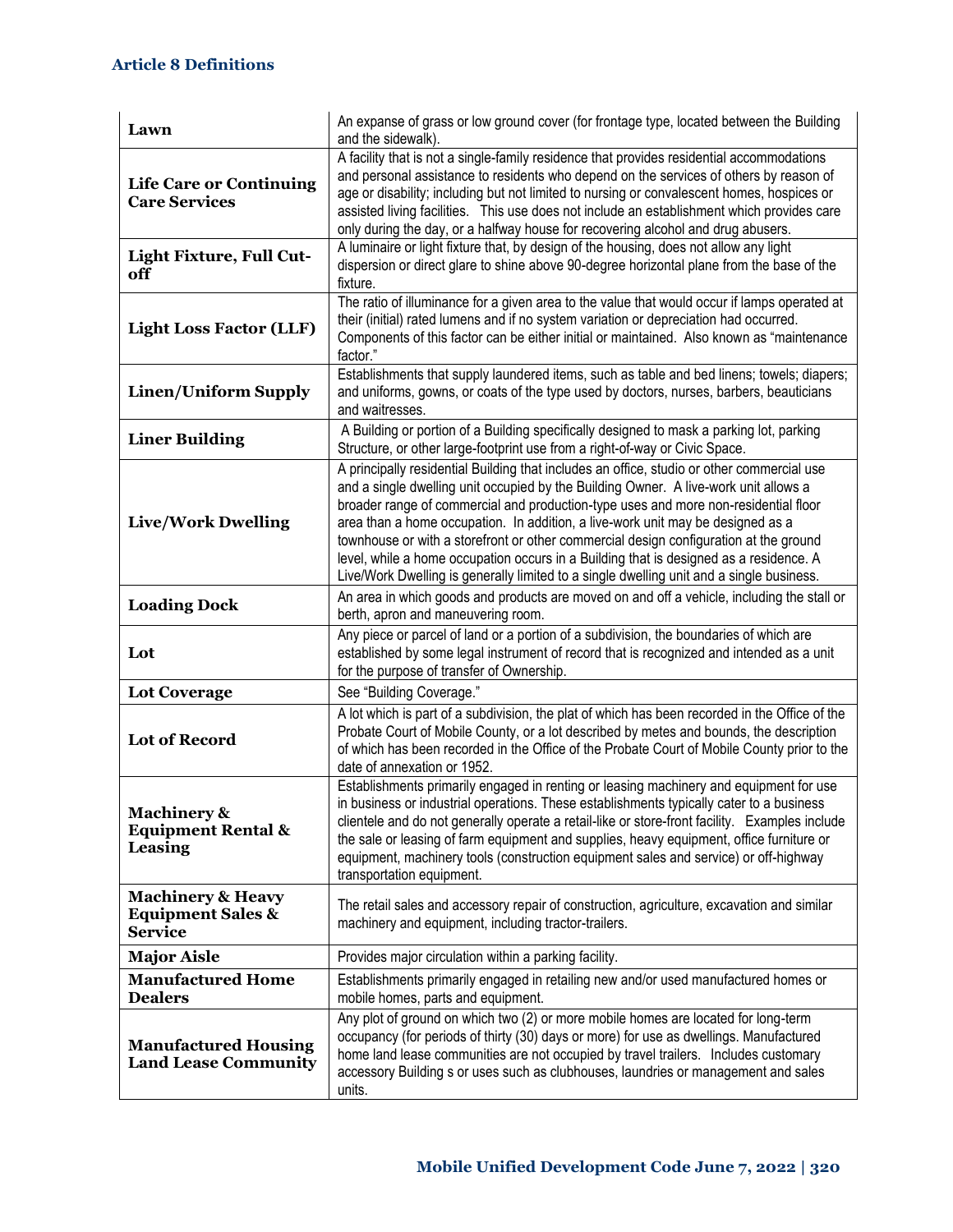| <b>Manufactured or</b><br><b>Mobile Home</b>       | A factory-built dwelling unit constructed to the standards and codes promulgated by the<br>United States Department of Housing and Urban Development (HUD), under the National<br>Manufactured Housing Construction and Safety Standards Act of 1974, 42 U.S.C. §5401<br>et seq., as amended. A Mobile Home is a home that was manufactured in a factory prior<br>to June 15, 1976 and was not built to HUD standards.                                                                                                                                                                                                                                                                                                                                                                                                                                                                                                                                                                                                                                                                           |
|----------------------------------------------------|--------------------------------------------------------------------------------------------------------------------------------------------------------------------------------------------------------------------------------------------------------------------------------------------------------------------------------------------------------------------------------------------------------------------------------------------------------------------------------------------------------------------------------------------------------------------------------------------------------------------------------------------------------------------------------------------------------------------------------------------------------------------------------------------------------------------------------------------------------------------------------------------------------------------------------------------------------------------------------------------------------------------------------------------------------------------------------------------------|
| Manufacturing,<br><b>General</b>                   | Manufacturing of products, from extracted or raw materials, recycled or secondary<br>materials or bulk storage and handling of those products and materials. These include<br>apparel (including clothing, shoes, dress making), brooms, caskets, food/baking (including<br>coffee roasting, creameries, ice cream, ice, frozen food, confectionery, and beverage),<br>tobacco products, fasteners and buttons, gaskets, leather and allied products, medical<br>equipment and supplies, mill work and similar woodwork, mattresses, musical instruments,<br>novelties, office supplies, printing and print supplies, signs, sporting goods, textiles<br>(including dyeing, laundry bags, canvas products, dry goods, hosiery, millinery) and toys.<br>It also includes incidental finishing and storage. Goods or products manufactured or<br>processed on site may be sold at retail or wholesale on or off the premises. This does not<br>include any activity listed under Intensive Manufacturing. See Appendix A for<br>Manufacturing Definition within the Downtown Development District. |
| Manufacturing,<br><b>Hazardous Materials</b>       | Manufacturing or use of Hazardous Substances including but not limited to chlorine,<br>corrosive acid, fertilizer, acetylene, insecticides, disinfectants, poisons, explosives,<br>petroleum products, coal products, plastic and synthetic resins, manufacturing or refining<br>of oil and gas products. See Appendix A for Manufacturing Definition within the<br>Downtown Development District                                                                                                                                                                                                                                                                                                                                                                                                                                                                                                                                                                                                                                                                                                |
| Manufacturing,<br><b>Intensive</b>                 | Manufacturing of paper, rubber, cosmetics, drugs, nonmetallic mineral products (such as<br>concrete and concrete products, glass), fabricated metal products (including<br>electroplating, hardware), primary metals, cement, lime, gypsum or plaster-of-Paris, paint,<br>lacquer, varnish, electrical equipment, appliances, batteries, and machinery. This group<br>also includes smelting and animal slaughtering. See Appendix A for Manufacturing<br>Definition within the Downtown Development District.                                                                                                                                                                                                                                                                                                                                                                                                                                                                                                                                                                                   |
| <b>Marina</b>                                      | A facility that includes docks, piers, floats, mooring devices or other appurtenances<br>designed and used to secure, store, service, repair, fuel, berth and launch boats and other<br>personal watercraft. This may include the sale of fuel and incidental supplies for boat<br>Owners and guests as well as the sale and chartering of boats.                                                                                                                                                                                                                                                                                                                                                                                                                                                                                                                                                                                                                                                                                                                                                |
| <b>Marine Cargo and</b><br><b>Freight Handling</b> | Establishments that provide stevedoring, water transportation for cargo, warehousing,<br>storage or other marine cargo handling services, including deep sea transportation of<br>cargo; this does not include Coal Handling Facilities or operations.                                                                                                                                                                                                                                                                                                                                                                                                                                                                                                                                                                                                                                                                                                                                                                                                                                           |
| <b>Marine Passenger</b><br>Transportation          | Establishments that provide passenger transportation, including deep sea or inland<br>transportation to United States or foreign ports, harbor or coastal scenic and sightseeing.<br>This includes accessory Pier, dock, wharf or jetty facilities.                                                                                                                                                                                                                                                                                                                                                                                                                                                                                                                                                                                                                                                                                                                                                                                                                                              |
| <b>Marine Salvage</b>                              | Recovery of damaged marine vessels and cargo, as well as the dismantling of ships,<br>barges, drilling rigs and other large-scale marine equipment.                                                                                                                                                                                                                                                                                                                                                                                                                                                                                                                                                                                                                                                                                                                                                                                                                                                                                                                                              |
| <b>Marine Supply and</b><br>Chandlery              | Establishments that provide goods and services for commercial vessels.                                                                                                                                                                                                                                                                                                                                                                                                                                                                                                                                                                                                                                                                                                                                                                                                                                                                                                                                                                                                                           |
| <b>Marquee</b>                                     | A permanent roofed Structure, attached to and supported by a Building.                                                                                                                                                                                                                                                                                                                                                                                                                                                                                                                                                                                                                                                                                                                                                                                                                                                                                                                                                                                                                           |
| <b>Mechanical Equipment</b>                        | Equipment necessary for the proper functioning of Building systems, such as electrical<br>(including electric meters), gas meters, water meters, exhaust fans, HVAC equipment,<br>permanently mounted generators and heating equipment.                                                                                                                                                                                                                                                                                                                                                                                                                                                                                                                                                                                                                                                                                                                                                                                                                                                          |
| <b>Media Production</b>                            | Establishments such as studios, back lots and sound stages that produce, manufacture or<br>arrange for the manufacture of motion pictures, videos, television programs, television<br>commercials or music and sound recordings.                                                                                                                                                                                                                                                                                                                                                                                                                                                                                                                                                                                                                                                                                                                                                                                                                                                                 |
| <b>Medical Waste</b>                               | A solid waste or combination of solid wastes which because of its infectious characteristics<br>may either cause, or significantly contribute to, an increase in mortality or an increase in<br>serious irreversible or incapacitating reversible illness or pose a substantial present<br>hazard or potential hazard to human health or the environment when improperly treated,<br>stored, transported, disposed or otherwise managed. Includes any infectious solid or<br>liquid waste from a medical waste generator, as defined in ADEM Admin. Code 335-17-1.                                                                                                                                                                                                                                                                                                                                                                                                                                                                                                                               |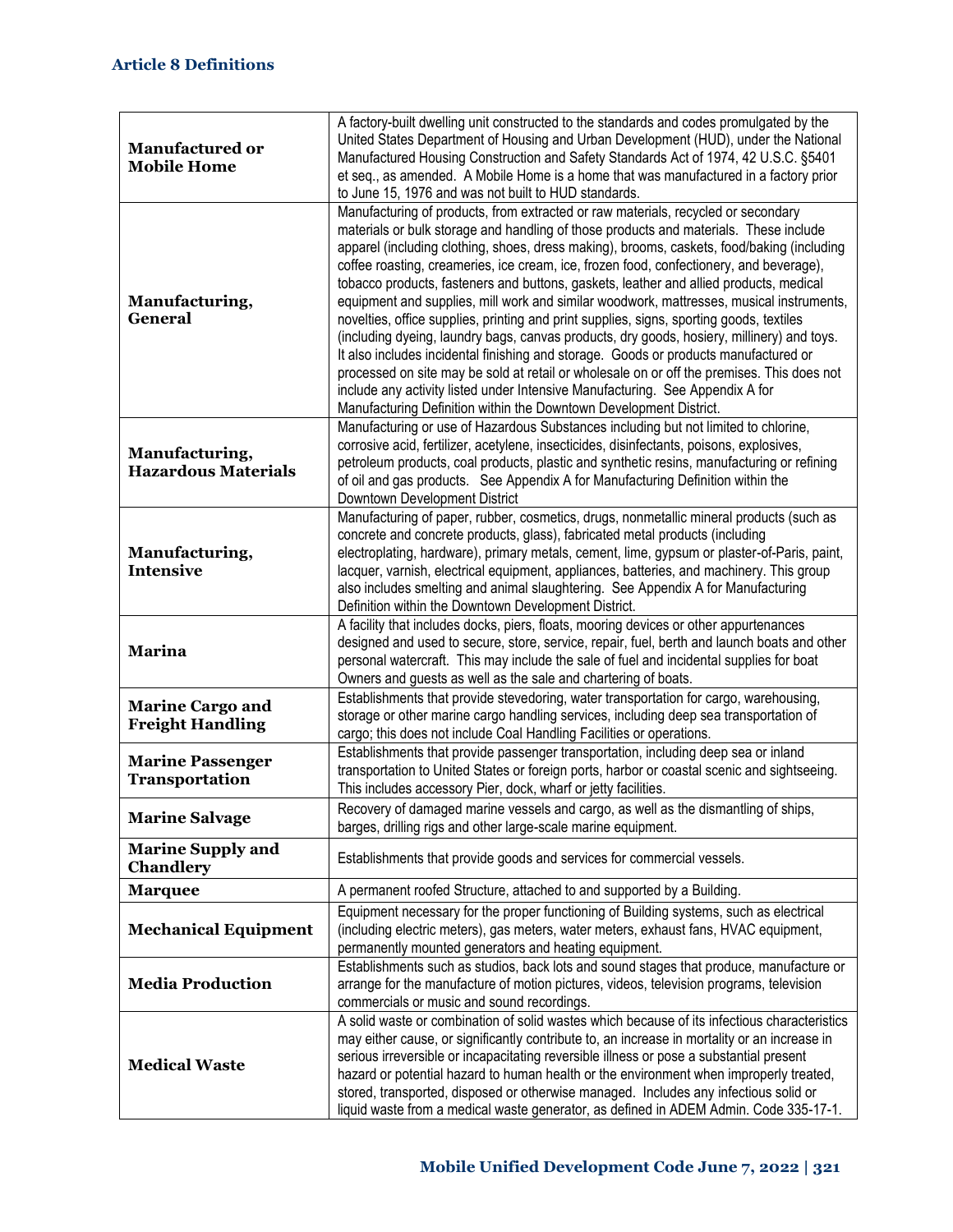| <b>Mining &amp; Quarrying</b>                      | The extraction of metallic and nonmetallic minerals, including sand and gravel pit<br>operations.                                                                                                                                                                                                                                                                                                                                                                                                                                                                                                                          |
|----------------------------------------------------|----------------------------------------------------------------------------------------------------------------------------------------------------------------------------------------------------------------------------------------------------------------------------------------------------------------------------------------------------------------------------------------------------------------------------------------------------------------------------------------------------------------------------------------------------------------------------------------------------------------------------|
| <b>Minor Street</b>                                | A Street of limited continuity which serves or is intended to serve the local needs of a<br>neighborhood.                                                                                                                                                                                                                                                                                                                                                                                                                                                                                                                  |
| <b>Mitigation</b>                                  | Measures that protect, restore, or enhance a Stream, water body or buffer to compensate<br>for or reduce the adverse impacts of development or redevelopment adjacent to a Stream,<br>creek, river, water body or buffer.                                                                                                                                                                                                                                                                                                                                                                                                  |
| <b>Mixed Use</b>                                   | Multiple functions within the same Building through multiple floors or adjacency, or in<br>multiple Building s by adjacency.                                                                                                                                                                                                                                                                                                                                                                                                                                                                                               |
| <b>Mixed Vegetation</b><br>Frontage                | A site frontage type providing a combination of ground cover, flowers, trees and shrubs<br>located between the Building and the sidewalk                                                                                                                                                                                                                                                                                                                                                                                                                                                                                   |
| <b>Mobile Tree Act</b>                             | The common name of the local law enacted by the Alabama State Legislature (Act. No.<br>929, Acts of Alabama, 1961 Regular Session), as amended, for the purpose of protecting<br>the trees on both public and private property within the incorporated areas of the City.                                                                                                                                                                                                                                                                                                                                                  |
| <b>Mobile Tree Commission</b><br>("MTC")           | The entity designated by the Alabama State Legislature to enforce the Mobile Tree Act.                                                                                                                                                                                                                                                                                                                                                                                                                                                                                                                                     |
| <b>Mobile Vendor</b>                               | Any person who sells or offers to sell, from a vending vehicle or trailer.                                                                                                                                                                                                                                                                                                                                                                                                                                                                                                                                                 |
| <b>Modular Dwelling</b>                            | A residential Structure built in a factory to the International Residential Code or<br>International Building Code as applicable. The Structure or portions of the Structure are<br>then assembled on site to create one or more dwelling units. A modular dwelling is<br>considered a standard residential Structure for land use purposes.                                                                                                                                                                                                                                                                               |
| <b>Mural</b>                                       | Any graphic painted or otherwise applied directly or indirectly on an exterior wall or to a<br>panel attached to an exterior wall.                                                                                                                                                                                                                                                                                                                                                                                                                                                                                         |
| <b>Natural Area</b>                                | Areas established for the protection of natural attributes of local, regional and statewide<br>significance, which may be used in a sustainable manner for scientific research,<br>education, aesthetic enjoyment and appropriate use not detrimental to the primary<br>purpose (other than wetlands as provided above). These areas are resource rather than<br>user-based but may provide some passive recreational activities such as hiking, nature<br>study and picnicking. Natural Areas may include Riparian Buffers, Floodplains or natural<br>wetlands visible from walkways provided in and through the wetland. |
| <b>Neighborhood Center</b><br><b>Sub-District</b>  | One of sub-districts in the O-SH. This district is intended to consist of a mixture of uses,<br>including neighborhood-serving retail, residential and civic. The neighborhood center is<br>intended to serve the daily needs of residents located within surrounding residential<br>neighborhoods. Building s may be attached or detached and are separated from the Street<br>with wide sidewalks and regular Street tree planting. Building s may be separated from<br>the sidewalk with small Street Yards.                                                                                                            |
| <b>Neighborhood General</b><br><b>Sub-District</b> | One of sub-districts in the O-SH. This district is intended to consist of a mixture of uses<br>but primarily residential urban fabric. It may have a wide range of Building types and uses,<br>including residential (in attached and detached Building s), Civic Buildings and limited<br>retail including home occupations. Setbacks and landscaping are variable. This district has<br>generous sidewalks and regular Street tree planting.                                                                                                                                                                             |
| <b>Night Club</b>                                  | Any club, business or establishment providing an on-going place of entertainment,<br>including discotheques or similar establishments, either with or without payment. A Night<br>Club does not include uses operated by public agencies or private non-profit or charitable<br>organizations, such as religious youth centers, the boys' and girls' club or youth<br>community centers provided for recreation or congregation.                                                                                                                                                                                           |
| <b>Nit</b>                                         | Luminance is the measure of the light emanating from an object with respect to its size<br>and is the term used to quantify electronic sign brightness. The unit of measurement for<br>luminance is nits, which is the total amount of light emitted from a sign divided by the<br>surface area of the sign (candelas per square meter (cd/m <sup>2</sup> ).                                                                                                                                                                                                                                                               |
| <b>Nonconforming Site</b>                          | A site or lot that lawfully exists on the effective date of this Chapter, subsequent<br>amendment(s) or annexation, and does not conform to all of the regulations of the district<br>in which it is located.                                                                                                                                                                                                                                                                                                                                                                                                              |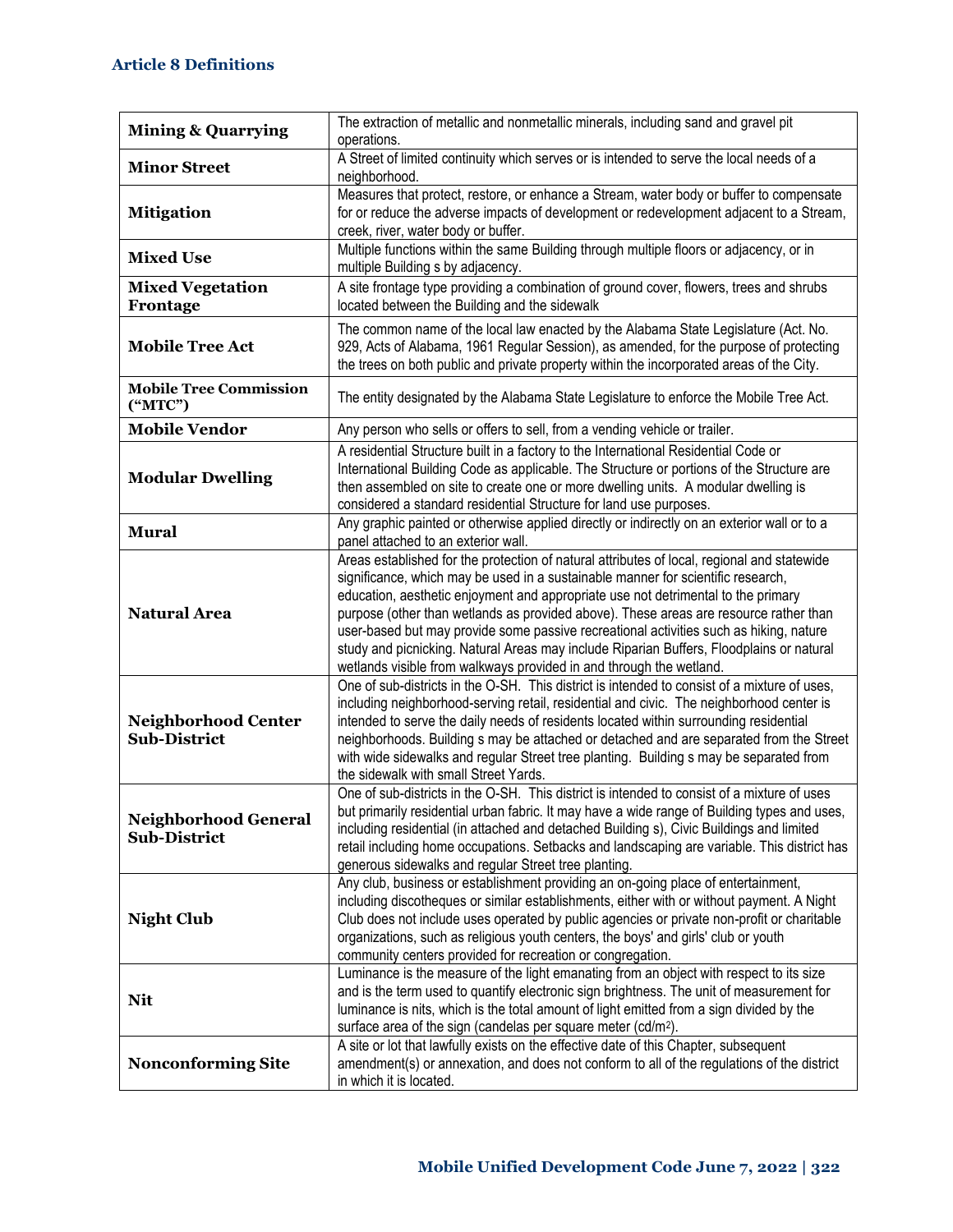|                                               | A Building or Structure that lawfully exists on the effective date of this Chapter,                                                                                                     |
|-----------------------------------------------|-----------------------------------------------------------------------------------------------------------------------------------------------------------------------------------------|
| Nonconforming<br><b>Structure</b>             | subsequent amendment(s) or annexation, and does not conform to all of the regulations of                                                                                                |
|                                               | the district in which it is located.                                                                                                                                                    |
| <b>Nonconforming Use</b>                      | A use which lawfully occupies a Building or land on the effective date of this Chapter,<br>subsequent amendment(s) or annexation, and which does not conform to the use                 |
|                                               | regulations of the district in which it is located.                                                                                                                                     |
|                                               | Any use, site or Structure that was established prior to the effective date of this Chapter,                                                                                            |
| Nonconformity                                 | subsequent amendment(s) or annexation, and does not comply with the standards of this                                                                                                   |
|                                               | Chapter.                                                                                                                                                                                |
|                                               | Establishments that retail merchandise through online, mass media, telephone, mail or                                                                                                   |
|                                               | similar methods (infomercials, direct-response advertising, paper and electronic catalogs,                                                                                              |
| <b>Non-Store Retailers</b>                    | door-to-door solicitation, in-home demonstration, selling from portable stalls, vending<br>machines and similar methods). Examples include mail-order houses, vending machine           |
|                                               | operators, home delivery sales, door-to-door sales, party plan sales, electronic shopping,                                                                                              |
|                                               | and sales through portable stalls (e.g., Street vendors).                                                                                                                               |
|                                               | A Setback in the wall plane at least three (3) feet deep and six (6) feet wide for the full                                                                                             |
| <b>Notch</b>                                  | height of the primary Facade.                                                                                                                                                           |
| Nursery/Horticulture/                         | A place for the propagation or sale of trees, shrubs, lawn and garden supplies, and plants.                                                                                             |
| <b>Farm Supply</b>                            | This classification includes bulk sale of seed and feed, landscape materials, soils and                                                                                                 |
|                                               | rental of landscaping equipment.                                                                                                                                                        |
|                                               | A facility which provides chronic and/or convalescent care for not less than twenty-four                                                                                                |
|                                               | (24) hours in any one (1) week to individuals not related by blood or marriage to the<br>Owner and/or administrator. Chronic and convalescent care includes care given because          |
| <b>Nursing Home</b>                           | of prolonged illness or defect, or during recovery from injury or disease, and shall include                                                                                            |
|                                               | any or all of the procedures commonly employed in waiting on the sick, application of                                                                                                   |
|                                               |                                                                                                                                                                                         |
|                                               |                                                                                                                                                                                         |
|                                               | dressings and bandages, and carrying out of treatments prescribed by a physician.                                                                                                       |
| <b>Office</b>                                 | The use associated with a business or activity involving the transaction of general<br>business but excluding retail, warehousing and manufacturing uses.                               |
|                                               | A horizontal wall plane offset of at least three (3) feet, extending for the full height of the                                                                                         |
| <b>Offset</b>                                 | primary Facade.                                                                                                                                                                         |
| Oil                                           | A petroleum or petroleum product whose storage is regulated under National Fire<br>Protection Association ("NFPA") 30.                                                                  |
|                                               | Establishments that operate and/or develop oil and gas field properties. Activities may                                                                                                 |
|                                               | include exploration for crude petroleum and natural gas; drilling, completing and equipping                                                                                             |
| Oil & Gas Company<br>(Drilling & Exploration) | wells; operating separators, emulsion breakers, desilting equipment and field gathering                                                                                                 |
|                                               | lines for crude petroleum and natural gas; and all other activities in the preparation of oil                                                                                           |
|                                               | and gas up to the point of shipment from the producing property.                                                                                                                        |
| Oil & Gas Storage                             | A site which has at least one above ground oil or petroleum storage tank with a capacity of<br>ten thousand (10,000) gallons or more used to store oil or gas. Also refer to Article 4. |
|                                               | Establishments that support oil extraction or minerals mining, including exploration,                                                                                                   |
| Oil & Mining Support<br><b>Activities</b>     | sampling, excavating, drilling, surveying and similar activities. This includes oil field                                                                                               |
|                                               | service companies and oil field supplies and machinery.                                                                                                                                 |
| <b>Open Space</b>                             | An area typically composed of natural or modified outdoor areas.                                                                                                                        |
| <b>Outside Storage</b>                        | An area not located within a Structure where any material is kept for more than 24<br>consecutive hours.                                                                                |
| <b>Overstory Tree</b>                         | A tree whose mature canopy height is at least thirty-five (35) feet                                                                                                                     |
|                                               | Any person, agent, operator, firm or corporation having legal or equitable interest in the                                                                                              |
|                                               | property; or recorded in the official records of the Probate Court of Mobile County as                                                                                                  |
| Owner                                         | holding title to the property; or otherwise having control of the property, including the                                                                                               |
|                                               | guardian of the estate of any such person, and the executor or administrator of the estate                                                                                              |
|                                               | of such person if ordered to take possession of real property by a court.                                                                                                               |
| Parapet<br><b>Parking Facility</b>            | That portion of a Building wall that rises above the roof line.<br>A parking lot or a parking garage offering parking to the public and that is the principal use                       |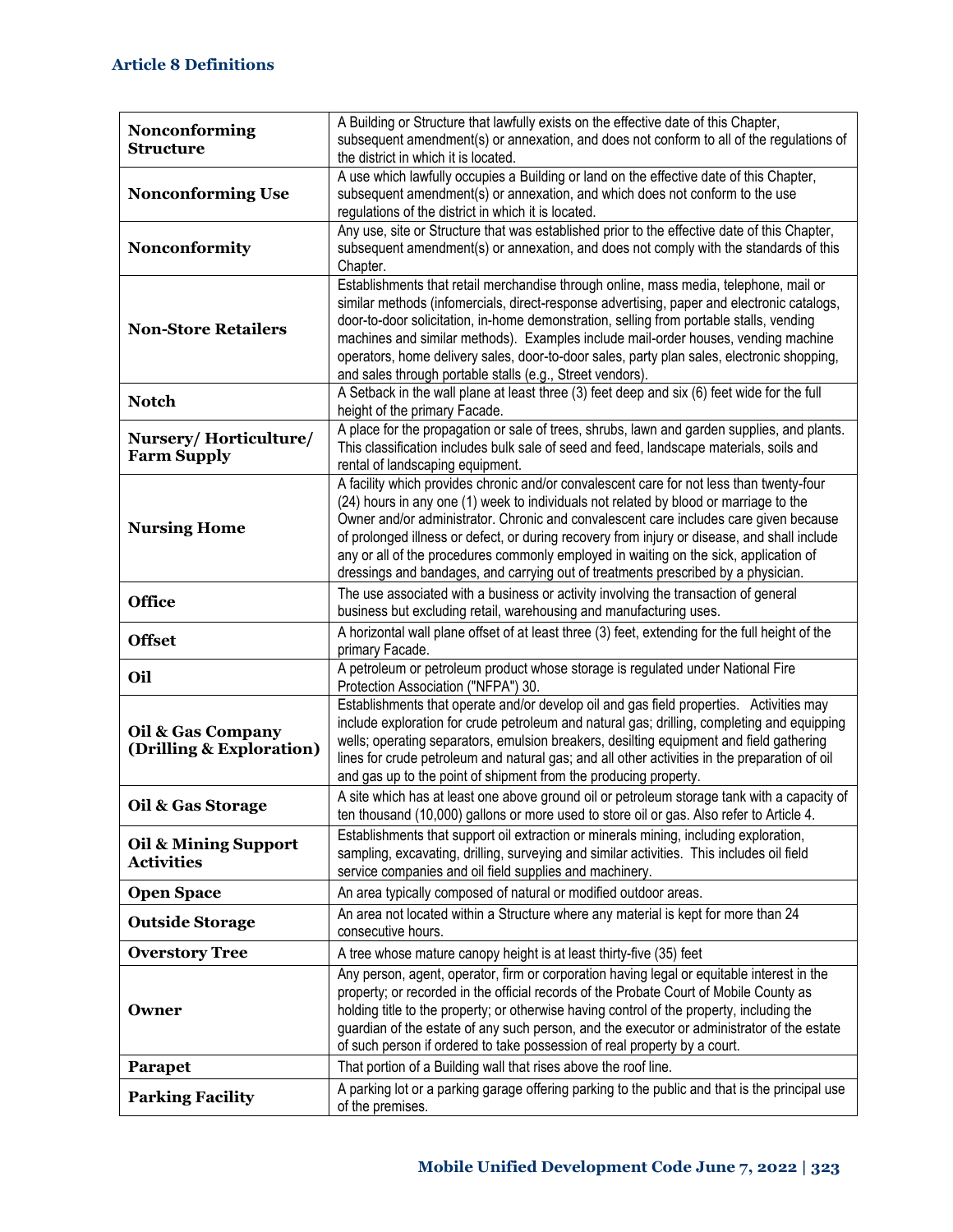| <b>Parking Garage</b>                          | See Parking Structure.                                                                                                                                                                                                                                                                                                                                                                                                                                                            |
|------------------------------------------------|-----------------------------------------------------------------------------------------------------------------------------------------------------------------------------------------------------------------------------------------------------------------------------------------------------------------------------------------------------------------------------------------------------------------------------------------------------------------------------------|
| <b>Parking Lot</b>                             | An area, other than a public Street or alley, devoted to unenclosed parking for operable<br>vehicles.                                                                                                                                                                                                                                                                                                                                                                             |
| <b>Parking Structure</b>                       | A Building containing one (1) or more stories of vehicular parking above or below grade.                                                                                                                                                                                                                                                                                                                                                                                          |
| <b>Parking Surface</b>                         | All areas of a parking lot intended for vehicle movement, circulation or parking, including<br>parking spaces, aisles, fire lanes and maneuvering areas.                                                                                                                                                                                                                                                                                                                          |
| <b>Parks</b>                                   | Exterior space, typically publicly owned, intended for active or passive uses including but not<br>limited to playgrounds, sports fields, walking paths and un-programmed Open Space.                                                                                                                                                                                                                                                                                             |
| <b>Passenger Depot</b>                         | Facilities for passenger transportation operations, as well as baggage holding facilities, which<br>includes rail stations, bus terminals, urban and regional transit stations, but does not include<br>airports and heliports. This includes accessory parking facilities. This does not include transit<br>shelters, which are permitted in all districts.                                                                                                                      |
| Patio Area                                     | A paved area, at grade, connecting the Building to the sidewalk, typically with outdoor furniture<br>and seating.                                                                                                                                                                                                                                                                                                                                                                 |
| Pedestrian<br>Courtyard                        | A Pedestrian Courtyard is a Courtyard that includes a Building entrance on at least one<br>Building wall, and admits only pedestrians, and includes no Driveways, Streets or other spaces<br>that allow access by motor vehicles. A portion of the Building Facade is close to the front<br>property line and the remaining Facade is set back from the front property line at least eight-<br>feet to create an entry Courtyard.                                                 |
| Pennant                                        | Any lightweight plastic, fabric or other material, whether or not containing a message of any<br>kind, suspended from a rope, wire or string, usually in series, designed to move in the wind.                                                                                                                                                                                                                                                                                    |
| <b>Permitted Structure</b>                     | A Structure meeting all the requirements established by this Chapter for the district in which the<br>Structure is located.                                                                                                                                                                                                                                                                                                                                                       |
| <b>Permitted Use</b>                           | A use meeting all the requirements established by this Chapter for the district in which the use<br>is located.                                                                                                                                                                                                                                                                                                                                                                   |
| <b>Person</b>                                  | Any individual, firm, partnership, corporation, company, association trust, or any other group or<br>combination of individuals operating as a unit. "Person" includes any trustee, receiver,<br>assignee or similar representative.                                                                                                                                                                                                                                              |
| Personal<br>Instructional<br><b>Services</b>   | The provision of instructional services such as tutoring and exam preparation, language,<br>photography, fine arts, crafts, dance or music lessons and personal training.                                                                                                                                                                                                                                                                                                         |
| <b>Personal Services</b>                       | A business which provides a service to the general public. This includes, but is not limited to,<br>barber shops, beauty shops/salons/cosmeticians, self-service laundries, tailors, seamstresses<br>or dressmakers, photographers, photofinishing laboratories, wedding planning, dating services,<br>nail salons, licensed massage establishments, licensed tattoo parlors and shoe shining or<br>repair. This does not include bail bond, or other services listed separately. |
| Petroleum<br><b>Recycling</b>                  | The processing of waste oil product for conversion into useable fuel products such as biodiesel<br>and may include storage and sales of resulting useable fuels. This does not include auto<br>service stations.                                                                                                                                                                                                                                                                  |
| <b>Petroleum Recovery</b>                      | The collection and temporary storage of waste oil or fuel products. This does not include auto<br>service stations.                                                                                                                                                                                                                                                                                                                                                               |
| <b>Pitched Roof</b><br><b>Element</b>          | A break in the roof plane with a minimum pitch of 3:12 and that extends at least 8 feet in its<br>vertical dimension.                                                                                                                                                                                                                                                                                                                                                             |
| Planning<br><b>Commission or</b><br>Commission | The Planning Commission of the City of Mobile, as such Commission was created heretofore<br>by ordinance adopted by the City Council of the City of Mobile, pursuant to Title 11, Chapter<br>52, of the Code of Alabama.                                                                                                                                                                                                                                                          |
| <b>Planning</b><br><b>Department</b>           | Term used to identify the City department responsible for the administration of this Chapter.                                                                                                                                                                                                                                                                                                                                                                                     |
| <b>Planning Staff</b>                          | Staff comprising the Planning Department, or its successors.                                                                                                                                                                                                                                                                                                                                                                                                                      |
| <b>Plant List</b>                              | List of approved trees and plant materials maintained by the Director in coordination with the<br>Urban Forester.                                                                                                                                                                                                                                                                                                                                                                 |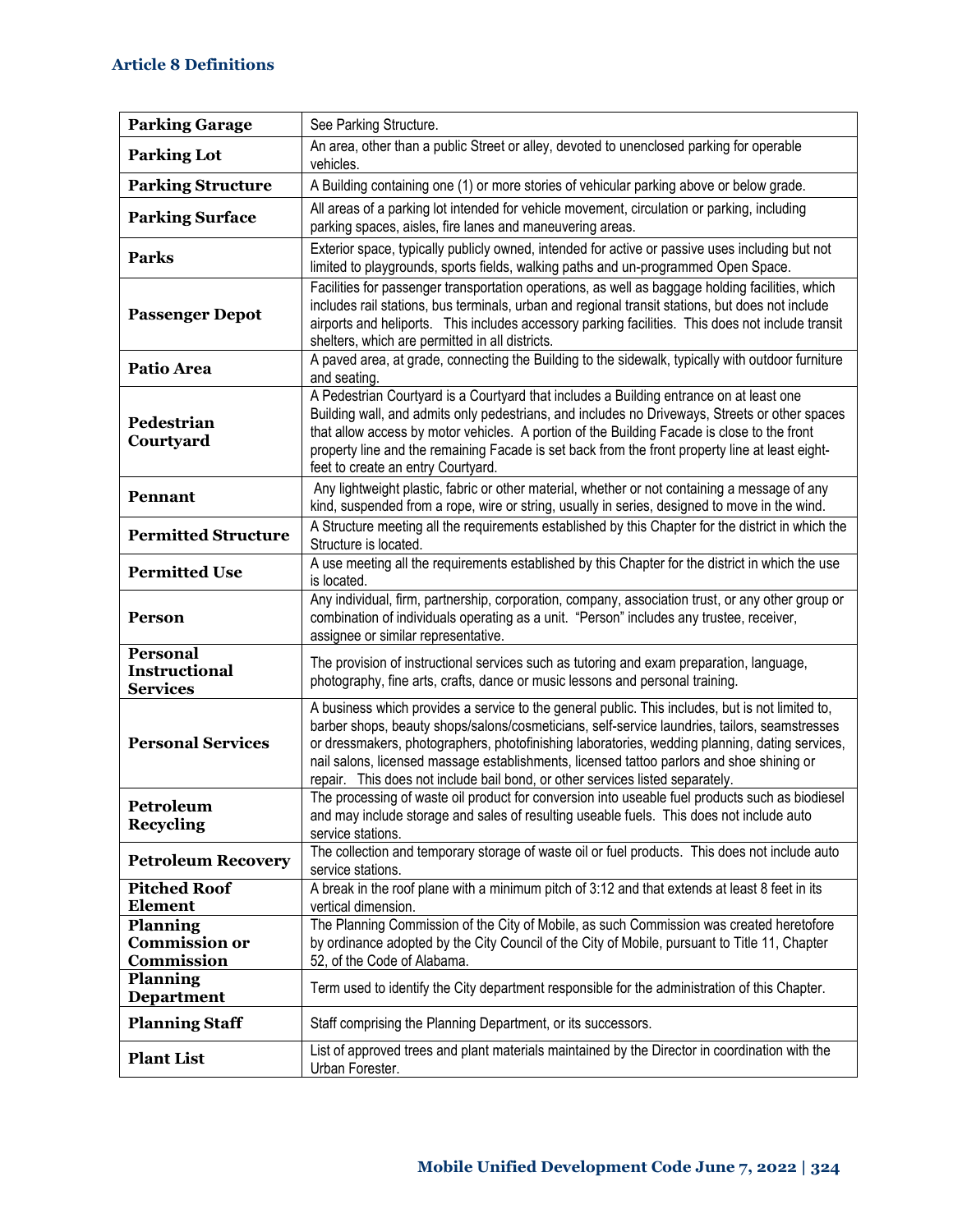| <b>Plaza</b>                                      | An open area, primarily paved, with seating that is adjacent to, or part of, a Building. Plazas<br>function as gathering places and may incorporate a variety of non-permanent activities such<br>as vendors and display stands.                                                                                                                                                                                                                                                                                                                                                                                                                                                          |
|---------------------------------------------------|-------------------------------------------------------------------------------------------------------------------------------------------------------------------------------------------------------------------------------------------------------------------------------------------------------------------------------------------------------------------------------------------------------------------------------------------------------------------------------------------------------------------------------------------------------------------------------------------------------------------------------------------------------------------------------------------|
| Point of Origin of the<br><b>Riparian Buffer</b>  | The location of the top of bank, or the mean or ordinary high water line if the top of bank is not<br>evident.                                                                                                                                                                                                                                                                                                                                                                                                                                                                                                                                                                            |
| Porch                                             | A roofed area, attached at the ground floor level or first floor level, and to the front or side of a<br>Building, open except for railings and support columns.                                                                                                                                                                                                                                                                                                                                                                                                                                                                                                                          |
| Port                                              | A facility that includes docks, piers, floats, mooring devices, fingers, stalls, gridirons, canals, a<br>harbor master Structure, or other appurtenances designed and used to secure, store, service,<br>repair, fuel, berth and launch ships, barges, oil platforms, vessels and other large watercraft<br>used to provide water transportation of cargo or passengers. This may include the sale of fuel<br>and incidental supplies for ship crews, and guests, servicing and repair of ships. Examples<br>include pier, dock, wharf or jetty facilities including port and harbor terminals, marine cargo<br>handling and dry dock services, port warehouses and port fuel facilities. |
| <b>Premises</b>                                   | The Building or site in or on which a use is conducted and any accessory Building s,<br>appurtenances, Driveways, parking and loading spaces and the associated area of existing<br>development in active use as documented by surveys, aerial photography or other evidence.                                                                                                                                                                                                                                                                                                                                                                                                             |
| <b>Primary Building</b><br>Wall                   | Exterior Building walls that face a Street and contain a primary public entrance.                                                                                                                                                                                                                                                                                                                                                                                                                                                                                                                                                                                                         |
| <b>Primary Entrance</b>                           | The entrance to a Structure that is located along the primary frontage and serves as the main<br>point of access for pedestrians into a Building.                                                                                                                                                                                                                                                                                                                                                                                                                                                                                                                                         |
| <b>Primary Facade</b>                             | The front plane of a Building that faces a primary Street or Civic Space.                                                                                                                                                                                                                                                                                                                                                                                                                                                                                                                                                                                                                 |
| <b>Primary Frontage</b>                           | The frontage of a site that establishes the orientation of the primary façade, and the primary<br>pedestrian access.                                                                                                                                                                                                                                                                                                                                                                                                                                                                                                                                                                      |
| <b>Principal Building</b>                         | The main Building on a site.                                                                                                                                                                                                                                                                                                                                                                                                                                                                                                                                                                                                                                                              |
| <b>Principal Plane</b>                            | The plane of a Building closest to the front property line, not including stoops, porches,<br>colonnades, galleries or other attached architectural features.                                                                                                                                                                                                                                                                                                                                                                                                                                                                                                                             |
| <b>Projected Entry</b>                            | An entry that extends from the front wall plane                                                                                                                                                                                                                                                                                                                                                                                                                                                                                                                                                                                                                                           |
| Projection                                        | An extension of the front wall plane at least four (4) inches deep and one (1) foot wide for the<br>full height of the primary façade.                                                                                                                                                                                                                                                                                                                                                                                                                                                                                                                                                    |
| <b>Protection Buffer</b>                          | A wall, Fence or screen planting, or any combination thereof intended to physically separate<br>unlike uses and minimize light, debris and visual intrusion onto adjacent lots.                                                                                                                                                                                                                                                                                                                                                                                                                                                                                                           |
| <b>Protective Barrier</b>                         | A physical Structure limiting access to a protected area, composed of wood or other suitable<br>materials which assures compliance with the intent of this Chapter. Variations of these<br>methods may be permitted by the Urban Forester upon written request if they satisfy the intent<br>of this Chapter.                                                                                                                                                                                                                                                                                                                                                                             |
| <b>Public Tree</b>                                | A tree located on any right-of-way or property owned by the City of Mobile, Alabama.                                                                                                                                                                                                                                                                                                                                                                                                                                                                                                                                                                                                      |
| <b>Railroad Facilities</b>                        | A facility for freight pick-up or distribution by rail. This may include specialized services for<br>railroad transportation including servicing, routine repairing (except factory conversion,<br>overhaul or rebuilding of rolling stock) and maintaining rail cars; loading and unloading rail<br>cars; and independent terminals.                                                                                                                                                                                                                                                                                                                                                     |
| <b>Raised Parapet</b>                             | A low wall or railing extending above and in the front of a roof.                                                                                                                                                                                                                                                                                                                                                                                                                                                                                                                                                                                                                         |
| <b>Recessed Entry</b>                             | An entry that recesses into the front wall plane.                                                                                                                                                                                                                                                                                                                                                                                                                                                                                                                                                                                                                                         |
| <b>Recreational Facility,</b><br><b>Accessory</b> | A recreational facility for the exclusive use of members and their guests, or solely for the use<br>of employees of a permitted business use. This may include swimming pools, tennis courts,<br>exercise facilities and similar indoor activities. It does not include golf courses, which are<br>classified separately.                                                                                                                                                                                                                                                                                                                                                                 |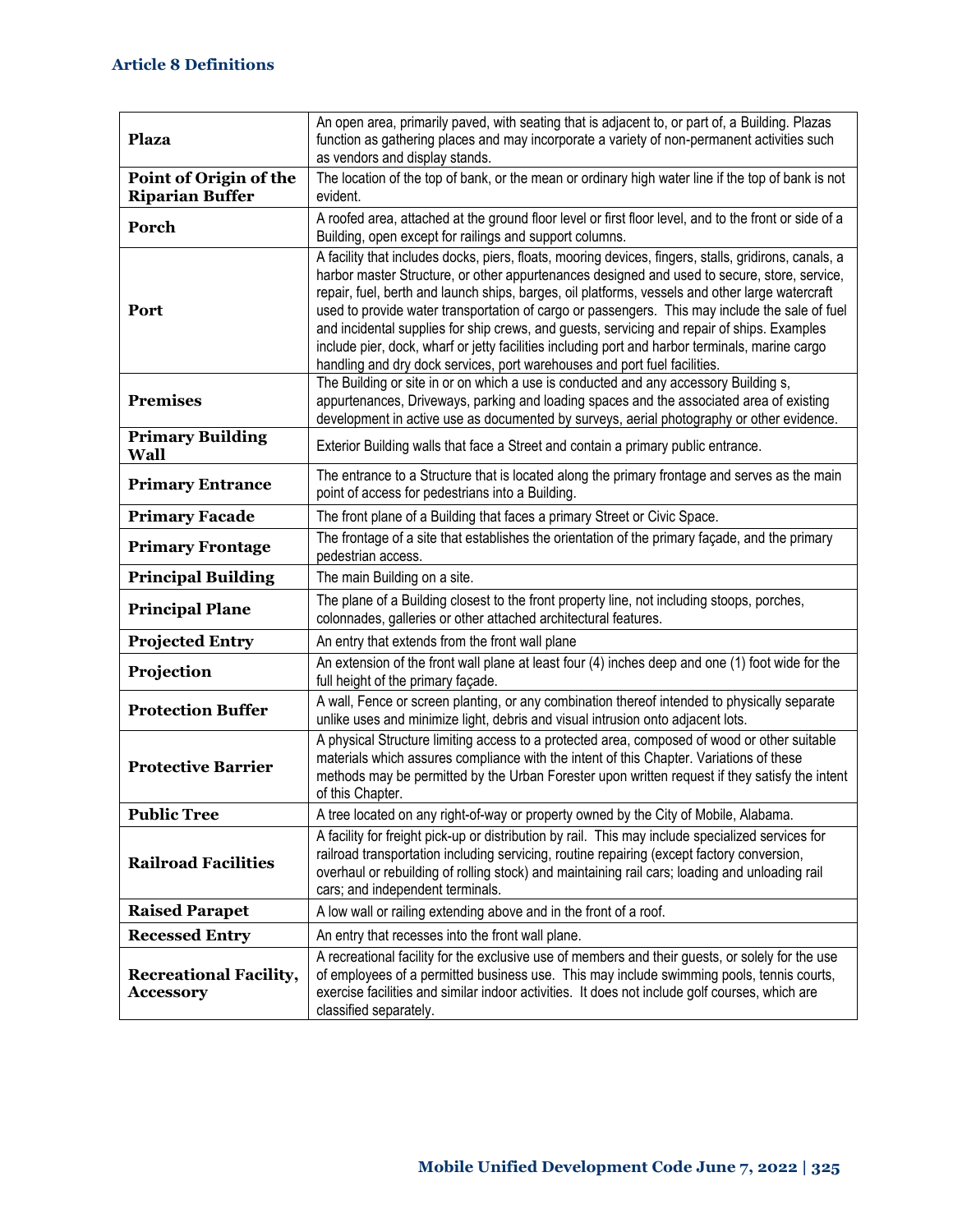| <b>Recreational Facility,</b><br><b>Indoor</b>           | Buildings or Structures principally devoted to recreational activities or non-gambling games,<br>leisure and recreation services to the public or to members. Examples include the following<br>uses when they are conducted indoor: ice or roller skating rinks, bingo parlors, billiard parlors,<br>bowling centers, pool rooms, miniature golf courses, amusement game arcades, tennis clubs,<br>swimming pools, community centers, play courts, shooting facilities, batting cages, skateboard<br>areas and water slides or water parks.                                                                                       |
|----------------------------------------------------------|------------------------------------------------------------------------------------------------------------------------------------------------------------------------------------------------------------------------------------------------------------------------------------------------------------------------------------------------------------------------------------------------------------------------------------------------------------------------------------------------------------------------------------------------------------------------------------------------------------------------------------|
| <b>Recreational Facility,</b><br><b>Outdoor or Major</b> | A facility principally devoted to recreational activities or non-gambling games, leisure and<br>recreation services to the public or to members, and where the activities, games, or services<br>predominantly occur outdoors. Examples include outdoor roller or ice-skating rinks, sports<br>stadiums and arenas; amusement and theme parks; racetracks; swimming or wave pools;<br>entertainment complexes; amphitheaters; drive-in theaters; archery or shooting ranges; riding<br>academies; miniature golf; golf courses, driving ranges, and country clubs; and similar<br>facilities.                                      |
| <b>Recreational Vehicle</b>                              | A vehicular portable Structure designed as a temporary dwelling for travel, recreational and<br>vacation use. For purposes of these regulations, the term includes pick-up campers, camping<br>trailers, travel trailers, RV's, and motorized homes (living facilities constructed as integral parts<br>of self-propelled vehicles.)                                                                                                                                                                                                                                                                                               |
| <b>Recreational Vehicle</b><br>Park                      | Any plot of land on which two or more travel trailers are located for short-term (less than thirty<br>(30) days) occupancy during travel, recreational or vacation use. Recreational Vehicle (or<br>travel trailer) Parks are not occupied by any travel trailer for thirty (30) days or more, nor by<br>any mobile home. Examples include campgrounds and recreational vehicle/travel trailer parks.<br>This use does not include a Manufactured Housing Land Lease Community.                                                                                                                                                    |
| <b>Recycling Drop-Off</b><br><b>Center</b>               | An incidental use that serves as a neighborhood collection point for temporary storage of<br>recoverable resources such as glass, paper and aluminum. No processing of such items<br>would be allowed. This facility would generally be located in a shopping center parking lot or in<br>other public/quasi-public areas, such as in churches and schools.                                                                                                                                                                                                                                                                        |
| <b>Recycling Plant</b>                                   | A facility that is not a Junkyard and in which recoverable non-hazardous recyclable materials,<br>such as newspapers, magazines, books and other paper products; glass; metal cans; and<br>other products, are collected, separated, stored, recovered, or recycled, or processed and<br>reused or returned to use in the form of raw materials or products, but does not include the<br>use of materials as a fuel or any use which constitutes disposal. Recycling plants shall not<br>store or keep hazardous substances, compost, rubbish or wrecked, scrapped, ruined or<br>dismantled motor vehicles or motor vehicle parts. |
| <b>Recycling Transfer</b><br><b>Station</b>              | A permanent, fixed, collection and transportation facility, where non-hazardous recyclable<br>materials are taken from smaller collection vehicles and placed in larger transportation units<br>like railroad cars, barges or truck trailers for transportation to another facility. In some<br>operations, compaction or separation for recycling may be done at the station.                                                                                                                                                                                                                                                     |
| <b>Regulating Plan</b>                                   | Zoning maps or set of maps that show the zoning sub-districts and Street hierarchy(s)<br>associated with form based overlays such as the Village of Spring Hill.                                                                                                                                                                                                                                                                                                                                                                                                                                                                   |
| <b>Religious Facility</b>                                | A Building, together with its accessory Building s and uses, where persons regularly assemble<br>for religious worship or instruction, and which Building, together with its accessory Building s<br>and uses, is maintained and controlled by a religious body organized to sustain public<br>worship. Accessory uses include parish houses, community houses, educational Buildings<br>and child care for persons attending worship or instruction.                                                                                                                                                                              |
| <b>Remediation</b><br><b>Services</b>                    | Establishments primarily engaged in one or more of the following: (1) remediation and cleanup<br>of contaminated Building s, mine sites, soil or ground water; (2) integrated mine-reclamation<br>activities, including demolition, soil remediation, waste water treatment, hazardous substance<br>removal, contouring land and revegetation; or (3) asbestos, lead paint and other toxic material<br>abatement.                                                                                                                                                                                                                  |
| <b>Required Parking</b>                                  | The number of parking spaces needed to accommodate a Building or Building s on a single<br>property according to the intensity of its function.                                                                                                                                                                                                                                                                                                                                                                                                                                                                                    |
| <b>Research &amp;</b><br><b>Development</b>              | Establishment engaged in product development or testing, which does not include research,<br>engineering or similar activities that occur indoors in an office environment.                                                                                                                                                                                                                                                                                                                                                                                                                                                        |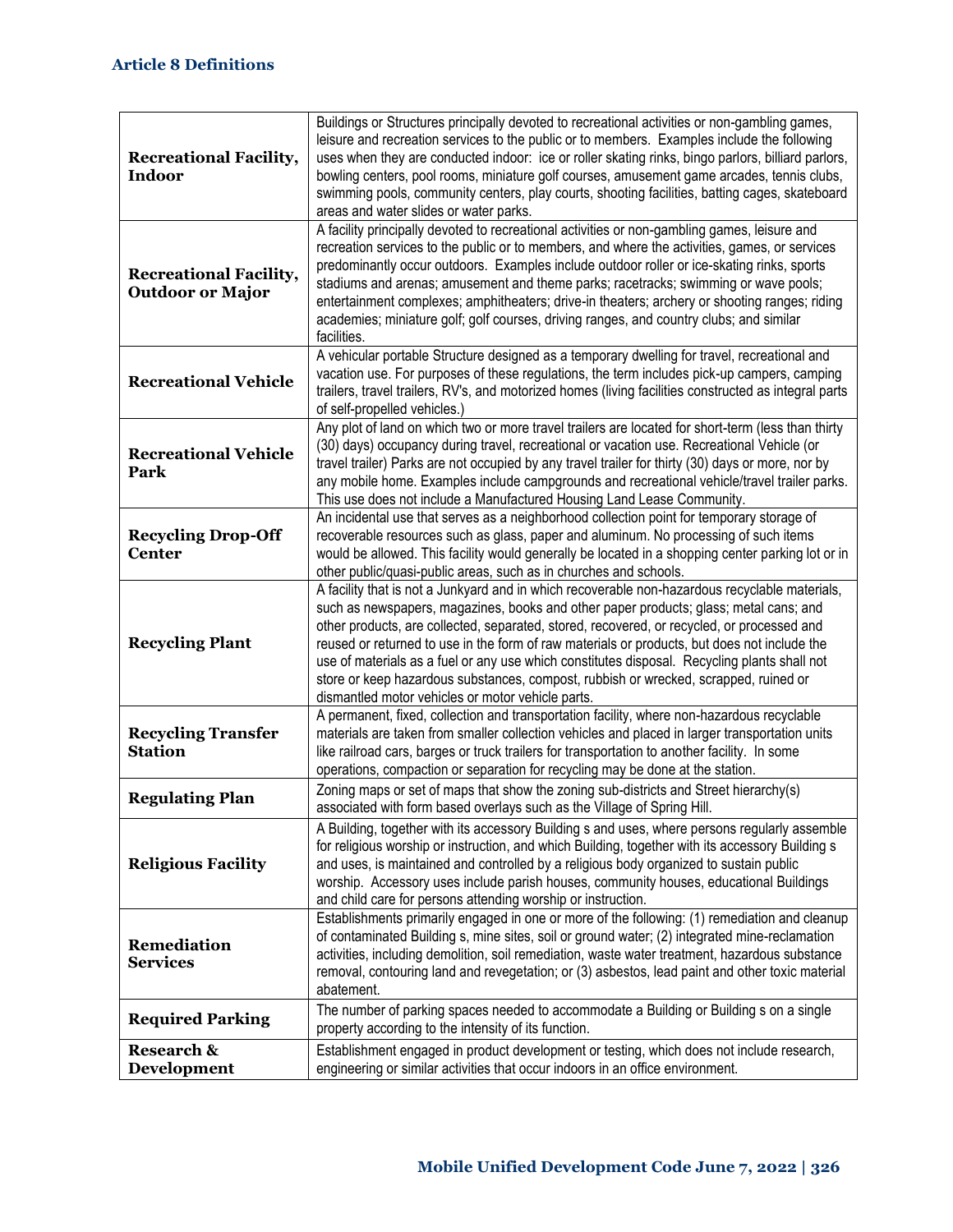| <b>Restaurant</b>                                   | A business which prepares, sells and serves food and beverages to customers for<br>consumption within the Building or on the Building site at the outside tables. Examples<br>include sit-down restaurants, brewpubs, cafes, cafeterias, delis, dining rooms, ice cream<br>parlors, tearooms, coffee shops, hot dog stands, sandwich shops and specialty food and/or<br>outside dining patios and sitting areas. May include take-out, drive-in, sit-down service, or the<br>sale and consumption of alcohol. See Appendix A for the definition of restaurant in the DDD.<br>A restaurant providing automobile curb-service in which the parking area is designated for the                                                                                                                                                                                                                                                                                                                                                                                                                                                                                                                                                                                                                                   |
|-----------------------------------------------------|---------------------------------------------------------------------------------------------------------------------------------------------------------------------------------------------------------------------------------------------------------------------------------------------------------------------------------------------------------------------------------------------------------------------------------------------------------------------------------------------------------------------------------------------------------------------------------------------------------------------------------------------------------------------------------------------------------------------------------------------------------------------------------------------------------------------------------------------------------------------------------------------------------------------------------------------------------------------------------------------------------------------------------------------------------------------------------------------------------------------------------------------------------------------------------------------------------------------------------------------------------------------------------------------------------------|
| <b>Restaurant, Drive-In</b>                         | consumption of food which is served by an employee to the customer in his automobile.<br>Carry-out and Drive-Thru window service may be provided.                                                                                                                                                                                                                                                                                                                                                                                                                                                                                                                                                                                                                                                                                                                                                                                                                                                                                                                                                                                                                                                                                                                                                             |
| <b>Restaurant, Drive-</b><br><b>Thru</b>            | A restaurant providing automobile Drive-Thru service or window facilities for the consumption<br>of food on or off the premises. Automobile curb-service may not be provided.                                                                                                                                                                                                                                                                                                                                                                                                                                                                                                                                                                                                                                                                                                                                                                                                                                                                                                                                                                                                                                                                                                                                 |
| Retail, General                                     | An establishment engaged in sale or rental of goods, such as: general merchandise, apparel<br>and accessories/uniforms, appliances, auto parts/tires, bicycles, books, camera and<br>photographic supplies, candy and confections, dry goods, electronics, entertainment media<br>(such as videos, compact discs, DVDs, or computer games), firearms, floral goods, furniture,<br>gifts and novelties, hardware, health and personal care (such as pharmacies, cosmetics and<br>optical or surgical supplies), hobby, jewelry, luggage and leather goods, music, news media<br>(newsstand), office supplies, pets, picture frames, shoes, sporting goods, stationery, tobacco,<br>toys, used merchandise/antiques, arts and crafts, beer or liquor (package) or similar items.<br>This includes artist studios that both create and sell visual artwork. This classification includes<br>the retail sale or rental of merchandise not specifically listed under another use classification.<br>Merchandise is typically sold from locations known as storefronts, stand-alone Building s,<br>department stores, warehouse clubs, variety stores, superstores, swap meets or flea markets,<br>auctions or consumer goods rental/general rental centers. See Appendix C for definition of<br>retail in the DDD. |
| <b>Retirement Home or</b><br><b>Elderly Housing</b> | A Building or group of Building s containing dwelling units where the occupancy of the<br>dwellings is restricted to the elderly (in which at least one resident per household is fifty-five<br>(55) or older.) This does not include a development that contains convalescent or nursing<br>facilities, but often includes the provision of special support services, such as central dining<br>and limited medical care.                                                                                                                                                                                                                                                                                                                                                                                                                                                                                                                                                                                                                                                                                                                                                                                                                                                                                    |
| <b>Riparian Buffer</b><br>("RB")                    | An area near a Stream or other water body that is typically vegetated and protects the water<br>body from the impacts of nearby land uses.                                                                                                                                                                                                                                                                                                                                                                                                                                                                                                                                                                                                                                                                                                                                                                                                                                                                                                                                                                                                                                                                                                                                                                    |
| Roadway                                             | The portion of a Street available for vehicular traffic; where curbs are laid, the portion between<br>curbs.                                                                                                                                                                                                                                                                                                                                                                                                                                                                                                                                                                                                                                                                                                                                                                                                                                                                                                                                                                                                                                                                                                                                                                                                  |
| <b>Rooming &amp; Boarding</b>                       | A Building where, for compensation and by prearrangement, at least five (5) persons other<br>than occasional or transient customers are provided with meals and/or lodging. This use type<br>does not include a group home, hotel, motel or multi-family Building. A multifamily Building or<br>apartment house includes separate dwelling units occupied by a single household, while a<br>rooming and boarding includes separate households sharing kitchen facilities.                                                                                                                                                                                                                                                                                                                                                                                                                                                                                                                                                                                                                                                                                                                                                                                                                                     |
| <b>Seafood Processing</b>                           | The storage, drying, cooking, packaging and/or preparation of any aquatic organism after it is<br>harvested.                                                                                                                                                                                                                                                                                                                                                                                                                                                                                                                                                                                                                                                                                                                                                                                                                                                                                                                                                                                                                                                                                                                                                                                                  |
| <b>Secondary Frontage</b>                           | A frontage that is not the principal frontage.                                                                                                                                                                                                                                                                                                                                                                                                                                                                                                                                                                                                                                                                                                                                                                                                                                                                                                                                                                                                                                                                                                                                                                                                                                                                |
| <b>Setback</b>                                      | The distance from the property line to the nearest part of the applicable Building, Structure or<br>Sign, measured perpendicularly to the property line.                                                                                                                                                                                                                                                                                                                                                                                                                                                                                                                                                                                                                                                                                                                                                                                                                                                                                                                                                                                                                                                                                                                                                      |
| Shipyard                                            | A fixed facility including dry docks and fabrication equipment capable of Building a ship,<br>barge, drilling and production platforms.                                                                                                                                                                                                                                                                                                                                                                                                                                                                                                                                                                                                                                                                                                                                                                                                                                                                                                                                                                                                                                                                                                                                                                       |
| <b>Short-Term Rental</b>                            | A lodging accommodation for transient guests where a residential dwelling unit or any part<br>thereof is provided in exchange for compensation. Includes the rental of a residential dwelling<br>unit or dwelling of any type, room, building, house, or other habitable structure, or any part<br>thereof, including a manufactured home, that is or can be utilized as a transient sleeping place<br>by one or more persons for less than one-hundred and eighty (180) consecutive days per<br>rental period. Hotels, motels, bed and breakfasts, and other land uses explicitly defined and<br>regulated in this Chapter separately from Short-Term Rentals are not considered Short-Term<br>Rentals. Excludes a rental between parties to the sale of such dwelling unit or building where                                                                                                                                                                                                                                                                                                                                                                                                                                                                                                                |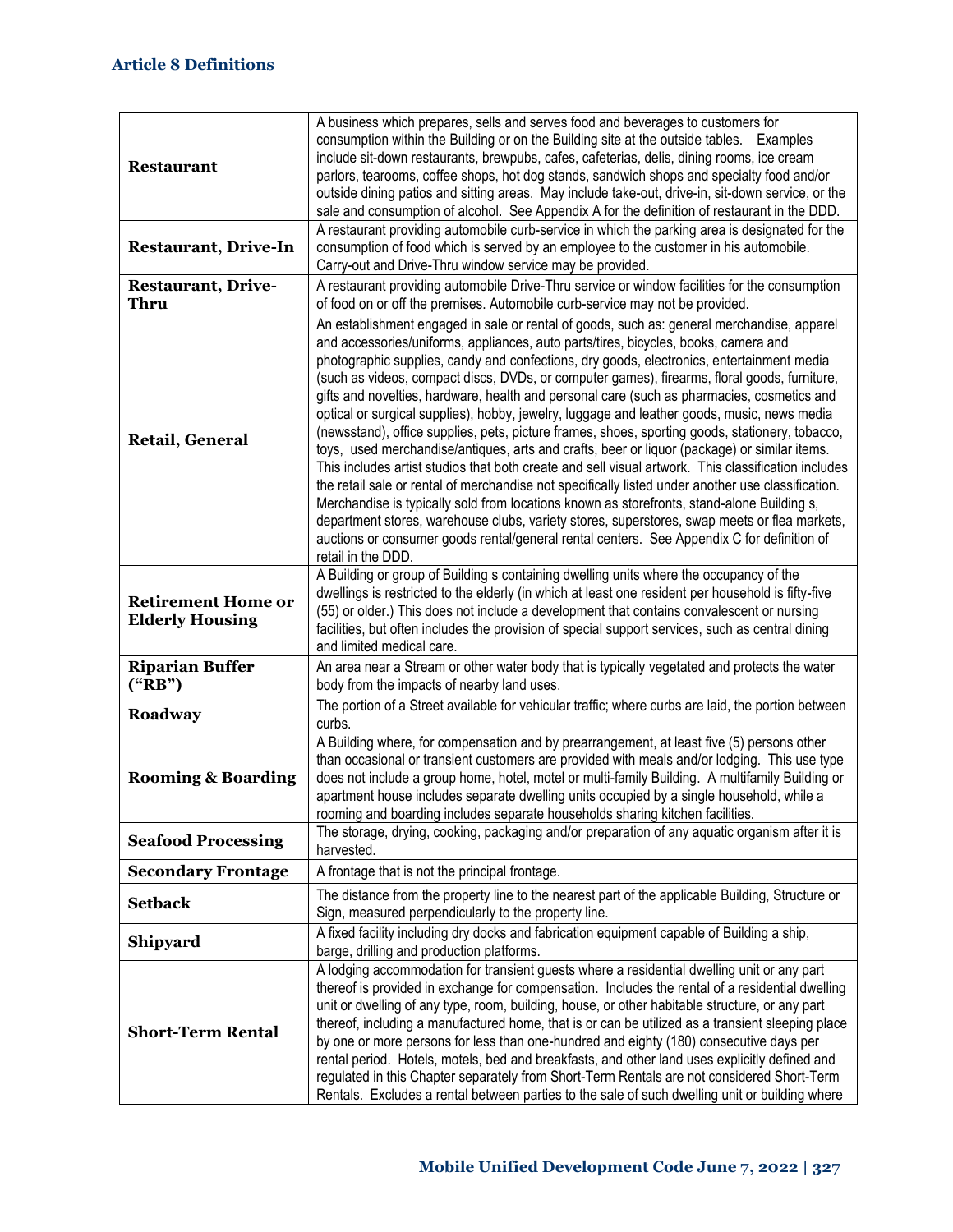|                                                    | valid documentation of the sale is provided. Exclude rentals of property subject to the<br>Alabama Uniform Residential Landlord and Tenant Act, Code of Alabama, §35-9A-101, et<br>seq.                                                                                                                                                                                                                                                                                                    |
|----------------------------------------------------|--------------------------------------------------------------------------------------------------------------------------------------------------------------------------------------------------------------------------------------------------------------------------------------------------------------------------------------------------------------------------------------------------------------------------------------------------------------------------------------------|
| <b>Sidewalk Frontage</b>                           | A sidewalk frontage type directly abuts a public sidewalk or is Setback with a fully paved<br>frontage between the Building and the frontage sidewalk which is not large enough for typical<br>outdoor seating.                                                                                                                                                                                                                                                                            |
| <b>Sign</b>                                        | Any device, fixture, placard, object or Structure that uses any word, letter, figure, design,<br>fixture, projected image, color, form, graphic, illumination, symbol or writing to advertise,<br>display, direct or attract attention to, announce the purpose of, or identify a person object,<br>institution, organization, business, product, service, event, location or entity, or to<br>communicate information of any kind to the public. A "Sign" does not include a Work of Art. |
| <b>Sign Area</b>                                   | Measured by finding the area of an imaginary rectangle, circle, square or triangle which fully<br>encloses the Sign message, including background and logos but not including supports or<br>braces.                                                                                                                                                                                                                                                                                       |
| Sign, Abandoned                                    | A Sign shall be considered abandoned when the business activity or firm which such Sign<br>advertises is no longer in operation or does not have a current business license in effect or is<br>in a state of disrepair.                                                                                                                                                                                                                                                                    |
| Sign, Animated                                     | Any Sign that uses movement or change of lighting to depict action or create a special effect<br>or scene.                                                                                                                                                                                                                                                                                                                                                                                 |
| <b>Sign, Banner</b>                                | Any Sign of lightweight fabric or similar material that is securely mounted to a Building. Flags<br>shall not be considered banners.                                                                                                                                                                                                                                                                                                                                                       |
| Sign, Blade                                        | A Sign made from rigid material mounted perpendicular to a Building wall with one (1) side<br>attached or supported by a device extending from a Building wall or hanging or projecting from<br>a freestanding wood or iron pole.                                                                                                                                                                                                                                                          |
| Sign, Building<br><b>Marker</b>                    | Any Sign indicating the name of a Building and date and incidental information about its<br>construction, which Sign is cut into a masonry surface or made of bronze or other permanent<br>material.                                                                                                                                                                                                                                                                                       |
| Sign, Changeable<br>Copy                           | A Sign or portion thereof with characters, letters or illustrations that can be changed or<br>rearranged without altering any other portion of the Sign.                                                                                                                                                                                                                                                                                                                                   |
| <b>Sign, Directional</b>                           | A Sign that provides on-site directional assistance for the convenience of the public such as<br>location of exits, entrances and parking lots.                                                                                                                                                                                                                                                                                                                                            |
| Sign, Electronic or<br><b>Digital</b>              | Any Sign, billboard, display, or device, or portion thereof, which electronically changes the<br>fixed display screen composed of a series of lights, including light emitting diodes, fiber optics,<br>or other similar technology; including but not limited to computer programmable,<br>microprocessor controlled electronic or digital displays that display electronic images,<br>graphics, or pictures, with or without textual information.                                        |
| Sign, External<br><b>Illumination</b>              | A Sign that is Illuminated by an external, artificial light source shining onto the face of the<br>Sign.                                                                                                                                                                                                                                                                                                                                                                                   |
| <b>Sign, Freestanding</b>                          | Any Sign supported by permanent Structures or permanent posts that are placed on, or<br>anchored in, the ground and that are independent from any Building or other Structure. This<br>includes any monument Sign or pole Sign.                                                                                                                                                                                                                                                            |
| Sign, Incidental                                   | A Sign that is subordinate in scale to the primary signage on the site and does not exceed two<br>(2) square feet per face.                                                                                                                                                                                                                                                                                                                                                                |
| Sign, Internal<br>Illumination                     | A Sign illuminated in any manner by an internal or backlit artificial light source, or exposed<br>lighting on the Sign face.                                                                                                                                                                                                                                                                                                                                                               |
| Sign, Menu Board                                   | A Sign serving drive-through facilities listing items and prices.                                                                                                                                                                                                                                                                                                                                                                                                                          |
| <b>Sign, Monument</b>                              | Ground-mounted Sign with a maximum height of six (6) feet, where the base is at least two<br>thirds the height.                                                                                                                                                                                                                                                                                                                                                                            |
| Sign,<br>Nonconforming                             | Any Sign that does not conform to the requirements of this Chapter.                                                                                                                                                                                                                                                                                                                                                                                                                        |
| Sign, Off-Premise,<br><b>Off-Site or Billboard</b> | A Sign providing usable advertising space for a product, event, service or entity.                                                                                                                                                                                                                                                                                                                                                                                                         |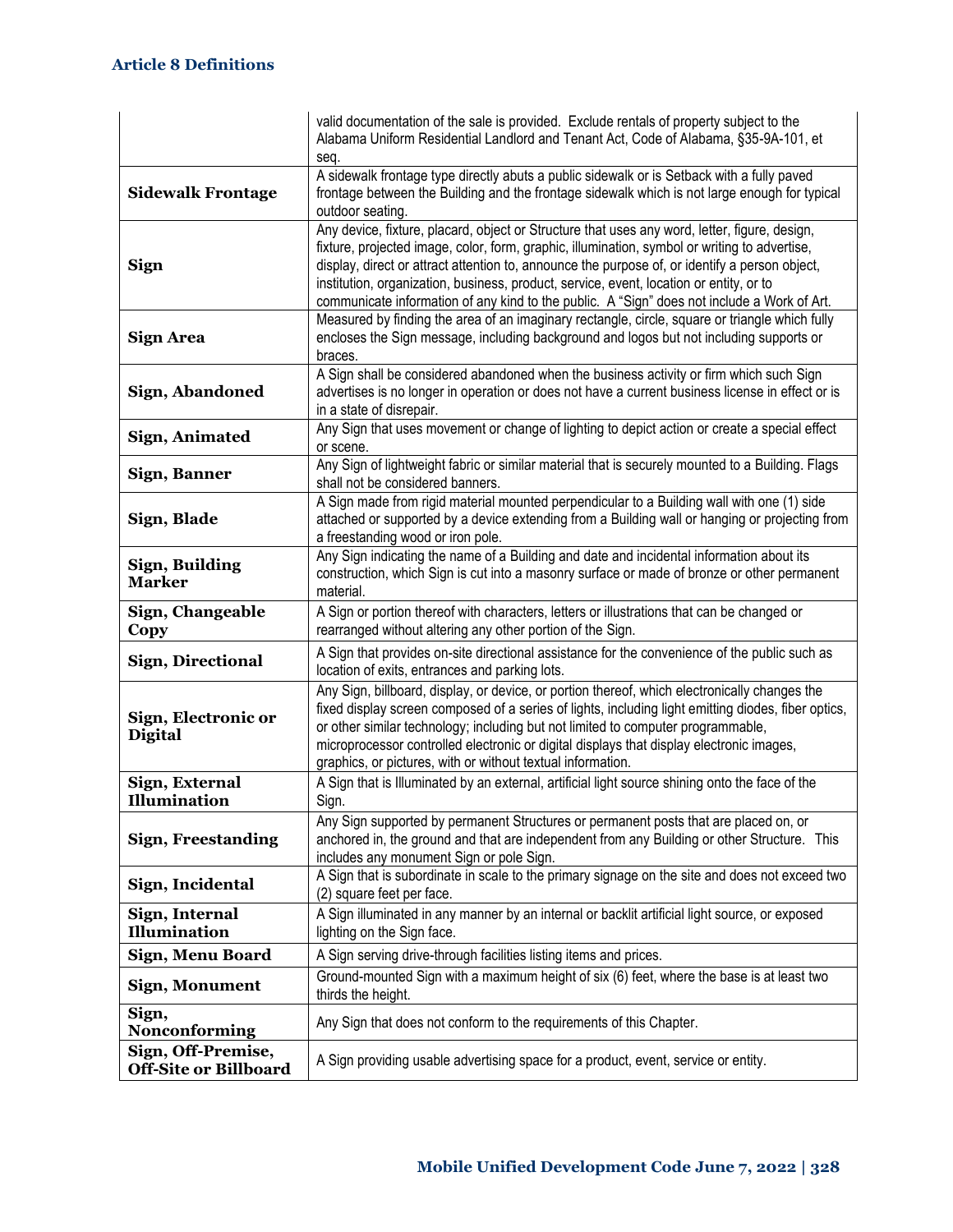| Sign, On-Premise or<br><b>On-Site</b>                          | Any Sign that is used to attract attention to an object, person, product, institution, organization,<br>business, service, event or location that is located on the premises upon which the Sign is<br>located.                                                                                                                                                 |
|----------------------------------------------------------------|-----------------------------------------------------------------------------------------------------------------------------------------------------------------------------------------------------------------------------------------------------------------------------------------------------------------------------------------------------------------|
| <b>Sign, Parking Lot</b>                                       | A Sign to identify the entrance of a parking lot. Maximum height, including mount, is ten (10)<br>feet.                                                                                                                                                                                                                                                         |
| <b>Sign, Portable</b>                                          | A Sign that is not permanently affixed to a Building, Structure or the ground or designed to be<br>permanently affixed to a Building, Structure or the ground. Trailer Signs are considered to be<br>Portable Signs.                                                                                                                                            |
| <b>Sign, Projecting</b>                                        | Any Sign affixed perpendicularly or at an angle of forty-five (45) degrees, to a Building or wall.                                                                                                                                                                                                                                                              |
| Sign, Roof                                                     | A Sign that is erected, constructed, or maintained above the roof of a Building or above any<br>portion of the Building 's Facade.                                                                                                                                                                                                                              |
| Sign, Sandwich<br><b>Board</b>                                 | Two-sided, A-frame style self-supporting Sign, which is not permanently affixed to the ground<br>and is designed to be moveable.                                                                                                                                                                                                                                |
| Sign, Suspended                                                | A Sign that is suspended from the underside of a horizontal plane surface and is supported by<br>such surface.                                                                                                                                                                                                                                                  |
| <b>Sign, Temporary</b>                                         | Any Sign other than a banner, that is not permanently mounted, to be displayed for a specified<br>period of time.                                                                                                                                                                                                                                               |
| Sign, Wall                                                     | A Sign painted on a wall or attached to a wall of a Building, parallel to the wall.                                                                                                                                                                                                                                                                             |
| Sign, Wayfinding                                               | A Sign that is intended to direct pedestrian or vehicular traffic to specific areas or amenities.<br>Wayfinding Signs are not internally lighted and are generally of a cohesive design for specific<br>areas or types. Wayfinding Signs are not advertisements for individual businesses.                                                                      |
| Sign, Wind-Activated                                           | A Sign that is driven by the wind or by mechanically produced air flow via movement.<br>Examples include, but are not limited to, free-standing advertising flags, blower-driven tubes<br>or human forms, pennant streamers, whirligigs and the like. Flags are not considered wind-<br>activated Signs.                                                        |
| Sign, Window                                                   | Any Sign that is placed inside a window frame or upon the window panes or glass and is<br>visible from the exterior of the window.                                                                                                                                                                                                                              |
| <b>Site</b>                                                    | An area of land, including a lot or lots or a portion thereof, upon which a project is developed<br>or proposed for development.                                                                                                                                                                                                                                |
|                                                                | (1) The Structure on which Antenna Facilities are mounted:                                                                                                                                                                                                                                                                                                      |
|                                                                | a. is fifty (50) feet or less in height including Antenna; or                                                                                                                                                                                                                                                                                                   |
|                                                                | b. is no more than ten (10) percent taller than the other adjacent Structures; or                                                                                                                                                                                                                                                                               |
| <b>Small Wireless</b><br><b>Facility</b>                       | c. Do not extend existing Structures on which they are located to a height of more than fifty<br>(50) feet or by more than ten (10) percent, whichever is greater.<br>(2) Each Antenna associated with the deployment is no more than three (3) cubic feet in<br>volume;                                                                                        |
|                                                                | (3) All other wireless equipment associated with the Structure, including the wireless<br>equipment associated with the Antenna and any pre-existing associated equipment on the<br>Structure, is no more than twenty-eight (28) cubic feet in volume;<br>(4) The facility does not require Antenna Structure registration under applicable FCC<br>regulations; |
|                                                                | (5) The facility is not located on Tribal lands, as defined in 36 C.F.R. 800.16(x); and                                                                                                                                                                                                                                                                         |
|                                                                | (6) The facilities do not result in human exposure to radio frequency radiation in excess of the<br>applicable safety standards specified in FCC regulations.                                                                                                                                                                                                   |
| <b>Snack or Beverage</b><br><b>Bars</b>                        | Establishments primarily engaged in (1) preparing and/or serving a specialty snack, such as<br>ice cream, coffee and/or pastries, frozen yogurt, cookies or popcorn, or (2) serving<br>nonalcoholic beverages, such as coffee, juices or sodas for consumption on or near the<br>premises.                                                                      |
| Social Assistance,<br>Welfare, &<br><b>Charitable Services</b> | Establishments that provide social assistance services directly to clients such as children,<br>elderly persons, disabled persons, homeless persons or veterans. Social assistance may<br>include food, medical relief, counseling or training.                                                                                                                 |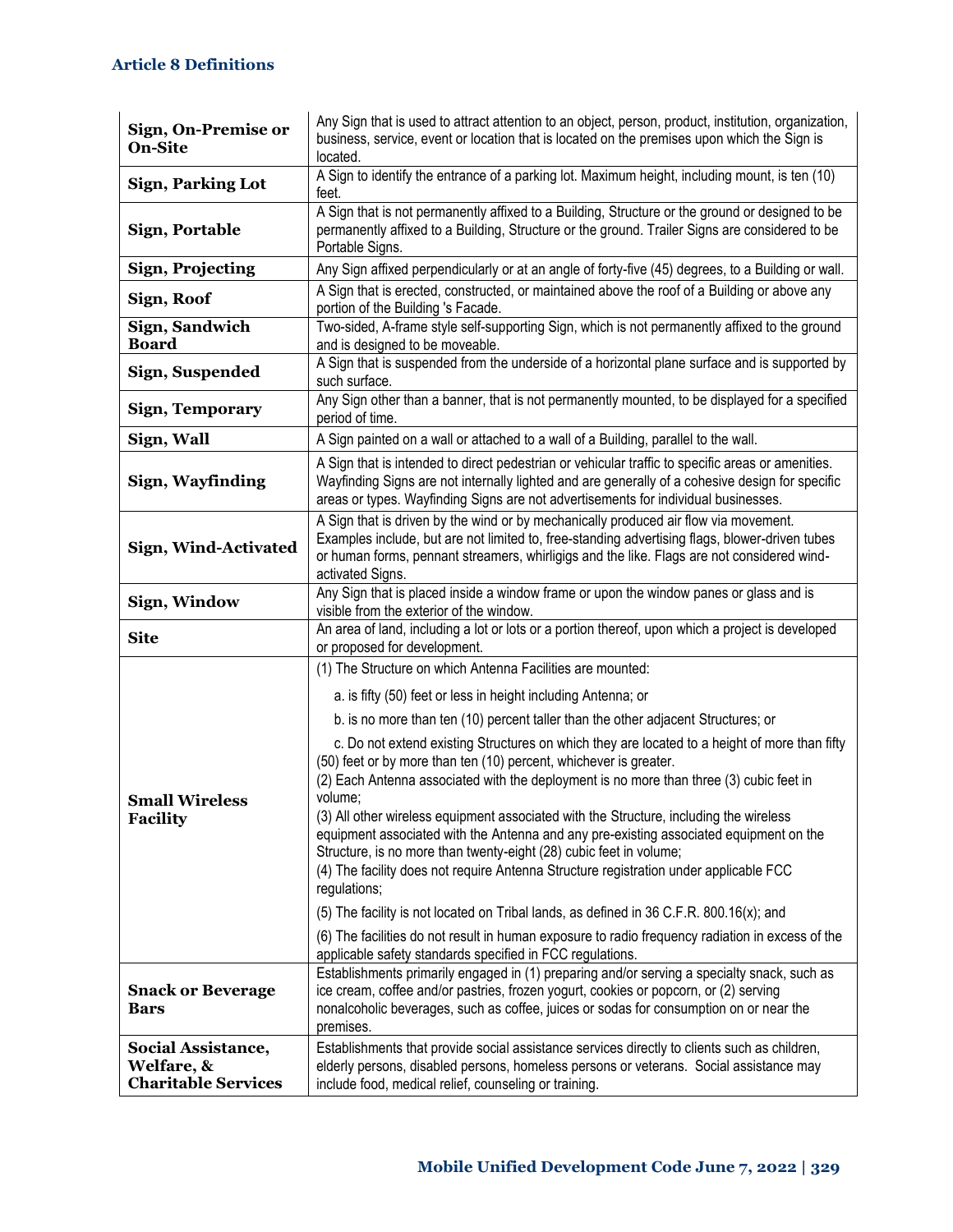| <b>Solid Waste Disposal</b>                  | Includes any facility where final deposition of solid waste occurs and at which waste may<br>remain after closure, including any landfill, municipal solid waste landfill, private or public solid<br>waste management facility or sanitary landfill; an incinerator; or any other facility the purpose<br>of which is the storage, treatment, utilization, processing or disposal of solid waste.                                                                                                                                                                                                                                                                                                                                                                                 |
|----------------------------------------------|------------------------------------------------------------------------------------------------------------------------------------------------------------------------------------------------------------------------------------------------------------------------------------------------------------------------------------------------------------------------------------------------------------------------------------------------------------------------------------------------------------------------------------------------------------------------------------------------------------------------------------------------------------------------------------------------------------------------------------------------------------------------------------|
| <b>Solid Waste Facility</b>                  | A fixed facility where non-hazardous wastes are taken from collection vehicles, temporarily<br>stored, and ultimately relocated to a permanent disposal site. Includes any facility, incinerator,<br>landfill, materials recovery facility, municipal solid waste landfill, private or public solid waste<br>management facility, recovered materials processing facility, sanitary landfill or solid waste<br>management facility as defined by Code of Ala. § 22-27-2. "Materials recovery facility"<br>means a facility that is not a Junkyard and which recoverable resources, such as newspapers,<br>glassware and metal cans, are collected, sorted, stored, flattened, crushed, or bundled, and<br>processed to a condition in which they may again be used for production. |
| <b>Solid Waste Transfer</b>                  | A collection and transportation facility where non-hazardous solid wastes are taken from<br>smaller collection vehicles and placed in larger transportation units like railroad cars, barges,<br>or truck trailers for transportation to a permanent disposal site. In some operations,<br>compaction or separation for recycling may be done at the station.                                                                                                                                                                                                                                                                                                                                                                                                                      |
| <b>Specified Anatomical</b><br><b>Areas</b>  | Means any of the following: (1) Less than complete and opaquely covered human genitals,<br>pubic region, buttocks, anus or female breasts below a point immediately above the top of the<br>areolae; or (2) Human male genitals in a discernibly turgid state, even if completely and<br>opaquely covered.                                                                                                                                                                                                                                                                                                                                                                                                                                                                         |
| <b>Specified Sexual</b><br><b>Activities</b> | Means any of the following: (1) Human genitals in a state of sexual stimulation or arousal; (2)<br>Acts of human masturbation, sexual intercourse or sodomy; (3) Fondling or other erotic<br>touchings of human genitals, pubic regions, buttocks or female breasts; (4) Flagellation or<br>torture in the context of a sexual relationship; (5) Masochism, erotic or sexually oriented<br>torture, beating or the infliction of pain; (6) Erotic touching, fondling or other such contact with<br>an animal by a human being; or (7) Human excretion, urination, menstruation, vaginal or anal<br>irrigation as part of or in connection with any of the activities set forth in (1) through (6) above.                                                                           |
| <b>Spectrum Act</b>                          | Section 6409(a) of the Middle Class Tax Relief Act and Job Creation Act of 2012, 47 U.S.C. §<br>1455(a)                                                                                                                                                                                                                                                                                                                                                                                                                                                                                                                                                                                                                                                                            |
| <b>Square</b>                                | An exterior Open Space typically designed to accommodate public gatherings, including a<br>mixture of paved and landscaped areas, and often containing features such as benches,<br>fountains, monuments, gazebos or public art.                                                                                                                                                                                                                                                                                                                                                                                                                                                                                                                                                   |
| <b>Stone Cutting</b>                         | Establishments that cut, shape and finish marble, granite, slate and other stone for Building<br>and miscellaneous uses, or that buy or sell partly finished monuments and tombstones.                                                                                                                                                                                                                                                                                                                                                                                                                                                                                                                                                                                             |
| <b>Stoop</b>                                 | A small, raised platform, with stairs or ramp, located at the entrance to a Building, which may<br>be covered by an awning, canopy or marquee.                                                                                                                                                                                                                                                                                                                                                                                                                                                                                                                                                                                                                                     |
| <b>Store Aisle</b>                           | Runs parallel to fronts of stores.                                                                                                                                                                                                                                                                                                                                                                                                                                                                                                                                                                                                                                                                                                                                                 |
| <b>Storefront</b>                            | A frontage for retail and office uses with substantial glazing where the Facade is aligned close<br>to the frontage line with the Building entrance at sidewalk grade. The Building Facade at the<br>ground floor is substantially glazed to provide visibility into interior spaces. Storefronts may<br>include display cases that project forward and recessed entries.                                                                                                                                                                                                                                                                                                                                                                                                          |
| <b>Story</b>                                 | A habitable level within a Building excluding a basement.                                                                                                                                                                                                                                                                                                                                                                                                                                                                                                                                                                                                                                                                                                                          |
| <b>Stream</b>                                | A course of running water flowing in a definite channel. [Source: Ala. Admin. Code r. 335-7-6-<br>.01] A Stream includes, without limitation, any of the following water bodies: the Mobile River,<br>Dog River and its tributaries, any Stream defined as "waters of the state" by the Alabama<br>Water Resources Act [Code of Ala. § 9-10B-3], any Stream (blue-line) shown on the 7.5 min<br>USGS Quad map, or any river, creek, or Stream that is subject to an approved total maximum<br>daily load (TMDL) pursuant to section 303(d) of the federal Clean Water Act. Any<br>watercourse that sustains normal Stream flow during any period of the year under normal<br>meteorological conditions.                                                                            |
| <b>Street</b>                                | A public right-of-way or private easement subject to vehicular and/or pedestrian traffic that<br>provides direct or indirect access to property.                                                                                                                                                                                                                                                                                                                                                                                                                                                                                                                                                                                                                                   |
| <b>Streetscape</b>                           | The appearance or view of the Street including trees, lighting fixtures and Street furnishings<br>such as benches and trash receptacles.                                                                                                                                                                                                                                                                                                                                                                                                                                                                                                                                                                                                                                           |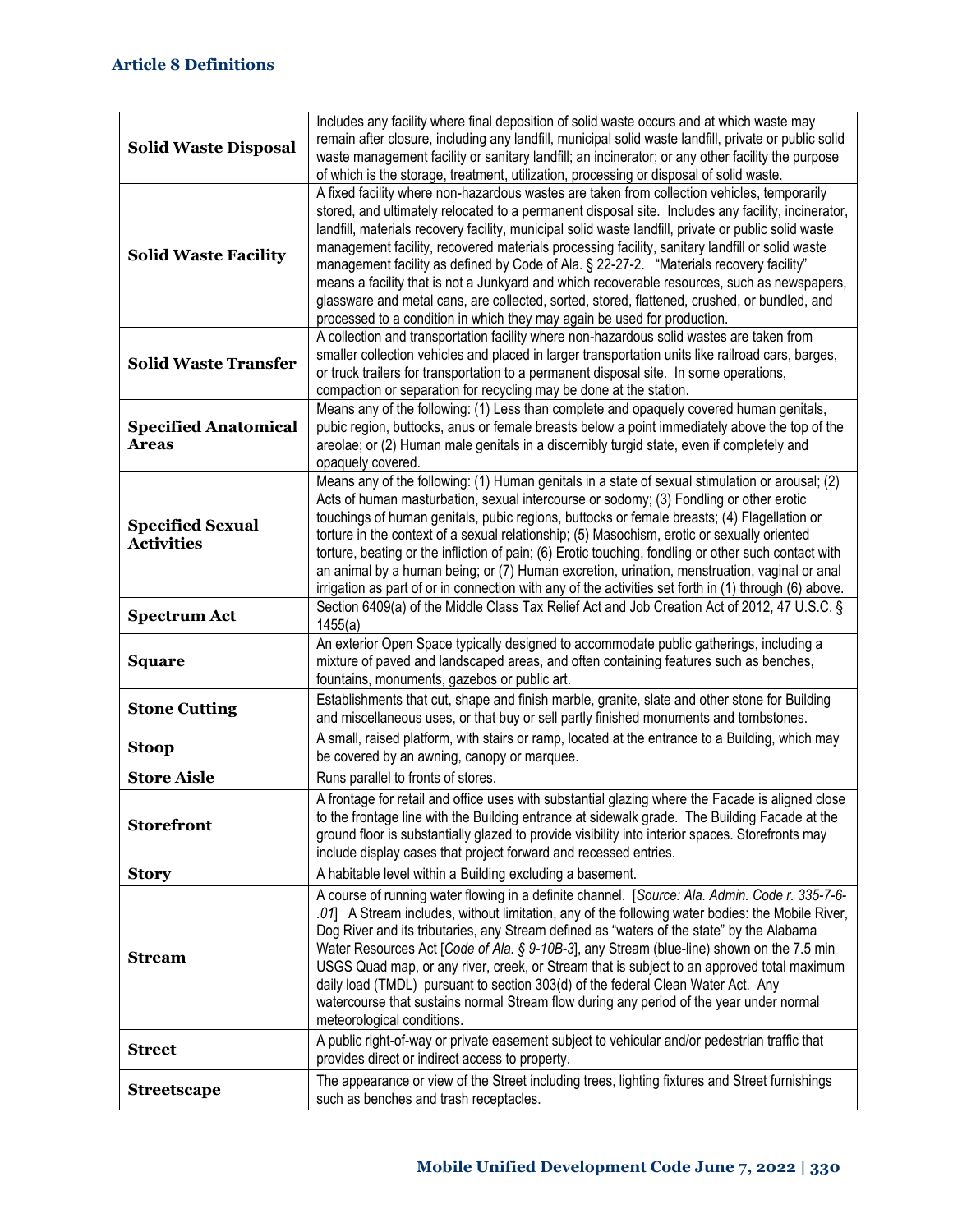| <b>Structure</b>     | Anything constructed or erected which requires location on the ground or is attached to<br>something having a location on the ground; except (a) public utility poles, wires, guy wires,<br>and cables; and, (b) Fence s and walls other than Building walls. |
|----------------------|---------------------------------------------------------------------------------------------------------------------------------------------------------------------------------------------------------------------------------------------------------------|
| <b>Swimming Pool</b> | A Structure used for swimming purposes and filled with a controlled water supply.                                                                                                                                                                             |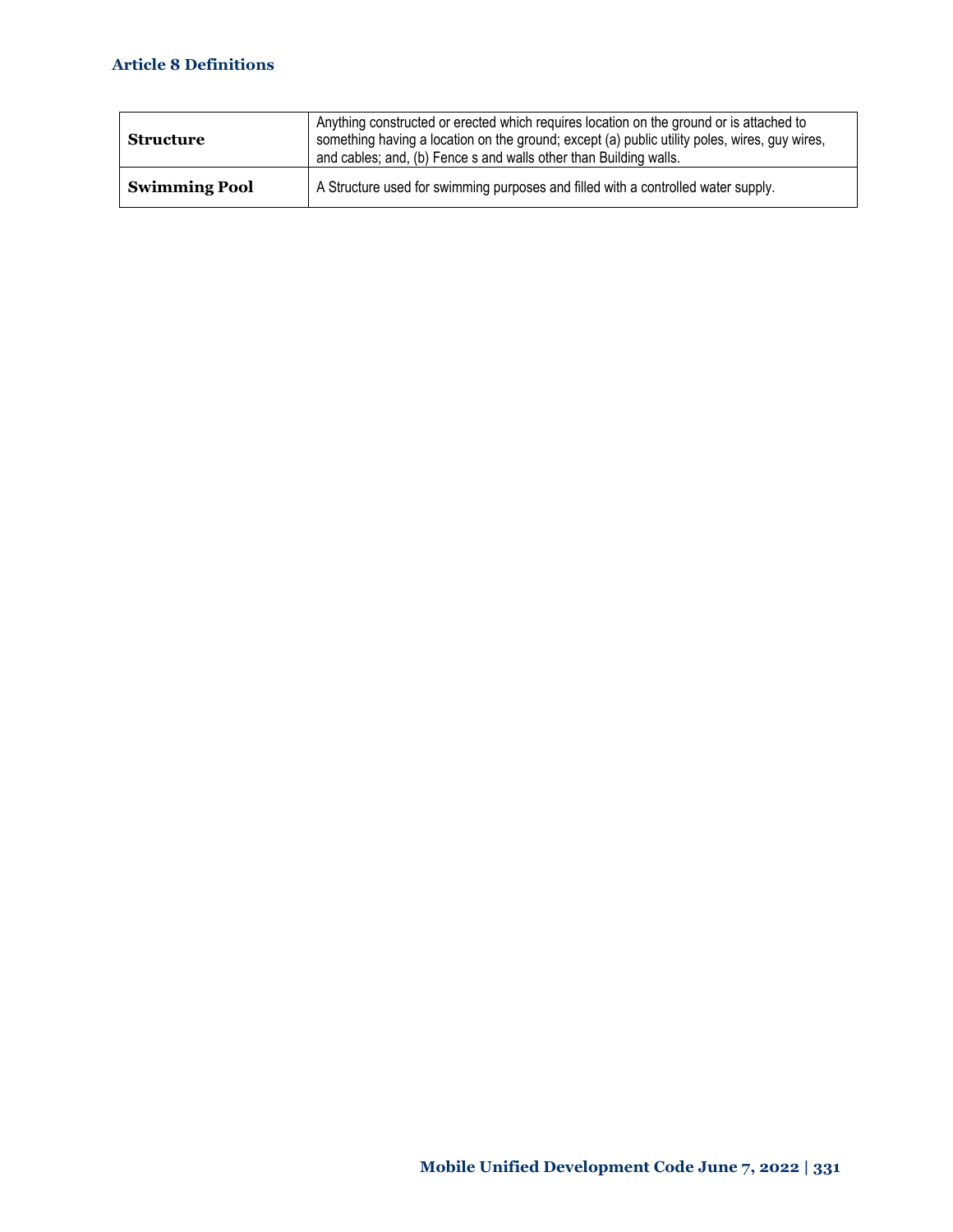|                                                                                   | Antennas, transmission equipment, Towers, base stations, Antenna Support Structures, or<br>Small Wireless Facilities. However, the term "telecommunication facilities" shall not include:                                                                                                                                                                                                                                                                                                                                                                                                                                                   |
|-----------------------------------------------------------------------------------|---------------------------------------------------------------------------------------------------------------------------------------------------------------------------------------------------------------------------------------------------------------------------------------------------------------------------------------------------------------------------------------------------------------------------------------------------------------------------------------------------------------------------------------------------------------------------------------------------------------------------------------------|
| Telecommunications<br><b>Facilities</b>                                           | (1) Any satellite earth station Antenna two (2) meters in diameter or less which is located in<br>an area zoned industrial or commercial;                                                                                                                                                                                                                                                                                                                                                                                                                                                                                                   |
|                                                                                   | (2) Any satellite earth station Antenna one (1) meter or less in diameter, regardless of zoning<br>category.                                                                                                                                                                                                                                                                                                                                                                                                                                                                                                                                |
| Telecommunications<br><b>Structure</b>                                            | A pole, Tower, base station, or Building, whether or not it has an existing Antenna facility, that<br>is used for the provision of personal wireless service (whether on its own or comingled with<br>other types of service)                                                                                                                                                                                                                                                                                                                                                                                                               |
| <b>Temporary Above-</b><br><b>Ground Storage</b><br><b>Tank</b>                   | A conex designed or used to temporarily hold oil, gas, or other petroleum product, or any<br>flammable or hazardous substances, and located at or above ground level.                                                                                                                                                                                                                                                                                                                                                                                                                                                                       |
| <b>Temporary</b><br><b>Construction Offices</b><br>and Office Trailers            | Temporary Structures erected on the site of a construction project and used for administrative<br>purposes related to the construction project.                                                                                                                                                                                                                                                                                                                                                                                                                                                                                             |
| <b>Temporary Portable</b><br><b>Storage Unit</b>                                  | A transportable, standardized, reusable vessel or container, or receptacle that is originally and<br>specifically designed for or is used in stowing, packing, shipping, moving or transporting<br>freight, articles, goods or commodities, is designed for or is capable of being mounted or<br>moved on a truck, and is located at site for temporary storage of personal property or any<br>similar device. Examples include "Pack-Rat", "PODS®," or shipping container ("CONEX").                                                                                                                                                       |
| <b>Temporary Seasonal</b><br><b>Sales Activities and</b><br><b>Special Events</b> | Temporary seasonal sales these activities which are characterized by the sale of products and<br>merchandise associated with a particular holiday, special event, time of year, and/or growing<br>season. These uses include, but are not limited to, the following: (1) Christmas tree sales lots;<br>(2) Pumpkin sales lots; (3) Seasonal farm produce stands; (4) Seasonal sale of landscape<br>plantings, materials, and lawn and garden supplies (as accessory sales to a business with<br>other commercial activities); (5) Haunted houses; (6) Shrimp festivals, crawfish boils, or<br>seafood festivals; and (7) Harvest festivals. |
| <b>Temporary Structure</b>                                                        | A Structure without any footing or foundation, and which is removed when the Temporary Use<br>for which the Structure was erected has ceased.                                                                                                                                                                                                                                                                                                                                                                                                                                                                                               |
| <b>Temporary Use</b>                                                              | A use of land limited in both duration and the number of annual occurrences, excluding uses<br>and events customarily associated with the principal land use (e.g., weddings at a church,<br>sporting events at a stadium).                                                                                                                                                                                                                                                                                                                                                                                                                 |
| Terrace                                                                           | A paved or landscaped area elevated above the grade of the sidewalk, located between the<br>Building and the sidewalk                                                                                                                                                                                                                                                                                                                                                                                                                                                                                                                       |
| <b>Theater</b>                                                                    | A facility with fixed seats for the viewing of movies or live presentations of musicians or other<br>performing artists.                                                                                                                                                                                                                                                                                                                                                                                                                                                                                                                    |
| <b>Top of Bank</b>                                                                | The uppermost limit of the active channel, typically indicated by either; a change in bank slope<br>from steep to gentle slope, or if a change in slope is not discernable, the point of wrested<br>vegetation. This refers to the point at the edge of a Stream where vegetation has moved or<br>wrested as a result of normal Stream flow or wave action.                                                                                                                                                                                                                                                                                 |
| <b>Tower</b>                                                                      | A distinctly vertical projection in the Facade.                                                                                                                                                                                                                                                                                                                                                                                                                                                                                                                                                                                             |
| <b>Townhouse / Row</b><br><b>House</b>                                            | A single-family dwelling forming one of a group or series of two or more attached single-family<br>dwellings, separated from one another by party walls without doors, windows, or other<br>provisions for human passage or visibility through the walls from basement or cellar to roof,<br>and having roofs which may extend from one of the dwelling units to another.                                                                                                                                                                                                                                                                   |
| <b>Transit Shelter</b>                                                            | A roofed Structure on or adjacent to the right-of-way of a Street, which is designed and used<br>primarily for the protection and convenience of transit passengers.                                                                                                                                                                                                                                                                                                                                                                                                                                                                        |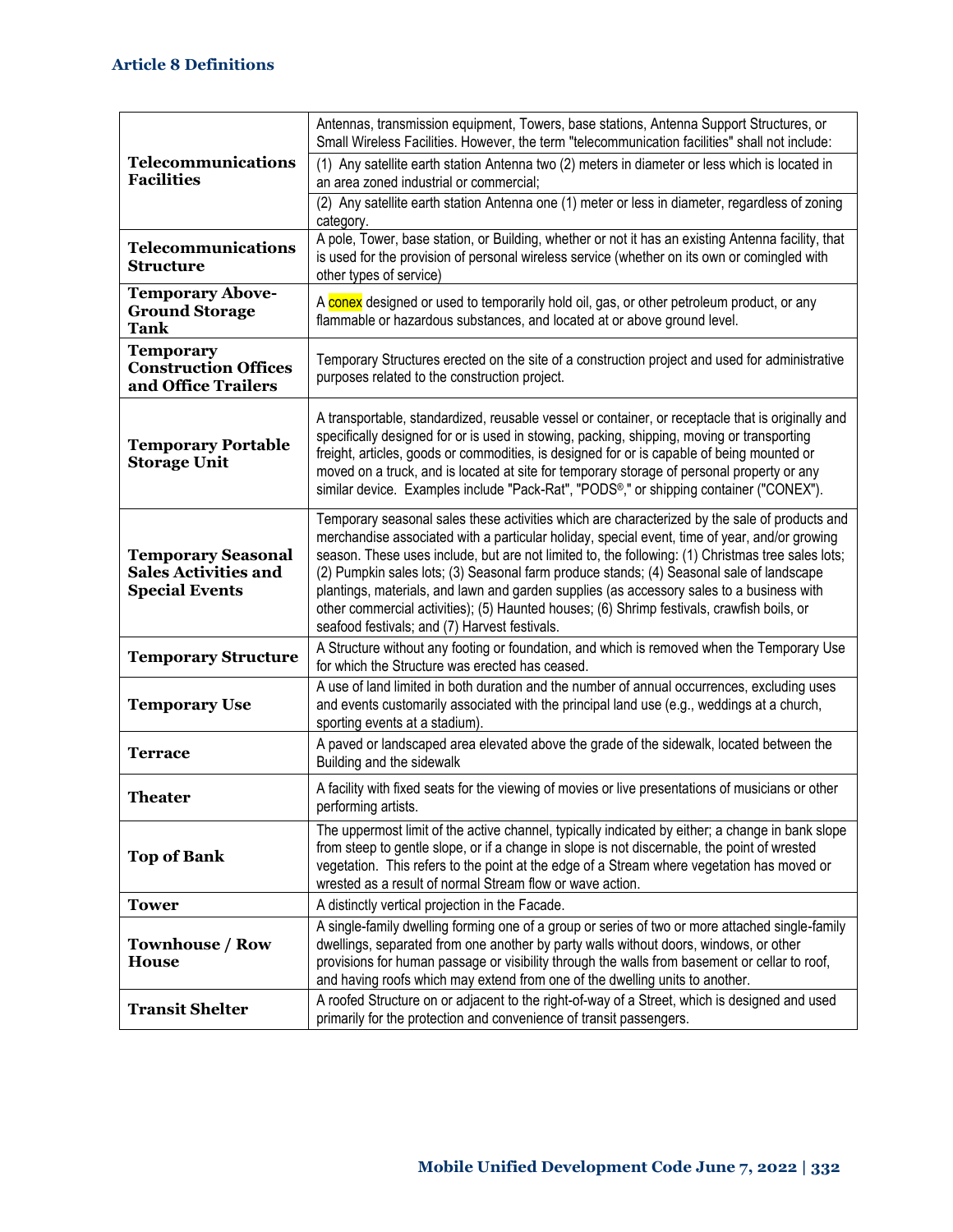| <b>Transmission</b><br><b>Equipment</b> | Equipment that facilitates transmission of any FCC- licensed or authorized Wireless<br>Communications Services. Transmission Equipment includes an Antenna and its associated<br>equipment, which includes any and all on-site equipment, such as back-up generators and<br>power supply units, cabinets, coaxial and fiber optic cables, connections, shelters, radio<br>transceivers, regular power supply units and wiring, to which a wireless Antenna is attached in<br>order to facilitate mobile broadband service and personal wireless service delivered on mobile<br>broadband devices.                                                                                                                                                                                                                                                                                                          |
|-----------------------------------------|------------------------------------------------------------------------------------------------------------------------------------------------------------------------------------------------------------------------------------------------------------------------------------------------------------------------------------------------------------------------------------------------------------------------------------------------------------------------------------------------------------------------------------------------------------------------------------------------------------------------------------------------------------------------------------------------------------------------------------------------------------------------------------------------------------------------------------------------------------------------------------------------------------|
| <b>Truck Repair</b>                     | Repair of vehicles exceeding fourteen thousand (14,000) gross vehicle weight rating (GVWR),<br>which includes body repair, painting, engine disassembly and repair and transmission<br>disassembly and repair.                                                                                                                                                                                                                                                                                                                                                                                                                                                                                                                                                                                                                                                                                             |
| <b>Truck Stop</b>                       | A Structure or land intended to be used primarily for the sale of fuel for trucks and incidental<br>service or repair. This includes a group of facilities consisting of those uses and attendant<br>eating, sleeping or truck parking facilities. As used in this definition, the term "truck" includes<br>any vehicle whose maximum gross weight is more than fourteen thousand (14,000) pounds.                                                                                                                                                                                                                                                                                                                                                                                                                                                                                                         |
| <b>Understory Tree</b>                  | A tree whose mature canopy height is between fifteen (15) and thirty-five (35) feet.                                                                                                                                                                                                                                                                                                                                                                                                                                                                                                                                                                                                                                                                                                                                                                                                                       |
| <b>Uniformity Ratio</b>                 | The highest horizontal illuminance point or area, divided by the lowest horizontal illuminance<br>point or area.                                                                                                                                                                                                                                                                                                                                                                                                                                                                                                                                                                                                                                                                                                                                                                                           |
| <b>University District</b>              | The area defined as follows: Starting at the intersection of Airport Boulevard and Cody Road,<br>then running generally North along Cody Road to the intersection of Cody Road and Zeigler<br>Boulevard, then running generally East along Zeigler Boulevard and continuing on Springhill<br>Avenue to the intersection with Pixie Street, and then running generally South along Pixie<br>Street to the intersection with Museum Drive, then running generally East and then South<br>along Museum Drive and then McGregor Avenue to the intersection with Old Shell Road, then<br>running generally West along Old Shell Road to the intersection with Bit and Spur Road, then<br>continuing generally West along Bit and Spur Road to the intersection with Airport Boulevard,<br>and then continuing generally West along Airport Boulevard to the intersection of Airport<br>Boulevard and Cody Road. |
| <b>Urban Forester</b>                   | The City employee specially trained in forestry or arboriculture tasked with the management of<br>naturally occurring and planted trees and associated plants within the corporate limits of the<br>City of Mobile who has passed an independent exam administered by the International<br>Society of Arboriculture, and maintains the credential through continuing education, or his/her<br>duly authorized designee.                                                                                                                                                                                                                                                                                                                                                                                                                                                                                    |
| <b>Useable Wall Area</b>                | The exterior wall or surface area of a Building or Structure that excludes doors.                                                                                                                                                                                                                                                                                                                                                                                                                                                                                                                                                                                                                                                                                                                                                                                                                          |
| <b>Utility, Intermediate</b>            | Facilities related to the local transport or storage of treated, untreated or wastewater, including<br>water or sewage pumping stations, potable water storage facilities, regional stormwater<br>storage facilities and combined stormwater/sewage storage facilities, gas regulator stations as<br>well as neighborhood scale electric substations including electric transmission or distribution<br>lines with a capacity greater than one hundred fifteen (115) kilovolts (kv) and less than two<br>hundred thirty (230) kilovolts (kv).                                                                                                                                                                                                                                                                                                                                                              |
| <b>Utility, Major</b>                   | A Building or other Structure for production or generation of utilities for consumption by the<br>general public including any utility scale electric power generating station (including any<br>stations that use fossil fuel, fuel cell, wind, solar, geothermal, hydroelectric or tidal<br>technologies), electric transmission line right-of-way for transmission lines with a capacity of<br>two hundred thirty (230) kilovolts (kv) or more, sewage treatment plant, or potable water<br>treatment facility.                                                                                                                                                                                                                                                                                                                                                                                         |
| <b>Utility, Minor</b>                   | All lines and facilities related to the provision, distribution, collection, transmission, or disposal<br>of water, storm water, communications, electricity, transportation, gas, steam and similar<br>public services at a neighborhood or residential scale and may include storage for vehicles<br>and equipment necessary to provide those services. This includes electric transmission or<br>distribution lines with a capacity of one hundred fifteen (115) kilovolts (kv) or below,-and<br>residential scale electric power generation (including any generators that use fossil fuel, fuel<br>cell, wind, solar, geothermal, hydroelectric or tidal technologies), telephone exchanges,<br>switch boxes, transformer boxes and cap banks.                                                                                                                                                        |
| <b>Vacant</b>                           | Lands or Buildings not actively used for any purpose, or a lot or parcel upon which no<br>improvements have been constructed.                                                                                                                                                                                                                                                                                                                                                                                                                                                                                                                                                                                                                                                                                                                                                                              |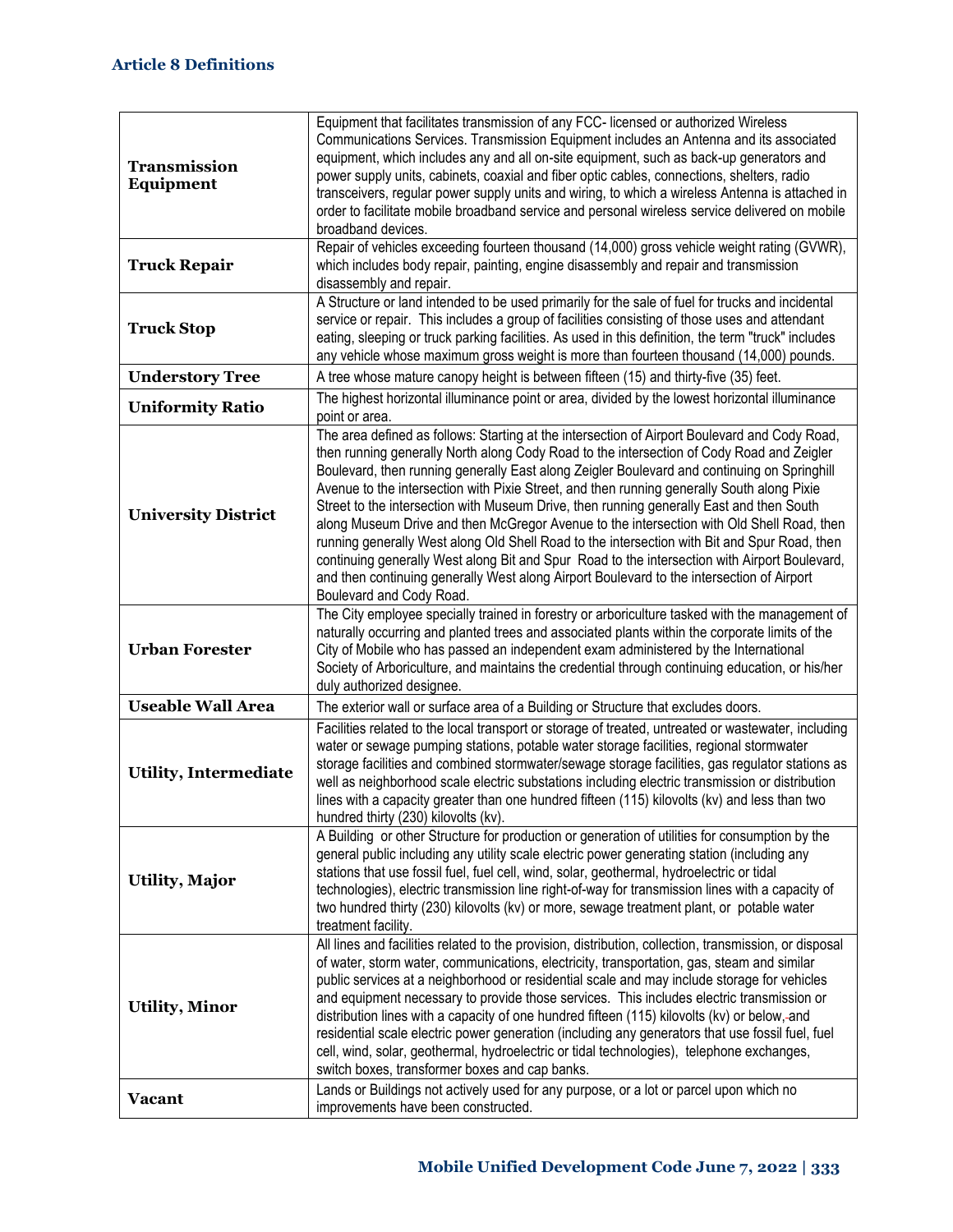| Vehicle / Equipment<br><b>Maintenance Facility</b>                       | A facility providing maintenance and repair services for vehicles and equipment and areas for<br>storage of equipment and supplies. This classification includes construction yards, equipment<br>service centers, transit vehicle storage and servicing, and similar facilities.                                                                                                                                                                                                                                                                                                                                                                  |
|--------------------------------------------------------------------------|----------------------------------------------------------------------------------------------------------------------------------------------------------------------------------------------------------------------------------------------------------------------------------------------------------------------------------------------------------------------------------------------------------------------------------------------------------------------------------------------------------------------------------------------------------------------------------------------------------------------------------------------------|
| <b>Vehicle Towing &amp;</b><br><b>Storage Facility</b>                   | Establishments primarily engaged in towing motor vehicles, along with incidental services<br>such as storage and emergency road repair services.                                                                                                                                                                                                                                                                                                                                                                                                                                                                                                   |
| Vehicular Courtyard                                                      | A vehicular Courtyard is a Courtyard that includes a Driveway or similar access for motor<br>vehicles not leading to a garage or parking area (such as a circular Driveway), and that also<br>includes sidewalks or pedestrian paths and a Building entrance on at least one Building wall.<br>A portion of the Building Facade is close to the front property line, and the remaining Facade<br>is set back at least 18-feet from the front property line to create an entry Courtyard for<br>compliant vehicular access for at least two vehicles.                                                                                               |
| <b>Vehicular Use Area</b>                                                | All areas used by any and all types of vehicles, boats, trailers or other equipment, whether<br>such vehicles, boats, trailers or equipment are self-propelled or not for the purpose of,<br>including but not limited to, driving, parking, loading, unloading, storage or display, such as,<br>but not limited to, new and used car lots, and activities of a drive-in nature in connection with<br>banks, restaurants, gas sales, grocery and dairy stores and the like.                                                                                                                                                                        |
| <b>Village Center Sub-</b><br><b>District</b>                            | One of sub-districts in the Spring Hill Overlay. This district is the most densely occupied sub-<br>district and consists of Street-oriented, mixed-use Building s that may accommodate a range<br>of uses, including retail, offices, residential and civic uses. The village center serves the needs<br>of the surrounding community; the walkable, park-once environment is accommodating to<br>both pedestrians from surrounding neighborhoods, as well as those from the greater<br>community. The district has wide sidewalks, regular Street tree planting, and Building s set<br>close to the sidewalks to create a regular Street Facade. |
| <b>Vocational or Trade</b><br><b>School</b>                              | An establishment offering vocational training, including but not limited to automobile body and<br>engine repair, construction equipment operation, truck driving, Building trades, airplane<br>maintenance, truck driving, pipefitting, welding, and mechanical or electrical<br>equipment/appliance repair. Courses offered normally would exclude those listed under<br>business college or technical school.                                                                                                                                                                                                                                   |
| <b>Walkable Street</b>                                                   | A Street that provides amenities for pedestrians as well as vehicles. Common amenities<br>include sidewalks, shading devices (such as awnings, colonnades, second-floor balconies, or<br>Street trees), and on-Street parking.                                                                                                                                                                                                                                                                                                                                                                                                                     |
| <b>Waste Management</b><br>Services, Other                               | Establishments primarily engaged in services such as sewer and septic tank cleaning, beach<br>cleaning and maintenance services, pumping (i.e., cleaning) cesspools, cesspool cleaning<br>services, sewer cleaning and rodding services, portable toilet renting and/or servicing and<br>sewer or storm basin cleanout services. These activities do not involve tank cleaning or<br>disinfecting on the premises.                                                                                                                                                                                                                                 |
| <b>Water Body</b>                                                        | Any significant accumulation of water, generally on a planet's surface. The term most often<br>refers to oceans, seas and lakes, but it includes smaller pools of water such as ponds,<br>wetlands, or more rarely, puddles. A body of water does not have to be still or contained;<br>rivers, Streams, canals, and other geographical features where water moves from one place<br>to another are also considered bodies of water.                                                                                                                                                                                                               |
| <b>Welding, Metal</b><br>Fabrication, and<br>Pipefitting                 | Establishments that transform metal into intermediate or end products (other than machinery,<br>computers or electronics), or treat metals and metal formed products fabricated elsewhere.<br>Fabricated metal processes include forging, stamping, bending, forming and machining, used<br>to shape individual pieces of metal; and other processes, such as welding and assembling,<br>used to join separate parts together.                                                                                                                                                                                                                     |
| Wholesale<br>Distribution,<br><b>Warehousing &amp;</b><br><b>Storage</b> | A business where the primary function is the storage and distribution of goods and products.<br>Examples include warehouse or produce/fruit/food storage, express crating, hauling, cold<br>storage, locker plants, dry goods, hardware storage, paper supplies, shoes, sporting goods,<br>professional and commercial equipment and supplies merchant wholesalers and otherwise<br>preparing goods for transportation. This may include fulfillment centers that combine storage<br>with call centers.                                                                                                                                            |
| <b>Wireless</b><br><b>Communications</b><br><b>Services</b>              | Without limitation, means commercial mobile radio services, personal wireless services, all<br>FCC-licensed or authorized back-haul and other fixed wireless services, broadcast, private,                                                                                                                                                                                                                                                                                                                                                                                                                                                         |